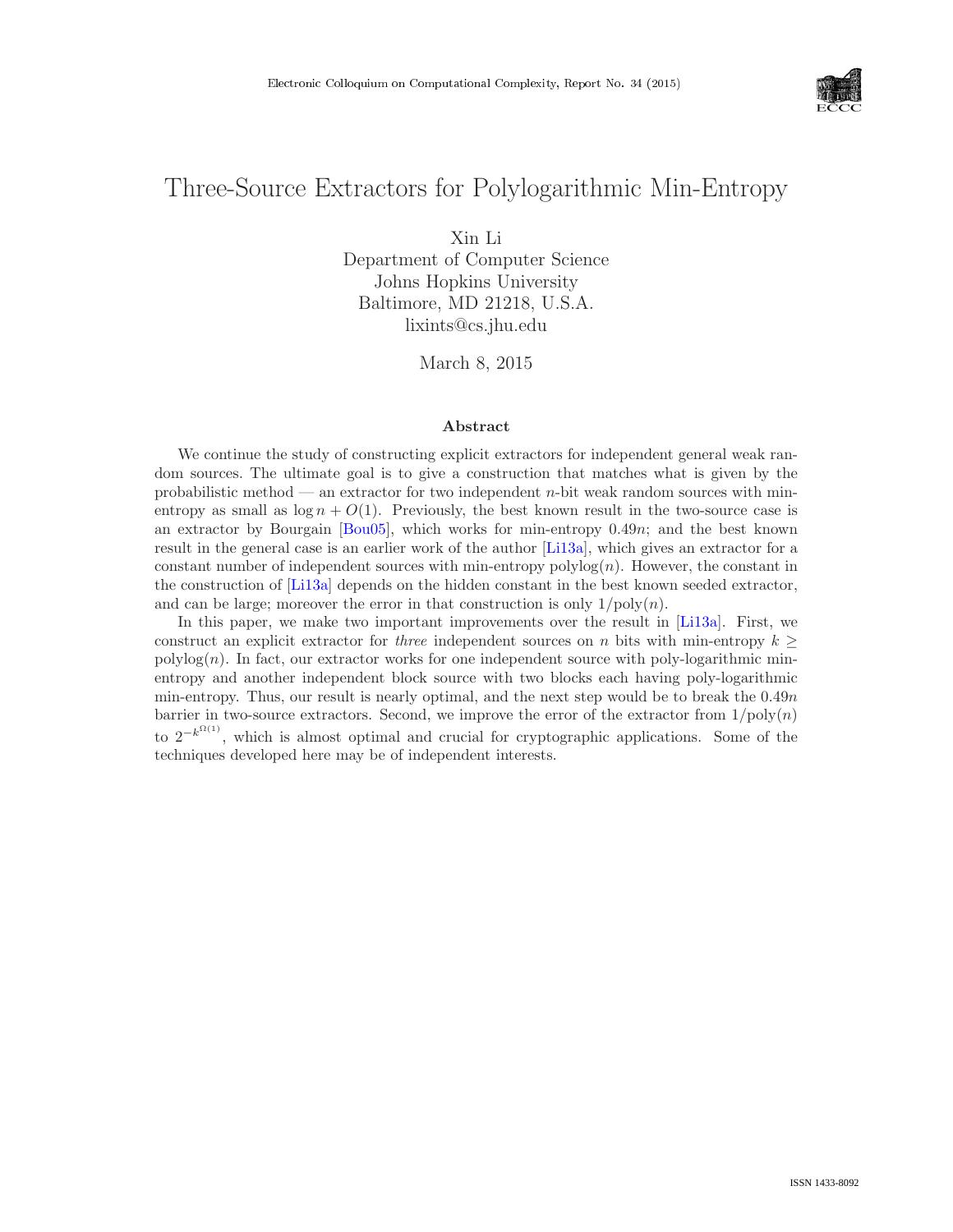### 1 Introduction

Randomness extractors are fundamental objects in studying the role of randomness in computation. Motivated by the wide applications of randomness in computation (ranging from algorithms, distributed computing to cryptography and interactive proofs), the standard requirements that the randomness used should be uniform, and the fact that real world random sources are almost always biased and defective, randomness extractors are functions that transform imperfect random sources into nearly uniform random bits. In addition, these objects are especially useful in cryptographic applications, since there even originally uniform random secrets can be compromised as a result of side channel attacks. To formally define randomness extractors, we model imperfect randomness as an arbitrary probability distribution with a certain amount of entropy; and we use the standard min-entropy to measure the randomness in such an imperfect random source.

**Definition 1.1.** The *min-entropy* of a random variable  $X$  is

$$
H_\infty(X)=\min_{x\in \mathsf{supp}(X)}\log_2(1/\Pr[X=x]).
$$

For  $X \in \{0,1\}^n$ , we call X an  $(n, H_{\infty}(X))$ -source, and we say X has entropy rate  $H_{\infty}(X)/n$ .

Ideally, one would hope to construct a deterministic extractor that works for any imperfect random source with a certain amount of min-entropy. However, it is easy to show that this is an impossible task. Thus the study of randomness extractors has taken two different approaches.

The first is to give the extractor an additional independent uniform random string (i.e., make the extractor probabilistic). These extractors are called seeded extractors and were introduced by Nisan and Zuckerman [\[NZ96\]](#page--1-2). The formal definition is given below.

**Definition 1.2.** (Seeded Extractor) A function  $\textsf{Ext}: \{0,1\}^n \times \{0,1\}^d \to \{0,1\}^m$  is a  $(k,\varepsilon)$ -extractor if for every source X with min-entropy k and independent Y which is uniform on  $\{0,1\}^d$ ,

$$
|\mathsf{Ext}(X,Y)-U_m|\leq\epsilon.
$$

It is a *strong*  $(k, \varepsilon)$ -extractor if in addition we have

$$
|(\mathsf{Ext}(X,Y),Y)-(U_m,Y)|\leq\epsilon,
$$

where  $|\cdot|$  denotes the statistical distance.

One can show that with a very small amount of additional random bits (called seed, and typically of length say  $d = O(\log n)$ , it is possible to construct extractors for all weak random sources. Moreover, even without the auxiliary uniform random bits, these extractors can be used in many applications (such as simulating randomized algorithms using weak random sources) just by trying all possible values of the seed. Seeded extractors have also been found to be related to many other areas in computer science, and today we have nearly optimal constructions of such extractors (e.g., [\[LRVW03,](#page--1-3) [GUV09,](#page-29-0) [DW08,](#page-29-1) [DKSS09\]](#page-29-2)).

However, seeded extractors are not enough for many other important applications, most notably the ones in distributed computing and cryptography, where the trick of trying all possible values of the seed does not work. Instead, in these applications we need extractors without the uniform random seed. These extractors are called *seedless extractors*. Given that it is impossible to build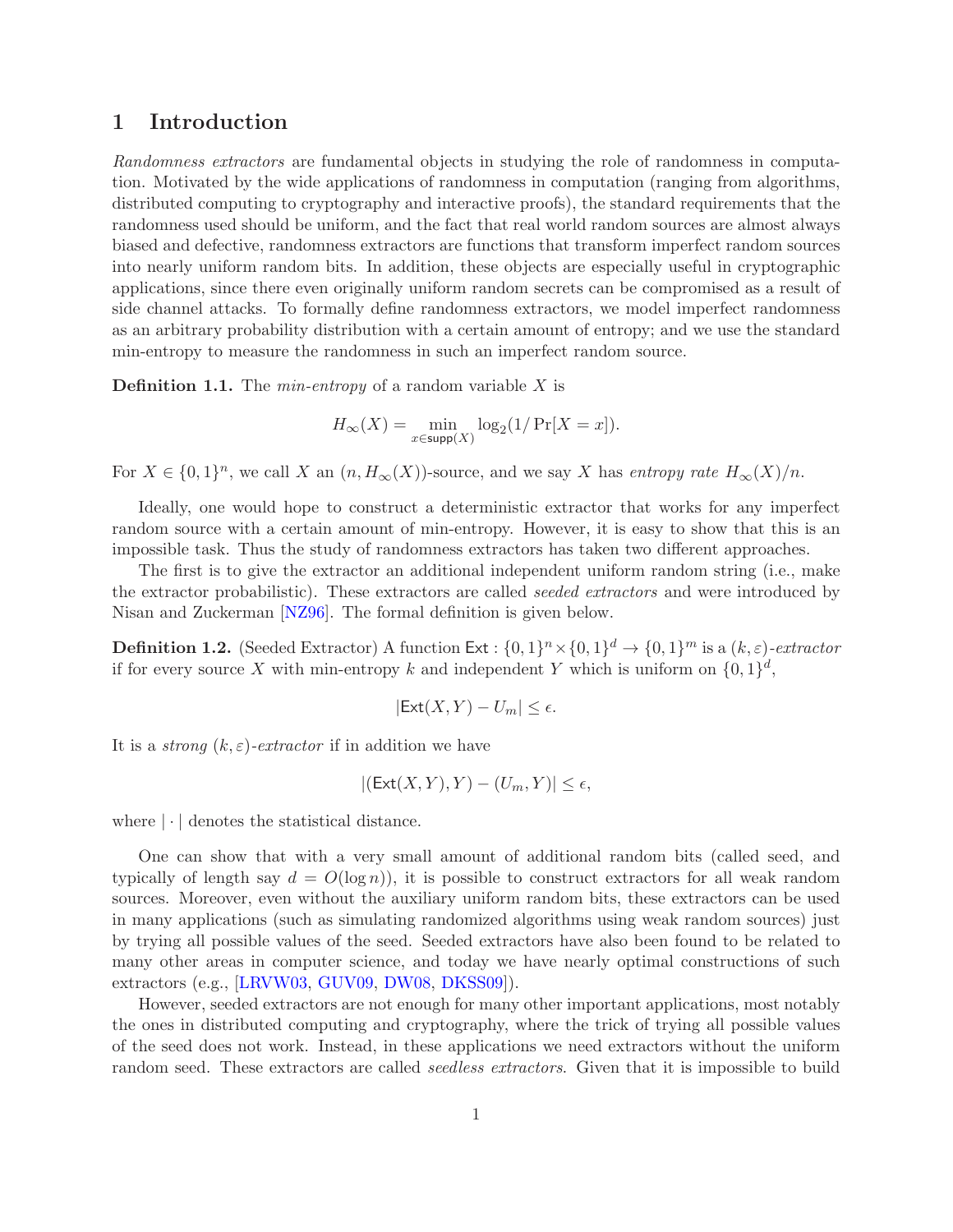extractors that use just a single weak random source, one natural alternative is to try to build extractors that use multiple independent weak random sources. Indeed, it seems reasonable to assume that we can find more than one independent weak sources in nature, such as stock market, thermal noise, computer mouse movements and so on. Such extractors are called independent source extractors. A formal definition is given below.

**Definition 1.3** (Independent Source Extractor). A function  $\text{IExt} : (\{0,1\}^n)^t \to \{0,1\}^m$  is an extractor for independent  $(n, k)$  sources that uses t sources and outputs m bits with error  $\epsilon$ , if for any t independent  $(n, k)$  sources  $X_1, X_2, \cdots, X_t$ , we have

$$
|\mathsf{IExt}(X_1, X_2, \cdots, X_t) - U_m| \le \epsilon,
$$

where  $|\cdot|$  denotes the statistical distance.

Constructing independent source extractors is a major problem in the area of *pseudorandomness*, and has been studied for a long time. Indeed these extractors have been used in distributed computing and cryptography (e.g., the network extractor protocols in [\[KLRZ08,](#page-29-3) [KLR09\]](#page-29-4)). Here, one natural goal is to construct extractors that use as few number of sources as possible. For example, in [\[CG88\]](#page-29-5), Chor and Goldreich showed that the well known Lindsey's lemma gives an extractor for two independent  $(n, k)$  sources with  $k > n/2$ . One can also use the probabilistic method to show that there exists a deterministic extractor for just two independent sources with logarithmic min-entropy, which is optimal since extractors for one weak source do not exist. In fact, the probabilistic method shows that with high probability a random function is such a two-source extractor. Thus, explicit constructions of independent source extractors is also closely related to the general problem of derandomization.

Independent source extractors also have close connections to Ramsey graphs. For example, given any boolean function with two *n*-bit inputs, one can construct a bipartite graph with  $N = 2<sup>n</sup>$  vertices on each side, such that two vertices are connected if and only if the output is 1. If the function is a two-source extractor for  $(n, k)$  sources, then the resulted bipartite graph has no bipartite clique or independent set of size  $K = 2<sup>k</sup>$  (i.e., a Ramsey graph). With some extra efforts, this bipartite Ramsey graph can also be converted to a regular Ramsey graph. More generally, extractors that use a few (say a constant) number of sources give Ramsey hypergraphs.

Finally, independent source extractors are also quite useful in constructing seedless extractors for other structured sources, because in many cases other structured sources can be reduced to independent sources. Two such examples are the constructions of extractors for affine sources in [Li<sub>11b]</sub> and extractors for small space sources in [\[KRVZ06\]](#page-29-7).

However, despite considerable efforts spent on independent source extractors, the known constructions of two-source extractors are far from optimal. To date the best known two-source ex-tractor due to Bourgain [\[Bou05\]](#page-28-0), only works for entropy  $k \geq (1/2 - \delta)n$  for some small universal constant  $\delta > 0$ . Quantitatively, this is just a slight improvement over the result by Chor and Goldreich [\[CG88\]](#page-29-5). Given the difficulty of constructing better two-source extractors, researchers have turned to the alternative approach of constructing extractors that use a few more weak random sources, and ideally ones that only use a constant number of sources.

This approach has been quite fruitful, starting from the work of Barak, Impagliazzo and Wigderson [\[BIW04\]](#page-28-1), who applied techniques from additive combinatorics to show how to extract from a constant number (poly( $1/\delta$ ) of independent  $(n, \delta n)$  sources, for any constant  $\delta > 0$ . Following this work, by using more involved techniques, Barak et al. [\[BKS](#page-28-2)+05] constructed extractors for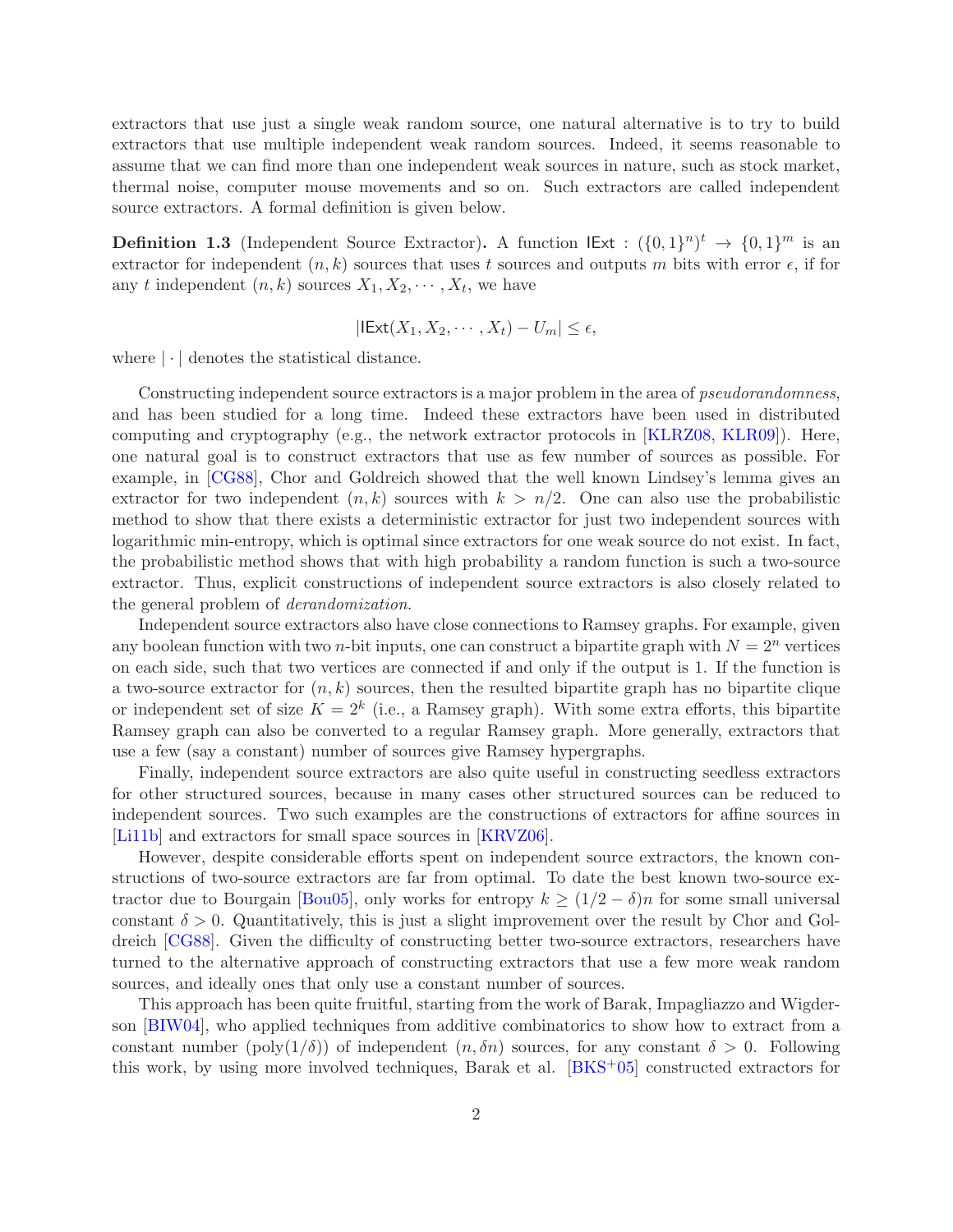three independent  $(n, \delta n)$  sources for any constant  $\delta > 0$ . This was later improved by Raz [\[Raz05\]](#page--1-4) to given an extractor that works for three independent sources where only one is required to be an  $(n, \delta n)$  source while the other two can have entropy as small as  $k \geq \text{polylog}(n)$ . In the same paper Raz also gave an extractor for two independent sources where one is required to have entropy  $k \geq (1/2 + \delta)n$  for any constant  $\delta > 0$ , and the other can have entropy as small as  $k \geq \text{polylog}(n)$ . Most of these work use advanced techniques in additive combinatorics, such as sum-product theorems and incidence theorems. However, these results only achieve a constant number of sources if at least one source has min-entropy  $\delta n$  for any constant  $\delta > 0$ .

By using clever ideas related to somewhere random sources, Rao [\[Rao06\]](#page--1-5) and subsequently Barak et al. [\[BRSW06\]](#page-28-3) constructed extractors for general  $(n, k)$  sources that use  $O(\log n / \log k)$ independent sources. In particular, these results give extractors that only use a constant number of sources even if the min-entropy is  $n^{\delta}$  for any constant  $\delta > 0$ . They are thus a big improvement over previous results. Based on these techniques, in [\[Li11a\]](#page-29-8) the author gave an extractor for three independent  $(n, k)$  sources with  $k \geq n^{1/2+\delta}$  for any constant  $\delta > 0$ . However, in the worst case where  $k = \text{polylog}(n)$ , the number of sources required is still super-constant (i.e.,  $O(\log n / \log \log n)$ ).

In a recent breakthrough [\[Li13b,](#page--1-6) [Li13a\]](#page-29-9), the author further exploited the properties of somewhere random sources and established a connection between extraction from such sources and the problem of leader election in distributed computing. Based on this connection, the author managed to construct the first explicit extractor that uses only a constant number of sources even if the entropy is as small as  $\text{polylog}(n)$  [\[Li13a\]](#page-29-9). More specifically, for any constant  $\eta > 0$ , the result gives an explicit extractor for min-entropy  $k \geq \log^{2+\eta} n$  that uses  $O(\frac{1}{\eta})$  $(\frac{1}{\eta}) + O(1)$  independent  $(n, k)$ sources. This is the first explicit independent source extractor that comes close to optimal.

However, the result in [\[Li13a\]](#page-29-9) still suffers from two drawbacks. First, the  $O(1)$  term can be pretty large. This is because the construction first uses a seeded extractor to convert several independent  $(n, k)$  sources into somewhere random sources (by using every possible value of the seed to extract from the source and then taking the concatenation), and then takes the XOR of these somewhere random sources to reduce the error. To ensure efficiently computability we need the seed length of the seeded extractor to be  $O(\log n)$ ; while to ensure the number of sources needed is a constant, we need the error of the seeded extractor to be at most  $1/poly(n)$ . Thus, we need an optimal (up to constant factors) seeded extractor in the case where the error  $\epsilon = 1/\text{poly}(n)$ . For example, the extractor in [\[LRVW03\]](#page--1-3) does not suffice because it is only optimal when the error  $\epsilon = \exp(-\log n / \log^{(c)} n)$ , which is larger than any  $1/\text{poly}(n)$ .

Suppose we have a seeded extractor with seed length  $d = \log n + C \log(1/\epsilon)$  for some constant  $C > 1$ , then the above XOR step needs at least  $C + 1$  independent weak sources. One can show that the constant  $C$  here must be at least 2, thus even if we have truly optimal seeded extractors. this step requires at least 3 sources. After that we need at least one extra source to convert the somewhere random source into another somewhere random source with the "almost  $h$ -wise independent property" as in [\[Li13a\]](#page-29-9), and we need at least two other sources to extract nearly uniform random bits. Therefore, even with truly optimal seeded extractors the construction in [\[Li13a\]](#page-29-9) requires at least 6 independent sources.

Unfortunately, currently we do not have truly optimal seeded extractors, but rather extractors that are optimal up to constant factors. The two known constructions of such extractors are [\[GUV09\]](#page-29-0) and [\[DW08\]](#page-29-1) (and the related [\[DKSS09\]](#page-29-2)), both of which first apply a condenser to transform the weak source into a new source with entropy rate  $\alpha$  for some constant  $\alpha > 0$ , and then apply an optimal seeded extractor for such sources. However, the seeded extractors for such sources may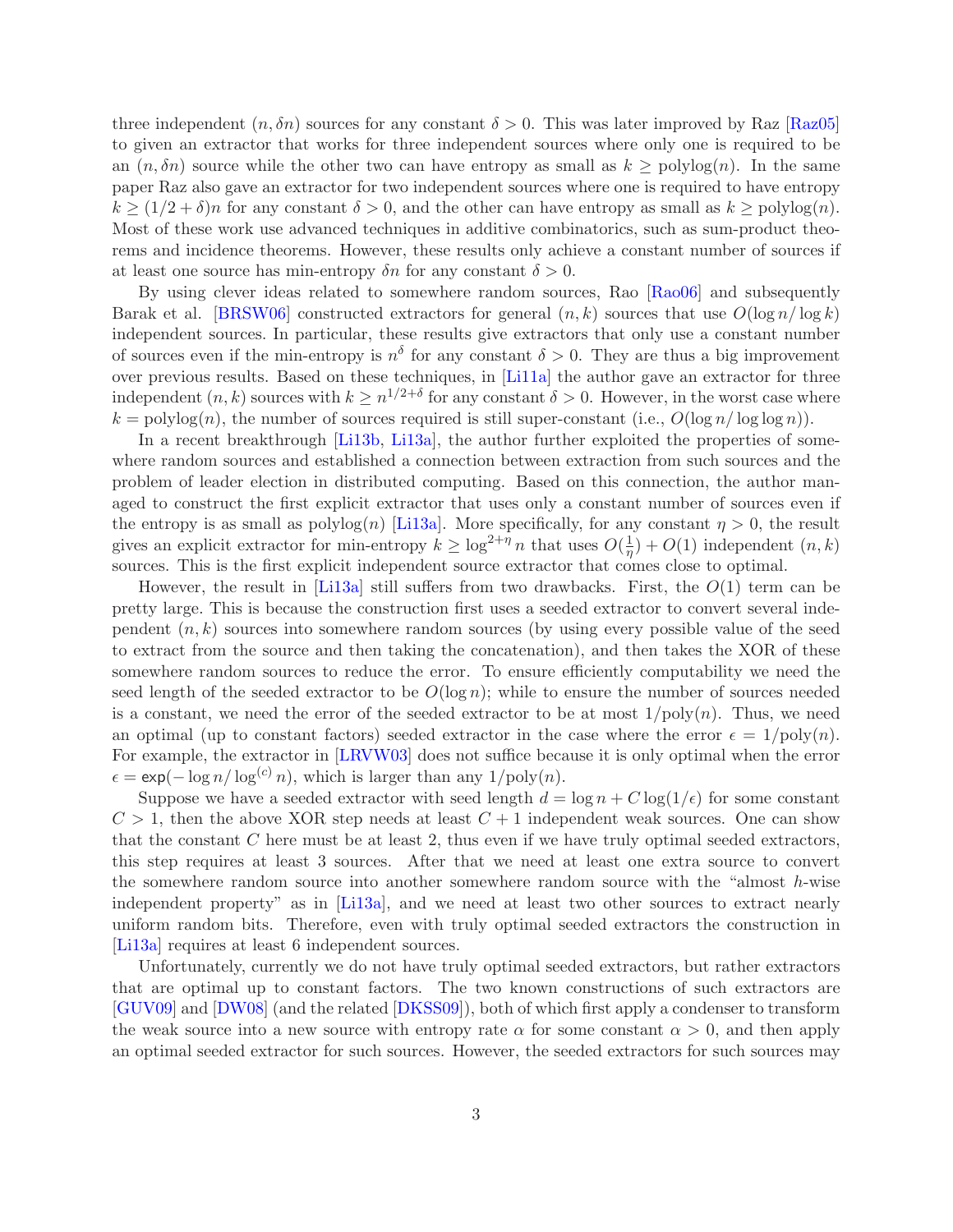already have a big constant C in the seed length. For example, the extractor by Zuckerman  $Zuc97$ for such sources can be estimated to have  $C \geq 30$ , while a different construction in [\[GUV09\]](#page-29-0) has even larger constant, potentially reaching  $C \geq 100$ . Other constructions such as the block source extractor used in [\[DW08\]](#page-29-1) have similar behavior. Therefore, by using these seeded extractors, the  $O(1)$  term in the result of [Li<sub>13a]</sub> can be pretty large (e.g.,  $>$  30).

Another drawback of the result in [\[Li13a\]](#page-29-9) is that the construction only achieves error  $1/poly(n)$ . This kind of error is not enough for many cryptographic applications, where we typically need to have a negligible error (i.e.,  $n^{-\omega(1)}$ ).

### 1.1 Our results

In this paper, we further improve the results in [\[Li13a\]](#page-29-9). We construct an explicit extractor for three independent sources on n bits with min-entropy  $k \geq \text{polylog}(n)$ . In fact, our extractor works for one independent source with poly-logarithmic min-entropy and another independent block source with two blocks each having poly-logarithmic min-entropy. We also improve the error of the extractor from  $1/\text{poly}(n)$  to  $2^{-k^{\Omega(1)}}$ . Specifically, we have the following theorem.

**Theorem 1.4.** For all  $n, k \in \mathbb{N}$  with  $k \geq \log^{12} n$ , there is an efficiently computable function  $\text{IExt}: \{0,1\}^n \times \{0,1\}^{2n} \to \{0,1\}^m \text{ such that if } X \text{ is an } (n,k) \text{-source and } Y = (Y_1, Y_2) \text{ is an } (n,k) \text{-source and } Y = (Y_1, Y_2) \text{ is an } (n,k) \text{-source and } Y = (Y_1, Y_2) \text{ is an } (n,k) \text{-source and } Y = (Y_1, Y_2) \text{ is an } (n,k) \text{-source and } Y = (Y_1, Y_2) \text{ is an } (n,k) \text{-source and } Y = (Y_1, Y_2) \text{ is an } (n,k) \$ independent  $(k, k)$  block source where each block has n bits, then

$$
|(\text{IExt}(X,Y),Y)-(U_m,Y)|\leq\epsilon
$$

and

$$
|(\text{IExt}(X,Y),X)-(U_m,X)|\leq \epsilon,
$$

where  $m = 0.9k$  and  $\epsilon = 2^{-k^{\Omega(1)}}$  $\epsilon = 2^{-k^{\Omega(1)}}$  $\epsilon = 2^{-k^{\Omega(1)}}$ . <sup>1</sup>

As a corollary this immediately gives the following theorem.

**Theorem 1.5.** For all  $n, k \in \mathbb{N}$  with  $k \geq \log^{12} n$ , there is an efficiently computable three-source extractor  $\text{IExt}: (\{0,1\}^n)^3 \to \{0,1\}^m$  such that if X, Y, Z are three independent  $(n, k)$ -sources, then

 $|IExt(X, Y, Z) - U_m| \leq \epsilon$ ,

where  $m = 0.9k$  and  $\epsilon = 2^{-k^{\Omega(1)}}$ .

If the min-entropy k is very close to  $\log^2 n$ , then we also have improved results over [\[Li13b\]](#page--1-6). In particular, we have the following theorem.

**Theorem 1.6.** For every constant  $\eta > 0$  and all  $n, k \in \mathbb{N}$  with  $k > log^{2+\eta} n$ , there is an efficiently computable extractor  $\text{BExt} : (\{0,1\}^n)^t \times (\{0,1\}^n)^t \to \{0,1\}^m$  with  $t = \lceil \frac{7}{\eta} \rceil$  $\frac{7}{\eta}$  + 1, such that if X =  $(X_1, X_2, \dots, X_t), Y = (Y_1, Y_2, \dots, Y_t)$  are two independent  $(k, k, \dots, k)$ - block sources where each block has n bits, then

$$
|(\mathsf{BExt}(X,Y),Y)-(U_m,Y)|\leq\epsilon
$$

<span id="page-4-0"></span><sup>&</sup>lt;sup>1</sup>We can show that this error is strictly  $n^{-\omega(1)}$ .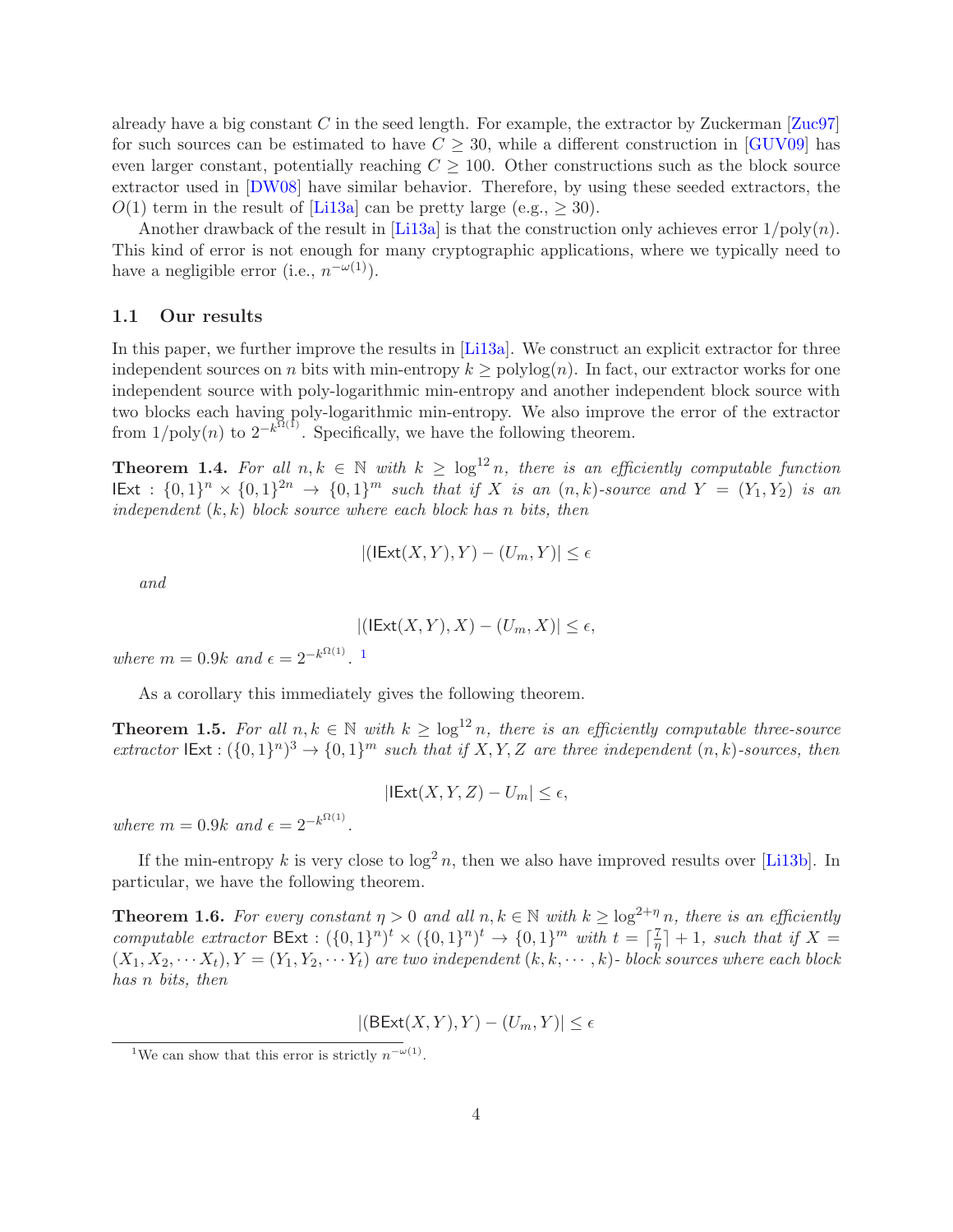and

$$
|(\mathsf{BExt}(X,Y),X)-(U_m,X)|\leq\epsilon,
$$

where  $m = 0.9k$  and  $\epsilon = 2^{-k^{\Omega(1)}}$ .

As a corollary, we immediately obtain the following theorem.

**Theorem 1.7.** For every constant  $\eta > 0$  and all  $n, k \in \mathbb{N}$  with  $k \geq \log^{2+\eta} n$ , there is an efficiently computable extractor  $\text{IExt}: (\{0,1\}^n)^t \to \{0,1\}^m$  with  $t = \lceil \frac{14}{\eta} \rceil$  $\left[\frac{14}{\eta}\right] + 2$  such that if  $X_1, \cdots, X_t$  are t independent  $(n, k)$ -sources, then

$$
|\mathsf{IExt}(X_1,\cdots,X_t)-U_m|\leq \epsilon,
$$

where  $m = 0.9k$  and  $\epsilon = 2^{-k^{\Omega(1)}}$ .

For example, the above theorem gives an extractor for min-entropy  $k = \log^3 n$  that uses 16 sources, and an extractor for min-entropy  $k = \log^4 n$  that uses 9 sources.

Remark 1.8. In all theorems, the constant 0.9 can be replaced by any constant less than 1.

Table [1](#page-5-0) summarizes our results compared to previous constructions of independent source extractors.

| Construction                | Number of Sources                               | Min-Entropy                                                                                                 | Output      | Error                                     |
|-----------------------------|-------------------------------------------------|-------------------------------------------------------------------------------------------------------------|-------------|-------------------------------------------|
| [CG88]                      |                                                 | $k \geq (1/2 + \delta)n$ , any constant $\delta$                                                            | $\Theta(n)$ | $2^{-\Omega(n)}$                          |
| $\left[\text{BIW04}\right]$ | $\text{poly}(1/\delta)$                         | $\delta n$ , any constant $\delta$                                                                          | $\Theta(n)$ | $2^{-\Omega(n)}$                          |
| $[BKS+05]$                  | 3                                               | $\delta n$ , any constant $\delta$                                                                          | $\Theta(1)$ | O(1)                                      |
| [Raz05]                     | 3                                               | One source: $\delta n$ , any constant $\delta$ . Other<br>sources may have $k \geq \text{polylog}(n)$ .     | $\Theta(1)$ | O(1)                                      |
| [Raz05]                     | $\overline{2}$                                  | One source: $(1/2 + \delta)n$ , any constant $\delta$ .<br>Other source may have $k \geq \text{polylog}(n)$ | $\Theta(k)$ | $2^{-\Omega(k)}$                          |
| $[$ Bou $05]$               | $\overline{2}$                                  | $(1/2 - \alpha_0)n$ for some small universal<br>constant $\alpha_0 > 0$                                     | $\Theta(n)$ | $2^{-\Omega(n)}$                          |
| [Ra006]                     | 3                                               | One source: $\delta n$ , any constant $\delta$ . Other<br>sources may have $k \geq \text{polylog}(n)$ .     | $\Theta(k)$ | $2^{-k^{\Omega(1)}}$                      |
| [Ra006]                     | $O(\log n/\log k)$                              | $k \geq \text{polylog}(n)$                                                                                  | $\Theta(k)$ | $k^{-\Omega(1)}$                          |
| [BRSW06]                    | $O(\log n/\log k)$                              | $k \geq \text{polylog}(n)$                                                                                  | $\Theta(k)$ | $2^{-k^{\Omega(1)}}$                      |
| [Li11a]                     | 3                                               | $k = n^{1/2+\delta}$ , any constant $\delta$                                                                | $\Theta(k)$ | $k^{-\Omega(1)}$                          |
| [Li13b]                     | $O(\log(\frac{\log n}{\log k})) + O(1)$         | $k \geq \text{polylog}(n)$                                                                                  | $\Theta(k)$ | $k^{-\Omega(1)}$                          |
| [Li13a]                     | $O(\frac{1}{n}) + O(1),$<br>$O(1)$ can be large | $k \geq \log^{2+\eta} n$                                                                                    | $\Theta(k)$ | $n^{-\Omega(1)}+$<br>$2^{-k^{\Omega(1)}}$ |
| This work                   | 3                                               | $k \geq \log^{12} n$                                                                                        | $\Theta(k)$ | $2^{-k^{\Omega(1)}}$                      |
| This work                   | $\lceil \frac{14}{n} \rceil + 2$                | $k \geq \log^{2+\eta} n$                                                                                    | $\Theta(k)$ | $2^{-k^{\Omega(1)}}$                      |

<span id="page-5-0"></span>Table 1: Summary of Results on Extractors for Independent Sources.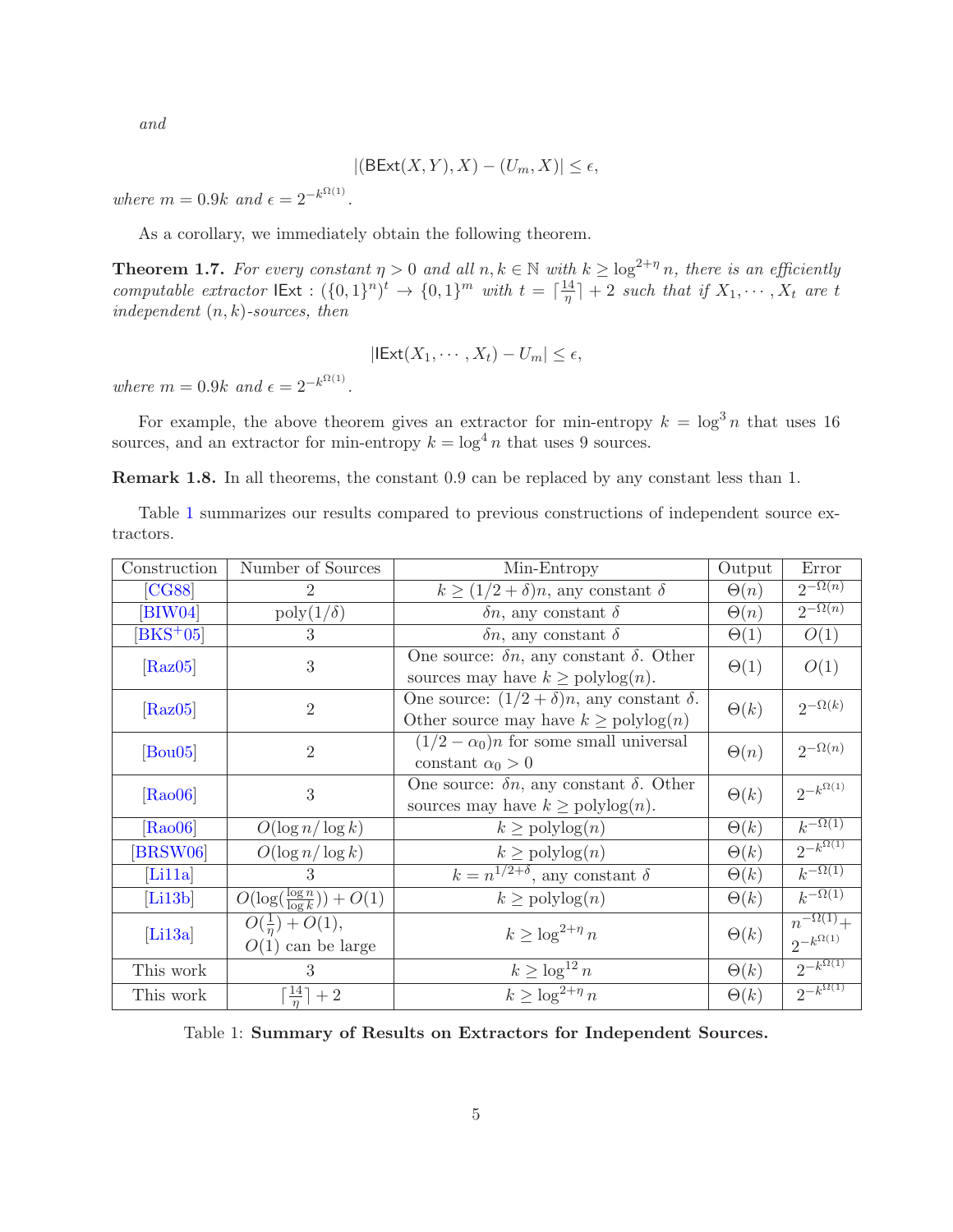# 2 Overview of The Constructions and Techniques

Here we give a brief overview of our constructions and the techniques. To give a clear description of the ideas, we shall be informal and imprecise sometimes.

The high level idea of our constructions still follows the framework of [\[Li13b,](#page--1-6) [Li13a\]](#page-29-9). Thus, we first briefly review the construction in [\[Li13a\]](#page-29-9).

### 2.1 A brief review of the construction in  $|Li13a|$

The constant-source extractor in [\[Li13a\]](#page-29-9) works by first obtaining a somewhere random source (SRsource for short), which is a random  $N \times m$  matrix such that at least one row of the matrix is uniform. In addition, the SR-source has the stronger property that say  $\frac{2}{3}$  of the rows are uniform, and moreover they are (almost) h-wise independent with  $h = k^{\alpha}$  for some constant  $0 < \alpha < 1$ . Once we have this SR-source, we can use the lightest bin protocol from [\[Fei99\]](#page-29-10) to reduce the number of rows in the SR-source; while after each execution of the lightest bin protocol, we use the random strings in the output of the protocol as seeds to extract from another fresh weak source, using a strong seeded extractor. This way we can ensure that the resulted new random variable (not the strings from the original  $SR$ -source) is another  $SR$ -source that preserves the h-wise independent property (as long as the output length of the seeded extractor is small, say at most  $k/(2h)$ ). On the other hand the number of rows in this new SR-source has decreased a lot, roughly from N to  $N^{4/\sqrt{h}}$ .

We can thus repeat this process until the number of rows in the SR-source becomes small enough, say  $k^{1/3}$ ; and then we can take at most two other independent  $(n, k)$  sources and use an extractor from [\[BRSW06\]](#page-28-3) to extract nearly uniform random bits. Since initially the number of rows in the SR-source is  $poly(n)$ ,  $k \geq polylog(n)$  and  $h = k^{\alpha}$ , a simple calculation shows that the number of iterations needed is a constant. In addition, the initial SR-source can also be obtained from a constant number of independent  $(n, k)$  sources. Thus the total number of sources needed is a constant. However, as mentioned before, the step of obtaining the initial SR-source may require a large constant number of sources.

### 2.2 The new construction

We now describe our new construction of the three source extractor. Again, we will first obtain an SR-source such that say  $\frac{2}{3}$  of the rows are uniform, and moreover they are (almost) h-wise independent with  $h = k^{\alpha}$  for some constant  $0 < \alpha < 1$ . However, we will use just two independent  $(n, k)$  sources to achieve this. This is our major improvement over the construction in [\[Li13a\]](#page-29-9). To explain the ideas, we will first show how to use *three* independent  $(n, k)$  sources to obtain the SR-source.

#### 2.2.1 Use three sources to obtain the h-wise independent SR-source

In  $[L13a]$ , the initial SR-source with the h-wise independent property is obtained in two steps. First, one uses a constant number of independent  $(n, k)$  sources to obtain a random variable that is *statistically close* to an SR-source such that say  $\frac{2}{3}$  of the rows are uniform (but without the h-wise independent property). Then one can use a single extra independent  $(n, k)$  source to obtain a new SR-source with the h-wise independent property. It is the first step that uses a large number of independent sources. The reason is that if we take a seeded extractor with seed length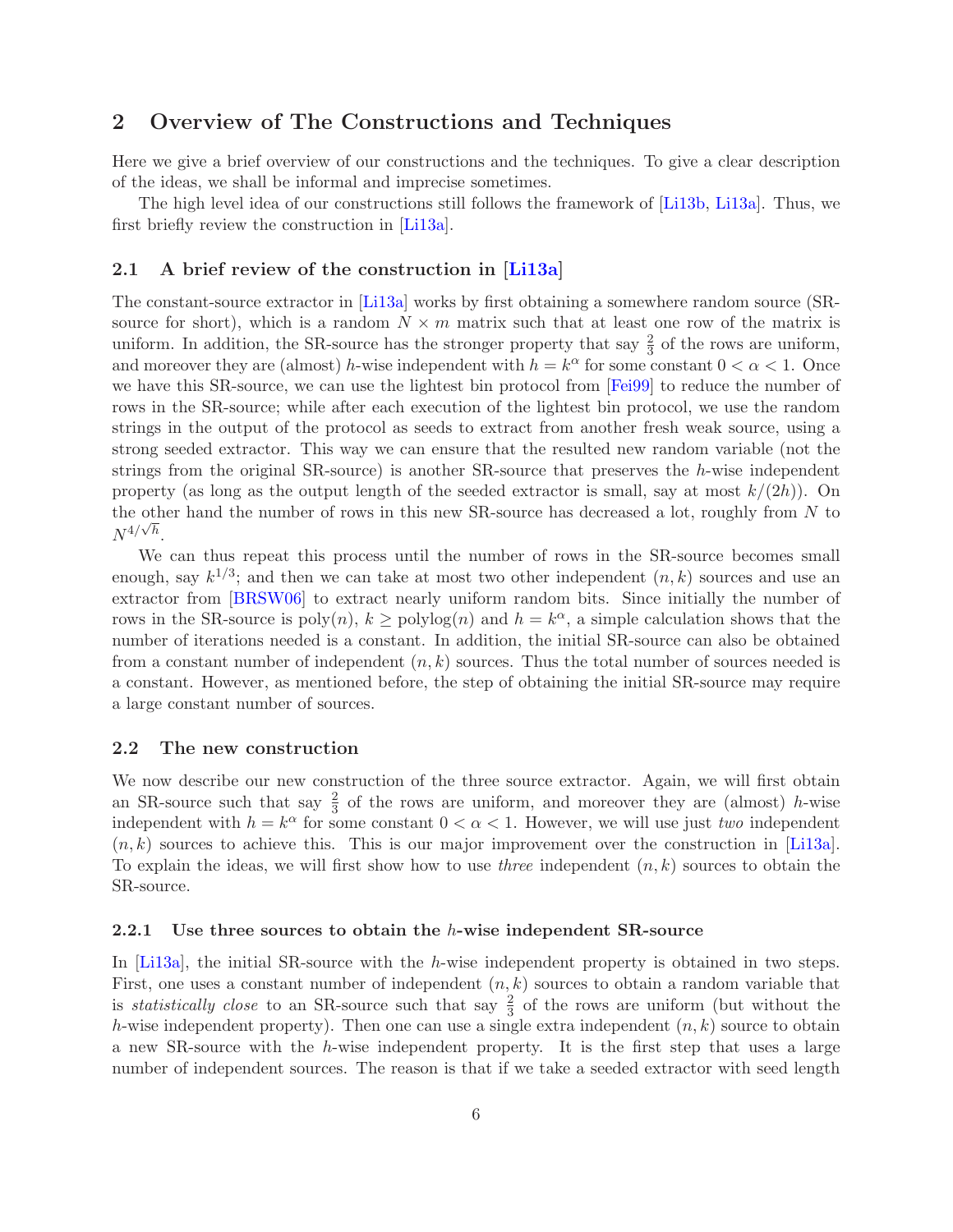$d = \log n + C \log(1/\epsilon)$  for some  $\epsilon = 1/\text{poly}(n)$  and convert a weak source into a somewhere (close to) random source by trying all possible values of the seed and then concatenating the outputs, then the number of rows is  $N = 2^d > (1/\epsilon)^C$ . In addition, the best one can say about the close to uniform rows is that each one is  $\epsilon$ -close to uniform (or even worse). Thus if we want the source to be statistically close to an SR-source such that  $\frac{2}{3}N$  rows are simultaneously uniform, by the union bound we would need the error of the close to uniform rows to be smaller than  $\epsilon^C$ . Thus, it takes the XOR of at least  $C + 1$  independent sources applied with the seeded extractor to reduce the error to this small.

Here we take a completely different approach. Since eventually we need the error of the close to uniform rows in the source (obtained by applying a seeded extractor to an  $(n, k)$  source X and trying all possible values of the seed) to be small, we might as well just start with a seeded extractor with larger seed length, say  $\ell = k^{\beta} \gg \log n$ , where  $0 < \beta < 1$  is another constant. Now if we use an optimal strong seeded extractor  $Ext_2$  such as that in [\[GUV09\]](#page-29-0), we can indeed show that the error of the close to uniform rows is  $\epsilon = 2^{-\Omega(k^{\beta})}$ , which is small enough. Moreover, by a standard averaging argument we can show that at least 0.9 fraction of the rows are  $\epsilon$ -close to uniform.

However, by naively doing this, we have increased the number of rows in the somewhere (close to) uniform source (which we will call  $\bar{X}$ ) to  $2^{\ell} = 2^{k^{\beta}}$ , which is super polynomial and also much larger than  $1/\epsilon$ , so it seems that we have gained nothing. Fortunately, so far we have just used one weak source. Thus we can take another weak source and use it to *sample* a subset of  $poly(n)$ rows from  $X$ , and hopefully with high probability conditioned on the second source, the sampled subset of rows still contains a large fraction of close to uniform rows. If this is true then we are done, since now we only have  $poly(n)$  rows and the error of each close to uniform row is  $\epsilon = 2^{-\Omega(\ell)} = 2^{-\Omega(k^{\beta})} \ll 1/\text{poly}(n)$ ; so we can show that this new source is  $\text{poly}(n)2^{-\Omega(k^{\beta})} = 2^{-k^{\Omega(1)}}$ close to an SR-source such that say  $\frac{2}{3}$  of the rows are uniform.

Given this idea, it is straightforward to implement it. To sample from a set of elements using a weak random source, it suffices to take a seeded extractor, which is equivalent to a sampler as shown in [\[Zuc97\]](#page--1-7). More specifically, take a seeded  $(k' = k/2, \epsilon')$  extractor  $Ext_1$  with seed length  $d = O(\log n + \log(1/\epsilon))$  and output length  $\ell = k^{\beta} < 0.4k$  such as that in [\[GUV09\]](#page-29-0), we can view it as a bipartite graph with  $2^n$  vertices on the left,  $2^{\ell}$  vertices on the right, and left degree  $2^d$ . Thus each vertex on the left selects a subset of right vertices with size  $2<sup>d</sup>$ . Now if we associate the right vertices with the  $2^{\ell}$  rows in  $\bar{X}$ , we can use another independent  $(n, k)$  source Y to sample a vertex on the left, which gives us a subset of the rows in  $\bar{X}$  with size  $2^{\tilde{d}}$ .

We say a row in  $\bar{X}$  is "good" if it is  $\epsilon$ -close to uniform. Thus at least 0.9 fraction of the rows are good. A standard property of the  $(k', \epsilon')$  seeded extractor implies that the number of left vertices whose induced subset of rows in  $\bar{X}$  contains less than  $0.9 - \epsilon'$  fraction of good rows, is at most  $2^{k'}$ . Since Y is an  $(n, k)$  source, the probability of selecting a subset of rows which contains at least  $0.9 - \epsilon'$  fraction of good rows is at least  $1 - 2^{k'} 2^{-k} = 1 - 2^{-k/2}$ . Thus it suffices to take  $\epsilon' = 1/4$  and we know that with probability at least  $1 - 2^{-k/2}$  over Y, the selected subset of rows of  $\overline{X}$  has at least  $0.9 - 1/4 > 2/3$  fraction of good rows. Moreover, since  $\epsilon' = 1/4$  we have that  $d = O(\log n + \log(1/\epsilon)) = O(\log n)$ , therefore the size of the selected subset is  $2^d = \text{poly}(n)$ .

Note that the above sampling process is equivalent to computing  $\text{Ext}_2(X, \text{Ext}_1(Y, r_i))$  for all possible values  $r_i$  of the d bit seed of  $Ext_1$ . Thus (although we are sampling from a set of superpolynomial size) this can be done in polynomial time. Hence, we have used two independent  $(n, k)$ sources to obtain a new source  $W$  such that with high probability,  $W$  is statistically close to an SR-source which has  $\frac{2}{3}$  fraction of uniform rows. We can now take another independent source Z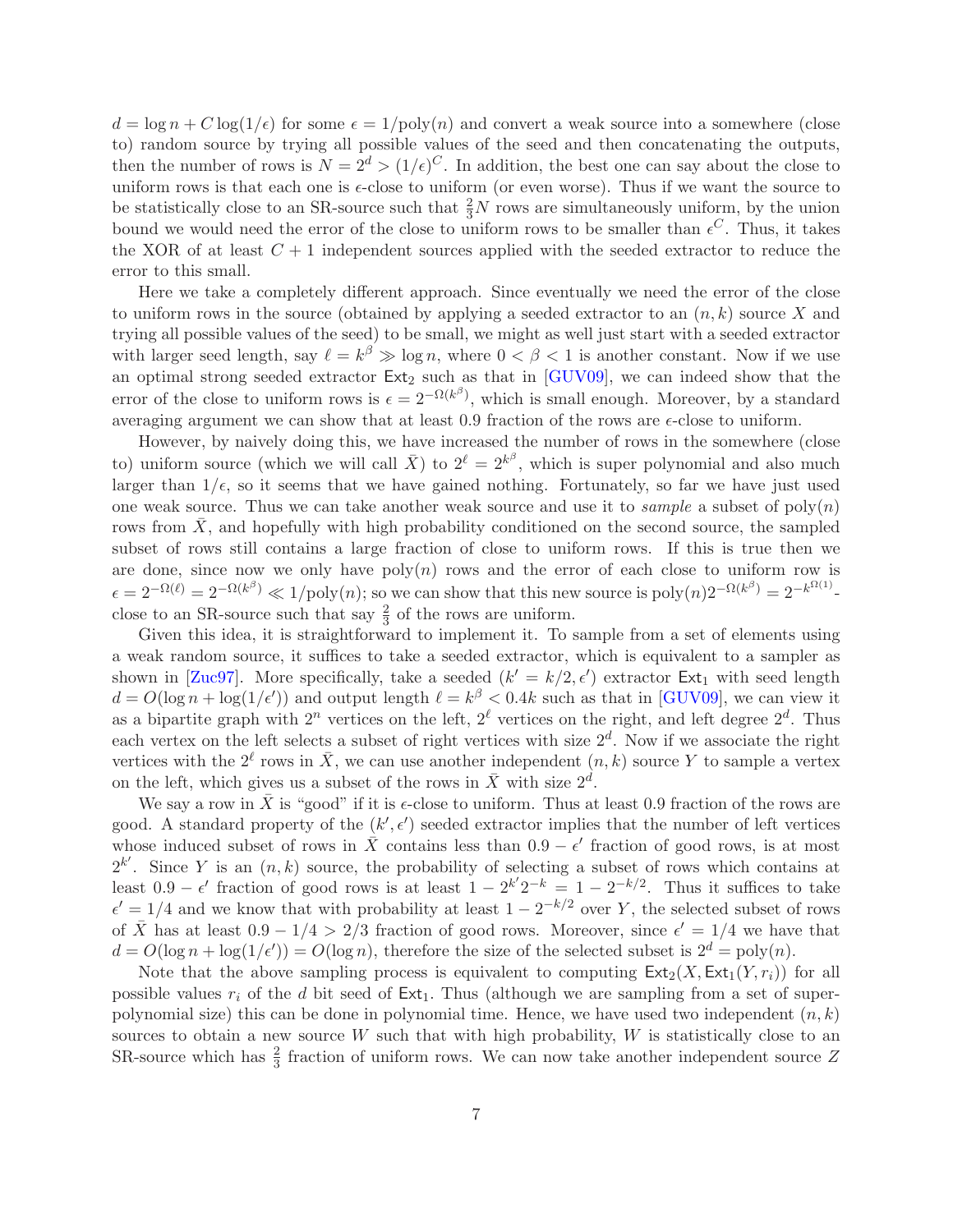and use the method in [\[Li13a\]](#page-29-9) to get an SR-source with the h-wise independent property.

Furthermore, notice that by doing this we have reduced the error from  $1/\text{poly}(n)$  in [\[Li13a\]](#page-29-9) to  $2^{-k^{\Omega(1)}}$ . Essentially, with one source we can only obtain an SR-source with poly $(n)$  rows such that some rows are  $1/\text{poly}(n)$ -close to uniform; but with two independent sources we can obtain an SR-source with poly(n) rows such that some rows are  $2^{-k^{\Omega(1)}}$  (or even  $2^{-\Omega(k)}$ )-close to uniform. In fact, this method is quite general and can be applied to any construction that involves reducing the error in an SR-source. For example, it can also be used to reduce the error of the extractor in [\[Rao06\]](#page--1-5) from  $1/\text{poly}(n)$  to  $2^{-k^{\Omega(1)}}$ . On the other hand, the method used in [\[BRSW06\]](#page-28-3) to reduce the error of the extractor in [\[Rao06\]](#page--1-5) cannot be directly applied to the construction in [\[Li13a\]](#page-29-9), since the construction in [\[Li13a\]](#page-29-9) has a special structure (XORing several independent copies of SR-sources).

#### 2.2.2 Use two sources to obtain the  $h$ -wise independent SR-source

We now describe how we can remove one source, and use just two independent  $(n, k)$  sources to obtain the h-wise independent SR-source. First, We also briefly review the method to generate the h-wise independent SR-source in [\[Li13a\]](#page-29-9). Given an SR-source Y and an independent source X, we will use each row of Y to do several rounds of alternating extraction (cf. [\[DW09,](#page-29-11) [Li12,](#page-29-12) [Li15\]](#page--1-8)) from X. More specifically, we divide the binary expression of the index of the row of Y into blocks of size  $\log h$ , and for each block we run an alternating extraction from X and pick an output indexed by that block. This output is then used to start the next round of alternating extraction. The final output will be the output of the alternating extraction in the last round, indexed by the last block of the binary expression of the index of that row (more details can be found in [\[Li13a\]](#page-29-9)). The new SR-source Z will then be the concatenation of the outputs for all rows.

In each alternating extraction the seed length of the seeded extractor is chosen to be  $\ell = k^{\beta}$ , and one can show the following. For any subset of rows in Y with size  $h$ , if all these rows are uniform (but they may depend on each other arbitrarily), then with probability  $1 - 2^{-\Omega(\ell)}$  over the fixing of Y, the joint distribution of the corresponding rows in Z is  $2^{-\Omega(\ell)}$ -close to uniform (i.e., Z has the almost *h*-wise independent property).

Now, going back to our new construction. We have already used two independent sources Y and X to obtain an SR-source W with  $N = \text{poly}(n)$  rows, such that with probability  $1 - 2^{-k/2}$ over the fixing of Y, there exists a large subset  $T \subseteq [N]$  such that each row of W with index in T is  $2^{-\Omega(\ell)}$ -close to uniform. Moreover we will have  $Ext_2$  output  $\ell$  bits so that each row in W has length  $\ell$ . We will now take another optimal seeded extractor, and then use each row of W as the seed to extract from Y and output  $k/2$  bits. Let the concatenation of these outputs be  $\overline{Y}$ . We will now think of  $\overline{Y}$  as an SR-source, and X as an independent source, and use the same method in [\[Li13a\]](#page-29-9) described above to obtain the new SR-source Z from  $\overline{Y}$  and X.

We will show that with high probability over the fixing of  $Y$ , the new SR-source  $Z$  has the desired h-wise independent property. Note that with probability  $1 - 2^{-k/2}$  over the fixing of Y, there exists a large subset  $T \subseteq [N]$  such that each row of W with index in T is  $2^{-\Omega(\ell)}$ -close to uniform. If for every  $y \in \mathsf{Supp}(Y)$  that makes this happen, we can show that conditioned on  $Y = y$ , the new source  $Z$  also has the desired h-wise independent property in the subset  $T$  of rows then we are done. However, this may not be the case. Thus, we want to subtract from  $1 - 2^{-k/2}$  the probability mass of the "bad"  $y$ 's which result in a  $Z$  that does not have the h-wise independent property in the subset T of rows. Towards this goal, we define a bad  $y \in \text{Supp}(Y)$  to be a string that satisfies the following two properties: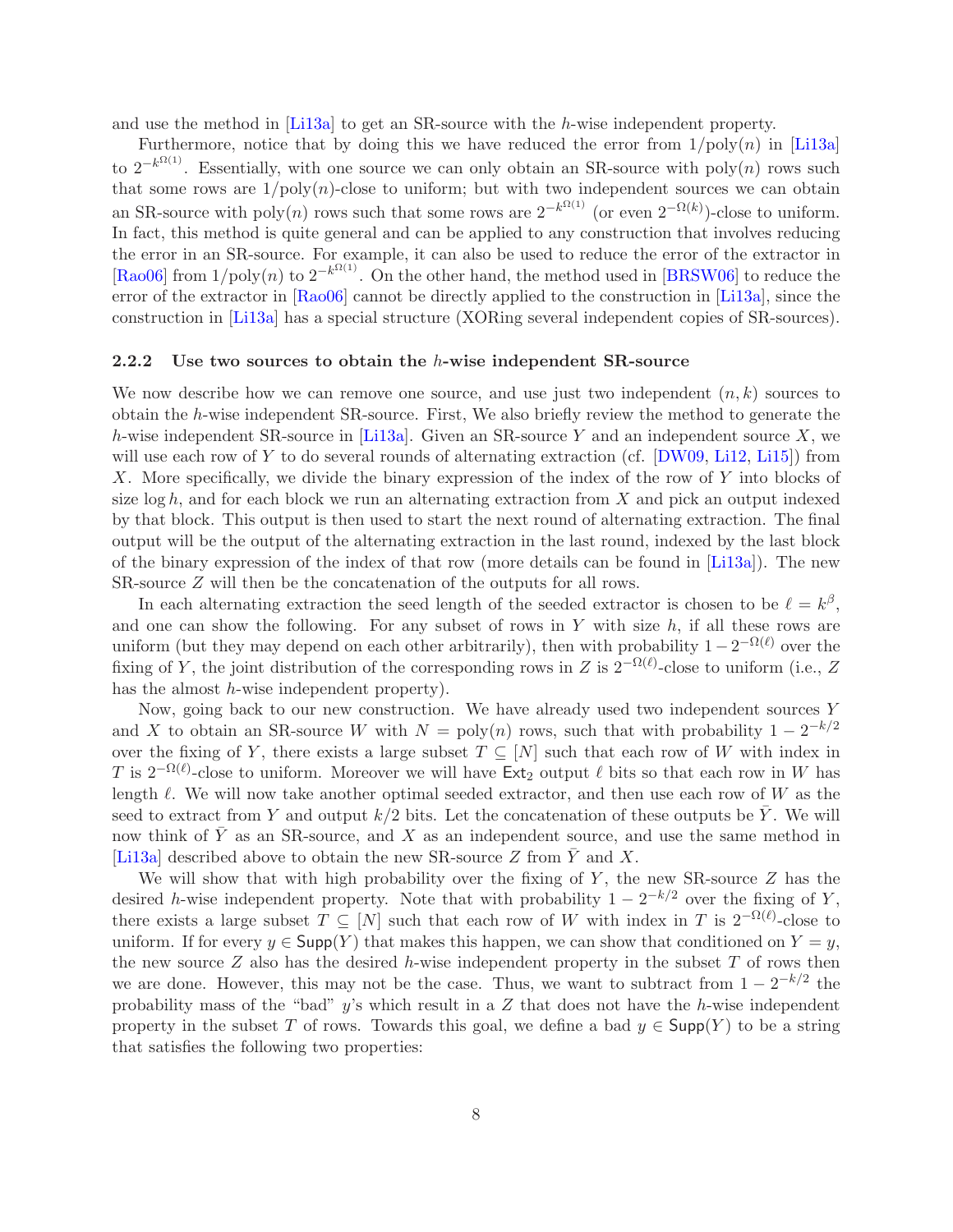a) Conditioned on the fixing of  $Y = y$ , there exists a large subset  $T \subseteq [N]$  such that each row of W with index in T is  $2^{-\Omega(\ell)}$ -close to uniform,

#### and

b) Conditioned on the fixing of  $Y = y$ , there exists a subset  $S \subseteq T$  with  $|S| = h$  such that the joint distribution of the rows of Z with index in S is  $\epsilon_1$  far from uniform, where  $\epsilon_1$ is an error parameter to be chosen later.

Note that  $S \subseteq T$ , since y satisfies condition a), we must have that conditioned on the fixing of  $Y = y$ , each row of W with index in S is  $2^{-\Omega(\ell)}$ -close to uniform. Therefore, for each  $S \subseteq [N]$  with  $|S| = h$  we now define an event  $Bad_S$  to be the set of y's in  $\text{Supp}(Y)$  that satisfies the following two properties:

### c) Conditioned on the fixing of  $Y = y$ , each row of W with index in S is  $2^{-\Omega(\ell)}$ -close to uniform,

and

### d) Conditioned on the fixing of  $Y = y$ , the joint distribution of the rows of Z with index in S is  $\epsilon_1$  far from uniform.

Thus every bad y must belong to some  $Bad_S$ . Therefore to bound the probability mass of the bad y's we only need to bound  $Pr[Bads]$  for every S and then take a union bound. Now the crucial observation is that for any fixed subset  $S$ , property c) is determined by the h random variables  $R_i = \text{Ext}_1(Y, r_i)$  with  $i \in S$ . Let R be the concatenation of  $\{R_i, i \in S\}$  (which is a deterministic function of Y), and define the event  $A<sub>S</sub>$  to be the set of r's in Supp(R) that makes property c) satisfied, then we have  $Pr[Bad_S] = \sum_{r \in As} Pr[R = r] Pr[Bad_S|R = r]$ .

Now another crucial observation is that the size of R is small. Indeed, it is bounded by  $h\ell =$  $k^{\alpha+\beta}$ . If we choose  $\alpha, \beta$  to be such that  $\alpha + \beta < 1$ , then the size of R is  $o(k)$  and we can argue that with probability  $1-2^{-\ell}$  over the fixing of  $R = r$ , we have that Y still has min-entropy at least  $k - o(k) - \ell = k - o(k) > 0.9k$ . Moreover condition on the fixing of  $R = r$  we have that  $\{W_i, i \in S\}$ is a deterministic function of  $X$ , and is thus independent of  $Y$ .

We now bound  $Pr[Bad_S|R = r]$  in two cases. First, if  $H_{\infty}(Y|R = r) < 0.9k$ , we will just use  $Pr[Bads|R = r] \leq 1$ . By the above argument this happens with probability at most  $2^{-\ell}$ . We now consider the case where  $H_{\infty}(Y|R = r) \ge 0.9k$ . In this case, we know that for all  $i \in S$ ,  $W_i$  is  $2^{-\Omega(\ell)}$ -close to uniform. Thus the joint distribution of  $\{W_i, i \in S\}$  is  $h2^{-\Omega(\ell)} = 2^{-\Omega(\ell)}$ -close (since  $h = k^{\alpha}$  and  $\ell = k^{\beta}$ ) to a source with h truly uniform rows. Ignoring the error for the moment, we can now say that for all  $i \in S$ ,  $|(\bar{Y}_i, W_i) - (U_\ell, W_i)| \leq 2^{-\Omega(\ell)}$ . Thus for all  $i \in S$ , with probability  $1-2^{-\Omega(\ell)}$  over the fixing of  $W_i$ , we have that  $\overline{Y}_i$  is  $2^{-\Omega(\ell)}$ -close to uniform. This implies that with probability  $1-h2^{-\Omega(\ell)}=1-2^{-\Omega(\ell)}$  over the fixing of  $\{W_i, i \in S\}$ , we have that the joint distribution of  $\{\bar{Y}_i, i \in S\}$  is  $h2^{-\Omega(\ell)} = 2^{-\Omega(\ell)}$ -close to a source with h truly uniform rows. Moreover, notice that the size of  $\{W_i, i \in S\}$  is also bounded by  $h\ell = k^{\alpha+\beta}$ . Thus again we can argue that with probability  $1 - 2^{-\ell}$  over the fixing of  $\{W_i, i \in S\}$ , we have that X still has min-entropy at least  $k - o(k) - \ell > 0.9k$ . Altogether, this implies that with probability  $1 - 2^{-\Omega(\ell)} - 2^{-\ell} = 1 - 2^{-\Omega(\ell)}$ over the fixing of  $\{W_i, i \in S\}$ , we have that the joint distribution of  $\{\bar{Y}_i, i \in S\}$  is  $2^{-\Omega(\ell)}$ -close to a source with h truly uniform rows, and X still has min-entropy at least  $0.9k$ . In addition, after this further fixing of  $\{W_i, i \in S\}$ , we have that  $\{\bar{Y}_i, i \in S\}$  is a deterministic function of Y, and is thus independent of X.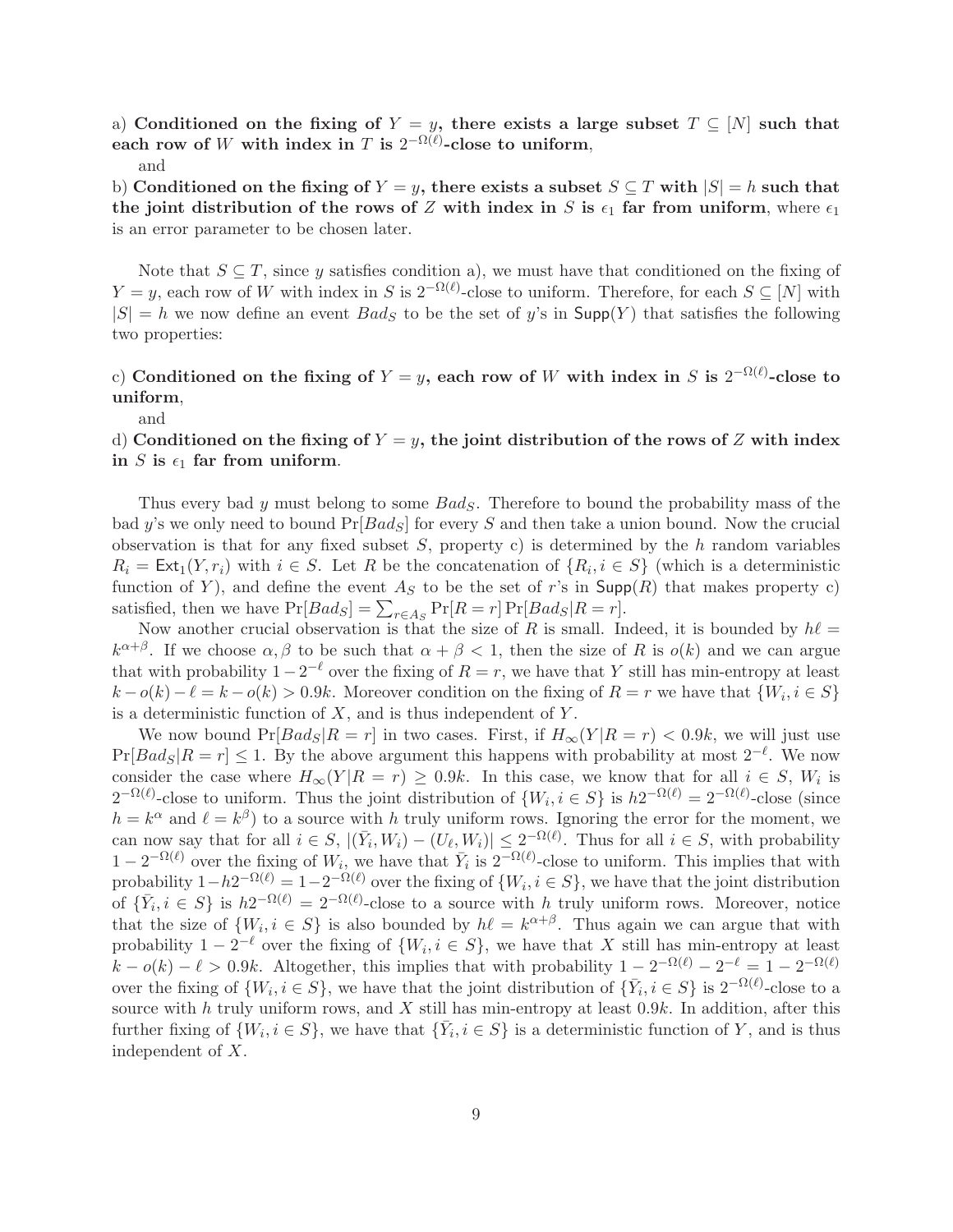We can now use the same argument in [\[Li13a\]](#page-29-9) (treat  $\{\bar{Y}_i, i \in S\}$  as the SR-source and X as an independent weak source) to argue that with probability  $1 - 2^{-\Omega(\ell)}$  over the fixing of  $\{\bar{Y}_i, i \in S\}$ (and thus also the fixing of Y, since  $\{\bar{Y}_i, i \in S\}$  is now a deterministic function of Y), we have that the joint distribution of  $\{Z_i, i \in S\}$  is  $2^{-\Omega(\ell)}$ -close to uniform. Now adding back all the errors, the above statement is still true (except for a slight change of constants in  $\Omega(\cdot)$ ). Thus, if we set  $\epsilon_1$  to be some  $2^{-\Omega(\ell)}$  appropriately, then we have that in this case  $Pr[Bads|R = r] \leq 2^{-\Omega(\ell)}$ . Therefore, by combining the two cases, we get that  $Pr[Bad_S] \leq 2^{-\ell} + Pr[A_S]2^{-\Omega(\ell)} \leq 2^{-\Omega(\ell)}$ .

Now by the union bound we know the probability mass of the bad y's is at most  $\binom{N}{h} 2^{-\Omega(\ell)} \leq$  $N^h 2^{-\Omega(\ell)} = 2^{O(h \log n) - \Omega(\ell)}$ . If we choose  $\alpha, \beta$  such that  $k^{\beta - \alpha} \geq C \log n$  for some large enough constant  $C > 1$ , then we get that this probability mass is again  $2^{-\Omega(\ell)}$ . Also, by choosing the constant  $C$  appropriately, this will also ensure that the error of the  $h$ -wise independent rows (which is  $2^{-\Omega(\ell)}$  is less than  $N^{-6h}$ . This will be enough for the lightest bin protocol to work, as shown in [\[Li13a\]](#page-29-9). All these requirements, as well as other requirements in obtaining the h-wise independent SR-source, can be satisfied as long as  $k = \log^{2+\eta} n$  for any constant  $\eta > 0$  (see Algorithm [5.13\)](#page-24-0).

Now we are done. Subtracting the probability mass of the bad y's from  $1 - 2^{-k/2}$ , we get that with probability  $1 - 2^{-\Omega(\ell)}$  over the fixing of Y, the source Z has the desired h-wise independent property.

#### 2.2.3 Achieving a three-source extractor

Now that we have used two independent sources to obtain an SR-source with the h-wise independent property, we can use the rest of the construction in [\[Li13a\]](#page-29-9) to get an extractor. However, the direct use of the construction in [\[Li13a\]](#page-29-9) requires at least two more sources. This is because the lightest bin protocol requires at least one round, and at the end of that round we need to use a fresh source to get another SR-source. We then need to take another source in order to finish extraction. This will give us a four-source extractor.

In order to save one source, we observe that if the entropy  $k$  is a large enough polynomial in  $\log n$ , then  $h = k^{\alpha}$  will also be large enough so that in just one iteration of the lightest bin protocol, the number of rows in the SR-source will decrease from  $N = \text{poly}(n)$  to say  $N' \leq k^{1/3}$ . We let the concatenation of these rows of Z be Z'. Note that  $Z'$  is a deterministic function of Z. By cutting the length of each row of Z (if necessary) to say  $\sqrt{k}$ , we see that the size of Z' is bounded by  $N'\sqrt{k} \leq k^{5/6}$ . At the end of the lightest bin protocol we will take a fresh weak source  $Y_2$  (this is the third source) and use each row of  $Z'$  to extract a string of length say  $0.9k$  from  $Y_2$  (by using an optimal seeded extractor). We let the concatenation of these outputs be  $Y'$ . The analysis in [\[Li13a\]](#page-29-9) implies that with high probability over the fixing of  $Z$ , the new source  $Y'$  is also (close to) an SR-source (here it is not necessary to have the h-wise independent property).

Note that Y' is a deterministic function of  $Y_2$  and Z', and Z' is deterministic function of Z. Moreover conditioned on the fixing of  $Y$ , we have that  $Z$  is a deterministic function of  $X$ . Thus it is also true that with high probability over the fixing of  $Z'$ , the new source Y' is close to an SR-source. Since the size of Z' is  $o(k)$ , we can argue that with high probability over the fixing of Z', the min-entropy of X is  $k - o(k) > 0.9k$ . Moreover conditioned on the fixing of  $(Y, Z')$ , we have that X and Y' are independent. Note that Y' is an SR-source with  $k^{1/3}$  rows but each row has length  $0.9k \gg k^{1/3}$ , thus by using an extractor from [\[BRSW06\]](#page-28-3) we can extract random bits from X and Y' which are  $2^{-k^{\Omega(1)}}$ -close to uniform. This gives our three-source extractor with error  $2^{-k^{\Omega(1)}}$ . It turns out that it is enough to choose  $k \geq \log^{12} n$  and  $\alpha = 1/6$ ,  $\beta = 1/3$  in this case. Also notice here that Y and  $Y_2$  need not be independent, but rather it suffices to have  $(Y, Y_2)$  be a block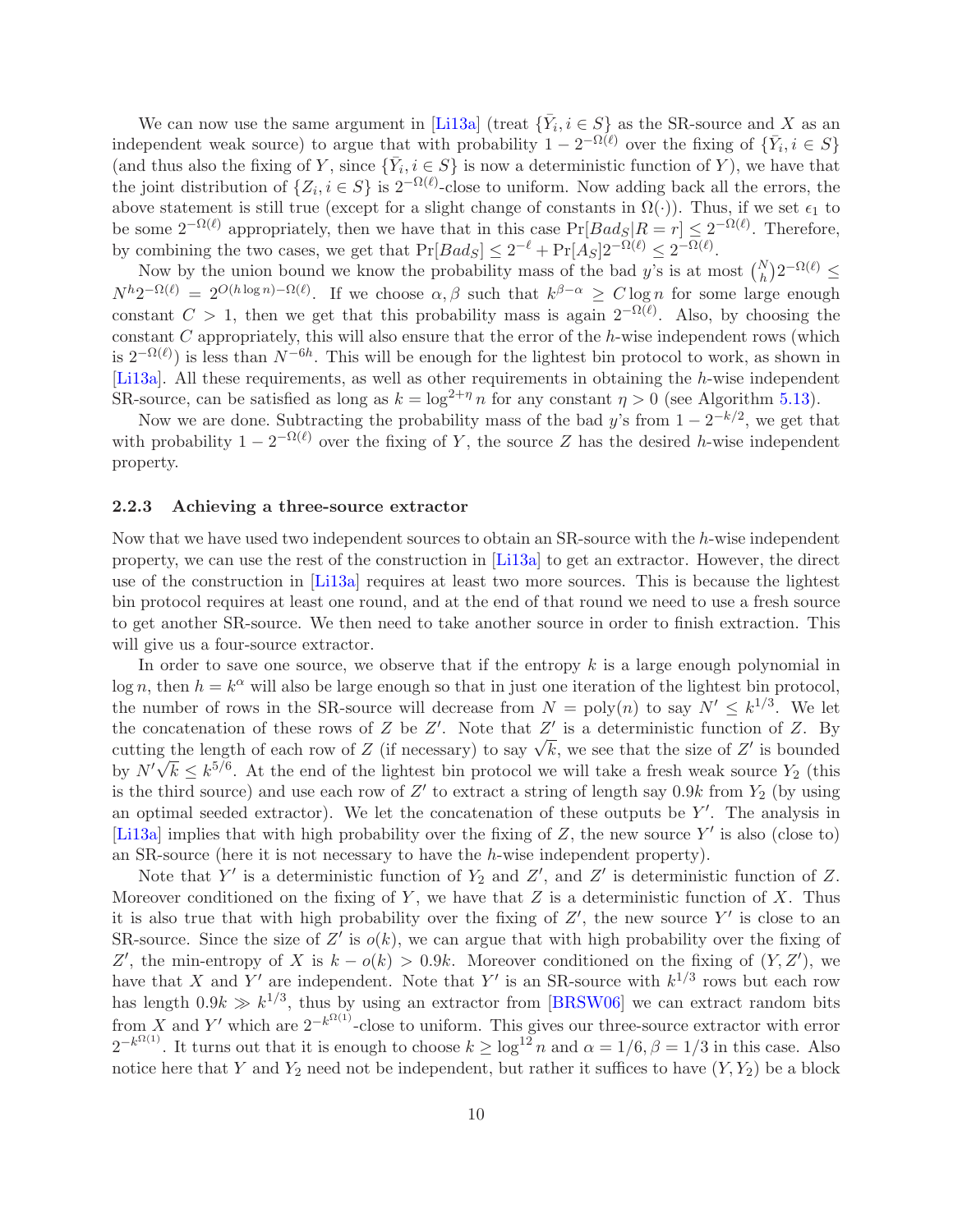source (since the analysis first conditions on the fixing of  $Y$ ). Thus our construction actually gives an extractor for one  $(n, k)$  source and another independent  $(k, k)$ -block source (see Algorithm [5.9\)](#page-21-0).

### 2.2.4 Improving the results of [\[Li13a\]](#page-29-9) for smaller min-entropy

Our three-source extractor requires  $k \geq \log^{12} n$ . However, if  $k = \log^{2+\eta} n$  for some small constant  $\eta > 0$ , then we can also get improved results by replacing the step of obtaining the h-wise independent SR-source in [\[Li13a\]](#page-29-9) with our new construction, which uses only two independent sources. This way we get a constant-source extractor with error  $2^{-k^{\Omega(1)}}$ .

Moreover, once we have this SR-source, running the lightest bin protocol actually does not need fully independent sources. For example, if  $X = (X_1, \dots, X_t)$  and  $Y = (Y_1, \dots, Y_t)$  are two independent block sources where each block has min-entropy  $k$  conditioned on all previous blocks, then we can first obtain the SR-source Z from  $(X_1, Y_1)$ . Now we know that with high probability conditioned on the fixing of  $Y_1$ , the source Z has the desired property; moreover it is a deterministic function of X. Thus we can run the lightest bin protocol once and take a new block from Y to obtain a new SR-source  $Z_2$ , which is a deterministic function of Y conditioned on Z; we can then run the lightest bin protocol again and take a new block from X to obtain a new SR-source  $Z_3$ , which is a deterministic function of X conditioned on  $Z_2$ , and so on. This gives us an extractor for two independent block sources with each having a constant number of blocks (see Algorithm [5.13\)](#page-24-0).

Organization. The rest of the paper is organized as follows. We give some preliminaries in Section [3.](#page-11-0) In Section [4](#page-13-0) we define alternating extraction, an important ingredient in our construction. We present our main construction of extractors in Section [5.](#page-14-0) Finally we conclude with some open problems in Section [6.](#page-28-4)

### <span id="page-11-0"></span>3 Preliminaries

We often use capital letters for random variables and corresponding small letters for their instantiations. Let |S| denote the cardinality of the set S. For  $\ell$  a positive integer,  $U_{\ell}$  denotes the uniform distribution on  $\{0,1\}^{\ell}$ . When used as a component in a vector, each  $U_{\ell}$  is assumed independent of the other components. All logarithms are to the base 2.

#### 3.1 Probability distributions

**Definition 3.1** (statistical distance). Let W and Z be two distributions on a set S. Their statistical distance (variation distance) is

$$
\Delta(W, Z) \stackrel{def}{=} \max_{T \subseteq S} (|W(T) - Z(T)|) = \frac{1}{2} \sum_{s \in S} |W(s) - Z(s)|.
$$

We say W is  $\varepsilon$ -close to Z, denoted  $W \approx_{\varepsilon} Z$ , if  $\Delta(W, Z) \leq \varepsilon$ . For a distribution D on a set S and a function  $h : S \to T$ , let  $h(D)$  denote the distribution on T induced by choosing x according to D and outputting  $h(x)$ .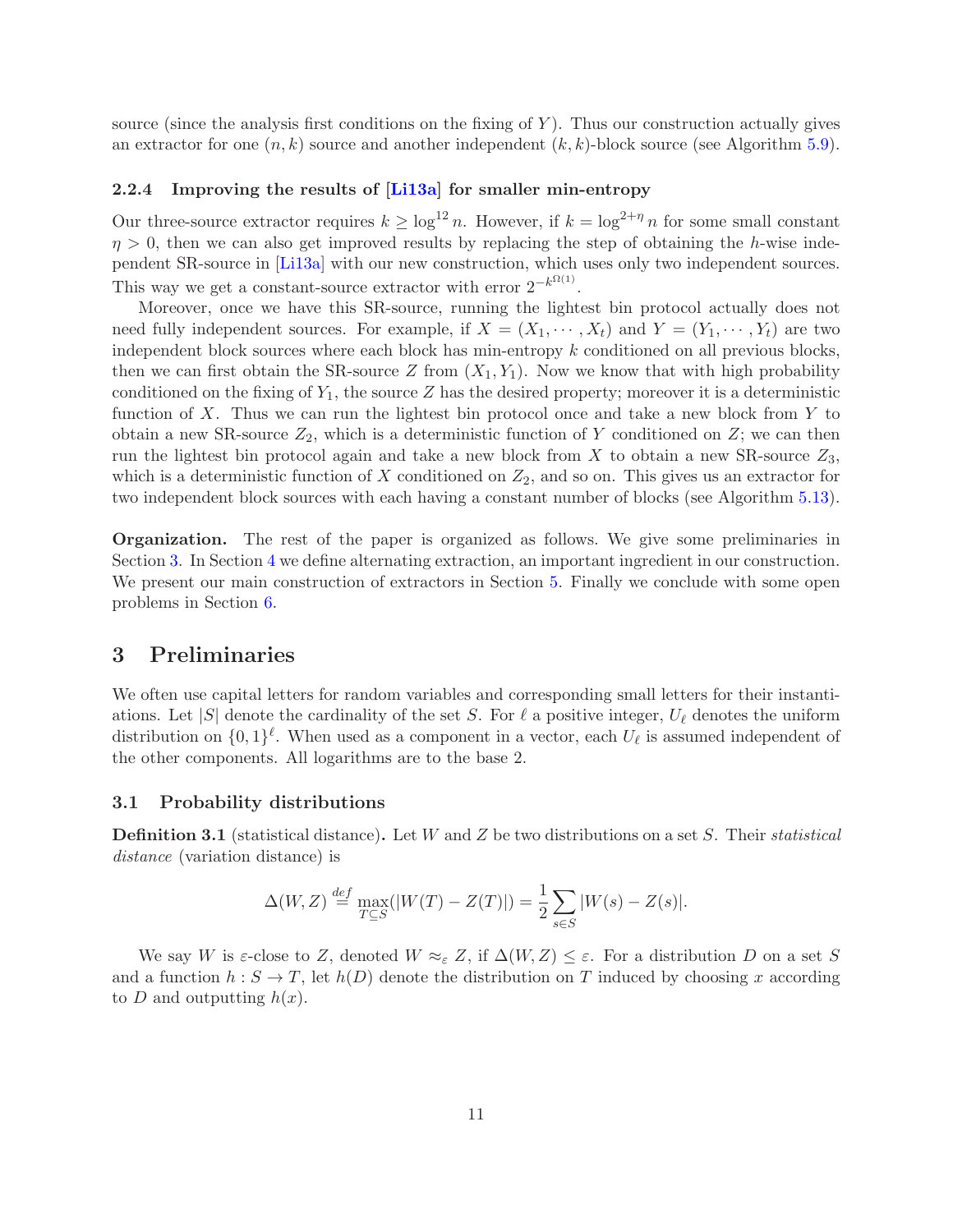### 3.2 Somewhere Random Sources and Extractors

**Definition 3.2** (Somewhere Random sources). A source  $X = (X_1, \dots, X_t)$  is  $(t \times r)$  somewhererandom (SR-source for short) if each  $X_i$  takes values in  $\{0,1\}^r$  and there is an i such that  $X_i$  is uniformly distributed.

**Definition 3.3.** (Block Sources) A distribution  $X = X_1 \circ X_2 \circ \cdots, \circ X_t$  is called a  $(k_1, k_2, \cdots, k_t)$ block source if for all  $i = 1, \dots, t$ , we have that for all  $x_1 \in \text{Supp}(X_1), \dots, x_{i-1} \in \text{Supp}(X_{i-1}),$  $H_{\infty}(X_i|X_1=x_1,\dots,X_{i-1}=x_{i-1})\geq k_i$ , i.e., each block has high min-entropy even conditioned on any fixing of the previous blocks. If  $k_1 = k_2 = \cdots = k_t = k$ , we say that X is a k block source.

### 3.3 Prerequisites from previous work

For a strong seeded extractor with optimal parameters, we use the following extractor constructed in  $[GUV09]$ .

<span id="page-12-0"></span>**Theorem 3.4** ([\[GUV09\]](#page-29-0)). For every constant  $\alpha > 0$ , and all positive integers n, k and any  $\epsilon > 0$ , there is an explicit construction of a strong  $(k, \epsilon)$ -extractor  $Ext : \{0,1\}^n \times \{0,1\}^d \to \{0,1\}^m$  with  $d = O(\log n + \log(1/\epsilon))$  and  $m \geq (1 - \alpha)k$ .

<span id="page-12-3"></span>**Theorem 3.5** ([\[BRSW06\]](#page-28-3)). For every  $n, k(n)$  with  $k > log^2 n$ , and any constants  $0 < \eta < 1$ ,  $0 < \gamma < 1/2$  such that  $k^{1-2\gamma} \geq \log^{1.1} n$ , there exist constants  $0 < \alpha, \beta < 1$  and a polynomial time computable function BasicExt :  $\{0,1\}^n \times \{0,1\}^{k^{\gamma+1}} \to \{0,1\}^m$  s.t. if X is an  $(n, k)$  source and Y is  $a(k^{\gamma} \times k)$   $(k - k^{\beta})$ -SR-source,

$$
|(Y, \text{BasicExt}(X, Y)) - (Y, U_m)| < \epsilon
$$

and

$$
|(X,{\sf BasicExt}(X,Y))-(X,U_m)|<\epsilon
$$

where  $U_m$  is independent of  $X, Y, m = (1 - \eta)k$  and  $\epsilon = 2^{-k^{\alpha}}$ .

**Remark 3.6.** The original version of [\[BRSW06\]](#page-28-3) requires  $k > log^{10} n$ . But this is only because the output length is  $m = k - k^{\Omega(1)}$ , and to achieve such output length, currently the best known seeded extractor requires seed length  $d = O(\log^3(n/\epsilon))$ . If we only need to achieve output length  $m = (1 - \eta)k$ , then we can use a seeded extractor with seed length  $d = O(\log(n/\epsilon))$ , such as [\[GUV09\]](#page-29-0). Then it suffices to have  $k > \log^2 n$  for some properly chosen  $\alpha, \beta$ .

The following standard lemma about conditional min-entropy is implicit in [\[NZ96\]](#page--1-2) and explicit in [\[MW97\]](#page--1-9).

<span id="page-12-2"></span>**Lemma 3.7** ( $[MW97]$ ). Let X and Y be random variables and let Y denote the range of Y. Then for all  $\epsilon > 0$ , one has

$$
\Pr_{Y} \left[ H_{\infty}(X|Y=y) \ge H_{\infty}(X) - \log |\mathcal{Y}| - \log \left( \frac{1}{\epsilon} \right) \right] \ge 1 - \epsilon.
$$

We also need the following lemma.

<span id="page-12-1"></span>**Lemma 3.8** ([\[Li15\]](#page--1-8)). Let  $(X, Y)$  be a joint distribution such that X has range X and Y has range Y. Assume that there is another random variable  $X'$  with the same range as X such that  $|X - X'| = \epsilon$ . Then there exists a joint distribution  $(X', Y)$  such that  $|(X, Y) - (X', Y)| = \epsilon$ .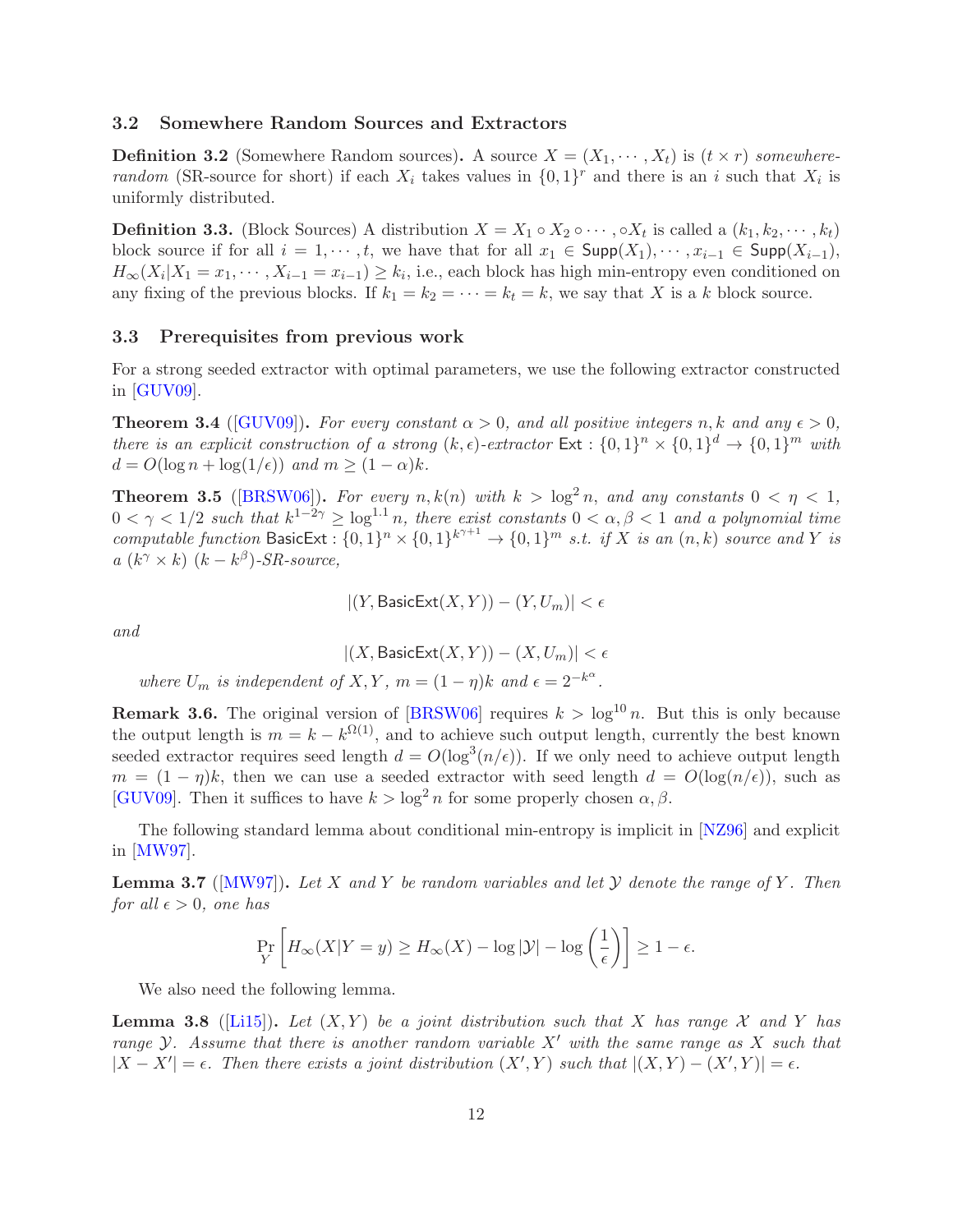# <span id="page-13-0"></span>4 Alternating Extraction

As in [\[Li13a\]](#page-29-9), an important ingredient in the construction of our extractors is the following alternating extraction protocol.

| Quentin: $Q, S_1$                  |       | Wendy: $X$                   |
|------------------------------------|-------|------------------------------|
| $S_1$                              | $S_1$ |                              |
|                                    | $R_1$ | $R_1 = \text{Ext}_w(X, S_1)$ |
| $S_2 = \text{Ext}_q(Q, R_1)$       | $S_2$ |                              |
|                                    | $R_2$ | $R_2 = \text{Ext}_w(X, S_2)$ |
|                                    |       |                              |
| $S_t = \mathsf{Ext}_q(Q, R_{t-1})$ | $S_t$ |                              |
|                                    |       | $R_t = \text{Ext}_w(X, S_t)$ |

Figure 1: Alternating Extraction.

Alternating Extraction. Assume that we have two parties, Quentin and Wendy. Quentin has a source  $Q$ , Wendy has a source X. Also assume that Quentin has a uniform random seed  $S_1$ (which may be correlated with  $Q$ ). Suppose that  $(Q, S_1)$  is kept secret from Wendy and X is kept secret from Quentin. Let  $Ext_q$ ,  $Ext_w$  be strong seeded extractors with optimal parameters, such as that in Theorem [3.4.](#page-12-0) Let  $\ell$  be an integer parameter for the protocol. For some integer parameter  $t > 0$ , the *alternating extraction protocol* is an interactive process between Quentin and Wendy that runs in t steps.

In the first step, Quentin sends  $S_1$  to Wendy, Wendy computes  $R_1 = \text{Ext}_w(X, S_1)$ . She sends  $R_1$  to Quentin and Quentin computes  $S_2 = \text{Ext}_q(Q, R_1)$ . In this step  $R_1, S_2$  each outputs  $\ell$  bits. In each subsequent step i, Quentin sends  $S_i$  to Wendy, Wendy computes  $R_i = \text{Ext}_w(X, S_i)$ . She replies  $R_i$  to Quentin and Quentin computes  $S_{i+1} = \text{Ext}_q(Q, R_i)$ . In step i,  $R_i, S_{i+1}$  each outputs  $\ell$  bits. Therefore, this process produces the following sequence:

$$
S_1, R_1 = \text{Ext}_w(X, S_1), S_2 = \text{Ext}_q(Q, R_1), \cdots, S_t = \text{Ext}_q(Q, R_{t-1}), R_t = \text{Ext}_w(X, S_t).
$$

**Look-Ahead Extractor.** Now we can define our look-ahead extractor. Let  $Y = (Q, S_1)$  be a seed, the look-ahead extractor is defined as

$$
\mathsf{laExt}(X,Y) = \mathsf{laExt}(X,(Q,S_1)) \stackrel{def}{=} R_1,\cdots,R_t.
$$

The following lemma is proved in [\[Li13a\]](#page-29-9).

**Lemma 4.1.** Let  $Y = (Q, S_1)$  where Q is an  $(n_q, k_q)$  source and  $S_1$  is the uniform distribution over l bits. Let  $Y_2 = (Q_2, S_{21}), \cdots, Y_h = (Q_h, S_{h1})$  be another h − 1 random variables with the same range of Y that are arbitrarily correlated to Y. Assume that X is an  $(n, k)$  source independent of  $(Y, Y_2, \dots, Y_h)$ , such that  $k > ht\ell + 10\ell + 2\log(1/\epsilon)$  and  $k_q > ht\ell + 10\ell + 2\log(1/\epsilon)$ . Assume that  $\text{Ext}_q$ and  $Ext_w$  are strong seeded extractors that use  $\ell$  bits to extract from  $(n_q, 10\ell)$  sources and  $(n, 10\ell)$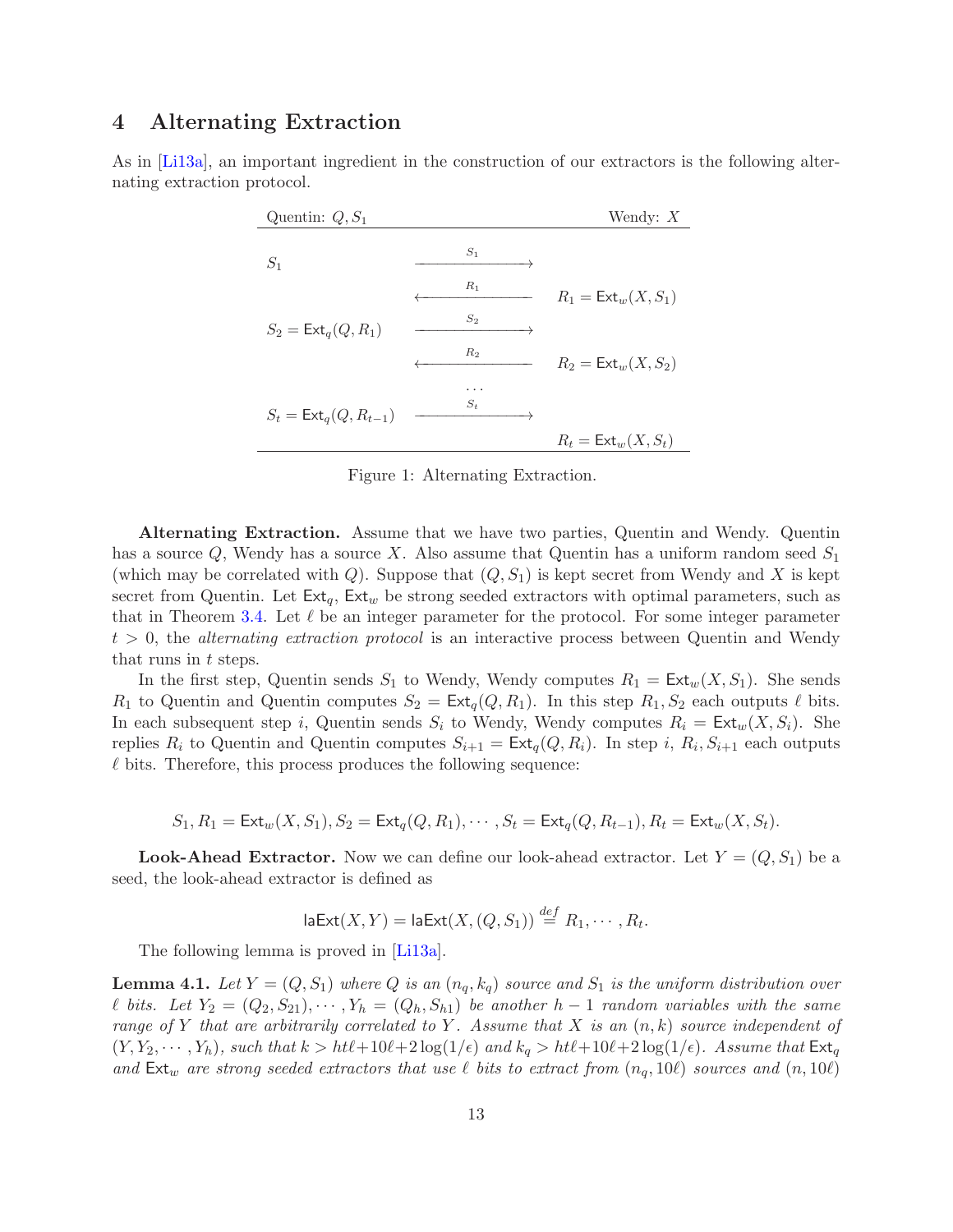sources respectively, with error  $\epsilon$  and  $\ell = O(\log(max\{n_q, n\}) + \log(1/\epsilon))$ . Let  $(R_1, \dots, R_t)$  $\textsf{laExt}(X, Y)$  and  $(R_{i1}, \dots, R_{it}) = \textsf{laExt}(X, Y_i)$  for  $i = 2, \dots, h$ . Then for any  $0 \leq j \leq t - 1$ , we have

 $(Y, Y_2, \dots, Y_h, \{R_{i1}, \dots, R_{ij}, i = 2, \dots, h\}, R_{j+1}) \approx_{\epsilon_1} (Y, Y_2, \dots, Y_h, \{R_{i1}, \dots, R_{ij}, i = 2, \dots, h\}, U_\ell),$ where  $\epsilon_1 = O(t\epsilon)$ .

### <span id="page-14-0"></span>5 The Extractor

In this section we give our main construction. We will take two parameters  $0 < \alpha < \beta < 1$  and let  $h \approx k^{\alpha}$  and  $\ell = k^{\beta}$ . The first step is to obtain an SR-source such that a large fraction of the rows are roughly h-wise independent. We have the following claim and lemma.

<span id="page-14-1"></span>**Claim 5.1.** Let  $Ext : \{0,1\}^n \times \{0,1\}^d \rightarrow \{0,1\}^m$  be a  $(k,\epsilon)$  seeded extractor. For any  $T \subseteq \{0,1\}^m$ and  $\rho = |T|/2^m$ , let  $Bad_T = \{x \in \{0,1\}^n : \Pr_{r \leftarrow U_d}[\text{Ext}(x,r) \in T] > \rho + \epsilon\}$ . Then

 $|Bad_T| \leq 2^k$ .

*Proof.* Suppose not, then there exists a  $T \subseteq \{0,1\}^m$  and  $\rho = |T|/2^m$  such that  $|Bad_T| > 2^k$ . Now let X be the uniform distribution over the set  $Bad_T$ , and we have that X is an  $(n, k)$  source. Let R be the uniform distribution over  $\{0,1\}^d$ . Then for any  $x \in \text{Supp}(X)$ , we have that  $\Pr[\text{Ext}(x, R) \in$  $T > \rho + \epsilon$ . However this implies that

$$
|\text{Ext}(X, R) - U_m| \ge |\text{Pr}[\text{Ext}(X, R) \in T] - \text{Pr}[U_m \in T]|
$$
  
= 
$$
\left| \sum_{x \in \text{Supp}(X)} \text{Pr}[X = x] \text{Pr}[\text{Ext}(x, R) \in T] - \rho \right|
$$
  
>  $|\rho + \epsilon - \rho| = \epsilon$ ,

which contradicts the fact that Ext is a  $(k, \epsilon)$  seeded extractor.

<span id="page-14-2"></span>**Lemma 5.2.** Let  $Ext_1: \{0,1\}^n \times \{0,1\}^d \rightarrow \{0,1\}^m$  be a  $(k_1, \epsilon_1)$  seeded extractor, and  $Ext_2$ :  ${0,1}^n \times {0,1}^m \rightarrow {0,1}^{m_2}$  be a  $(k_2, \epsilon_2)$  strong seeded extractor. Let Y be an  $(n, 2k_1)$  source and X be an independent  $(n, k_2)$  source. For  $i = 0, 1, \cdots, 2^d - 1$ , let  $Z_i = \text{Ext}_2(X, \text{Ext}_1(Y, r_i))$ , where  $r_i$  is the d bit string of i's binary expression. Then with probability  $1 - 2^{-k_1}$  over the fixing of Y, there exists a subset  $S \subseteq \{0, 1, \cdots, 2^d - 1\}$  such that the following holds:

- $|S| \geq (1 \sqrt{\epsilon_2} \epsilon_1)2^d$ .
- $\forall i \in S$ , we have  $|Z_i U_{m_2}| \leq \sqrt{\epsilon_2}$ .

*Proof.* Let R be a uniform random string over  $\{0,1\}^m$ . Since  $Ext_2$  is a  $(k_2, \epsilon_2)$  strong seeded extractor, we have

$$
\Pr_{r \leftarrow R}[|\mathsf{Ext}_2(X,r) - U_{m_2}| \geq \sqrt{\epsilon_2}] \leq \sqrt{\epsilon_2}.
$$

| ۰ |  |
|---|--|
|   |  |
|   |  |
|   |  |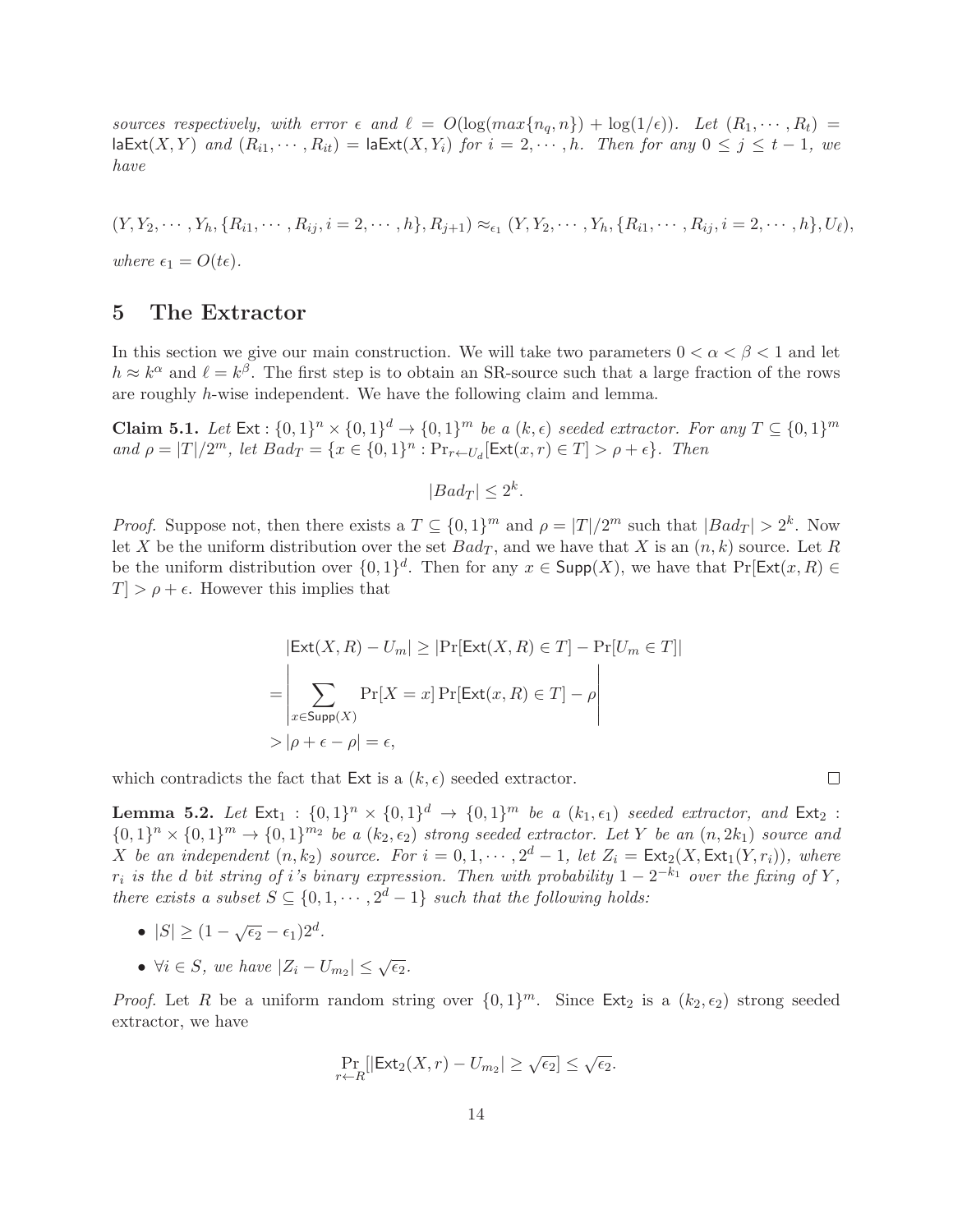Let  $Bad_X = \{r \in \{0,1\}^m : |\text{Ext}_2(X,r) - U_{m_2}| \geq \sqrt{\epsilon_2}\}\$ , then  $|Bad_X| \leq \sqrt{\epsilon_2}2^m$ . Now let R' be the uniform distribution over  $\{0,1\}^d$  and let  $Bad_Y = \{y \in \{0,1\}^n : \Pr[Ext_1(y,R') \in Bad_X] > \sqrt{\epsilon_2} + \epsilon_1\}.$ Then by Claim [5.1](#page-14-1) we have that

 $|Bad_Y| \leq 2^{k_1}.$ 

Thus if Y is an  $(n, 2k_1)$  source, then  $Pr_{y \leftarrow Y} [y \in Bad_Y] \leq 2^{k_1} 2^{-2k_1} = 2^{-k_1}$ . When  $y \notin Bad_Y$ , we have that  $Pr[Ext_1(y, R') \in Bad_X] \leq \sqrt{\epsilon_2} + \epsilon_1$ , which implies that there exists a subset  $S \subseteq$  $\{0, 1, \cdots, 2^d - 1\}$  with  $|S| \ge (1 - \sqrt{\epsilon_2} - \epsilon_1)2^d$  and  $\forall i \in S, |Z_i - U_{m_2}| = |\text{Ext}_2(X, \text{Ext}_1(y, r_i)) - U_{m_2}| \le$  $\sqrt{\epsilon_2}$ .

Suppose we have an  $(n, k)$  source X with  $k \geq \text{polylog}(n)$  and an independent SR-source Y =  $Y^1 \circ \cdots \circ Y^N$  with  $N = \text{poly}(n)$  rows and each row has 0.9k bits, such that a large fraction of the rows are uniform. The following algorithm from  $[L13a]$  takes X and Y as inputs and outputs another SR-source  $Z$  such that a large fraction of the rows are roughly h-wise independent.

<span id="page-15-0"></span>Algorithm 5.3 ( $SSR(X, Y)$  [\[Li13a\]](#page-29-9)).

**Input:**  $X$ — an  $(n, k)$ -source with  $k \geq \text{polylog}(n)$ .  $Y = Y^1 \circ \cdots \circ Y^N$ —an SR-source with  $N = \text{poly}(n)$  rows and each row has 0.9k bits, independent of X. **Output:**  $Z \rightarrow a$  source that is close to an SR-source.

### Sub-Routines and Parameters:

Let  $0 < \alpha < \beta < 1$  be the two constants above. Let  $\ell = k^{\beta}$ . Pick an integer h such that  $k^{\alpha} \leq h < 2k^{\alpha}$  and  $h = 2^{l}$  for some integer  $l > 0$ . Let  $\textsf{Ext}_{q}$ ,  $\textsf{Ext}_{w}$  be strong extractors with optimal parameters from Theorem [3.4,](#page-12-0) set up to extract from  $((h^2 + 12)\ell, 10\ell)$  sources and  $(n, 10\ell)$  sources respectively, with seed length  $\ell$ , error  $\epsilon_2 = 2^{-\Omega(\ell)}$  and output length  $\ell$ . These will be used in laExt. Let Ext be a strong extractor with optimal parameters from Theorem [3.4,](#page-12-0) set up to extract from  $(0.9k, 2(h^2 + 12)\ell)$  sources, with seed length  $\ell$ , error  $\epsilon_2 = 2^{-\Omega(\ell)}$  and output length  $(h^2 + 12)\ell$ .

- 1. For every  $i = 1, \dots, N$ , use X and  $Y^i$  to compute  $Z^i$  as follows.
	- (a) Compute the binary expression of  $i 1$ , which consists of  $d = \log N = O(\log n)$  bits. Divide these bits sequentially from left to right into  $b = \lceil \frac{d}{l} \rceil$  $\frac{d}{l}$  blocks of size l (the last block may have less than  $l$  bits, then we add 0s at the end to make it  $l$  bits). Now from left to right, for each block  $j = 1, \dots, b$ , we obtain an integer  $\text{Ind}_{ij} \leq 2^l$  such that the binary expression of  $\text{Ind}_{ij} - 1$  is the same as the bits in block j.
	- (b) Let  $Y^{i1}$  be the first  $(h+12)\ell$  bits of  $Y^i$ . Set  $j=1$ . While  $j < b$  do the following. i. Compute  $(R_1^{ij})$  $\mathcal{I}_1^{ij}, \cdots, \mathcal{R}_h^{ij}$  = laExt $(X, Y^{ij})$ , where  $Q = Y^{ij}$  and  $S_1$  is the first  $\ell$  bits
		- of  $Y^{ij}$ .
		- ii. Compute  $Y^{i(j+1)} = \text{Ext}(Y^i, R^{ij}_{\text{Ind}_{ij}}).$
		- iii. Set  $j = j + 1$ .
	- (c) Finally, compute  $(R_1^{ib}, \dots, R_h^{ib}) = \textsf{laExt}(X, Y^{ib})$  and set  $Z^i = R_{\textsf{Ind}_{ib}}^{ib}$ .
- 2. Let  $Z = Z^1 \circ \cdots \circ Z^N$ .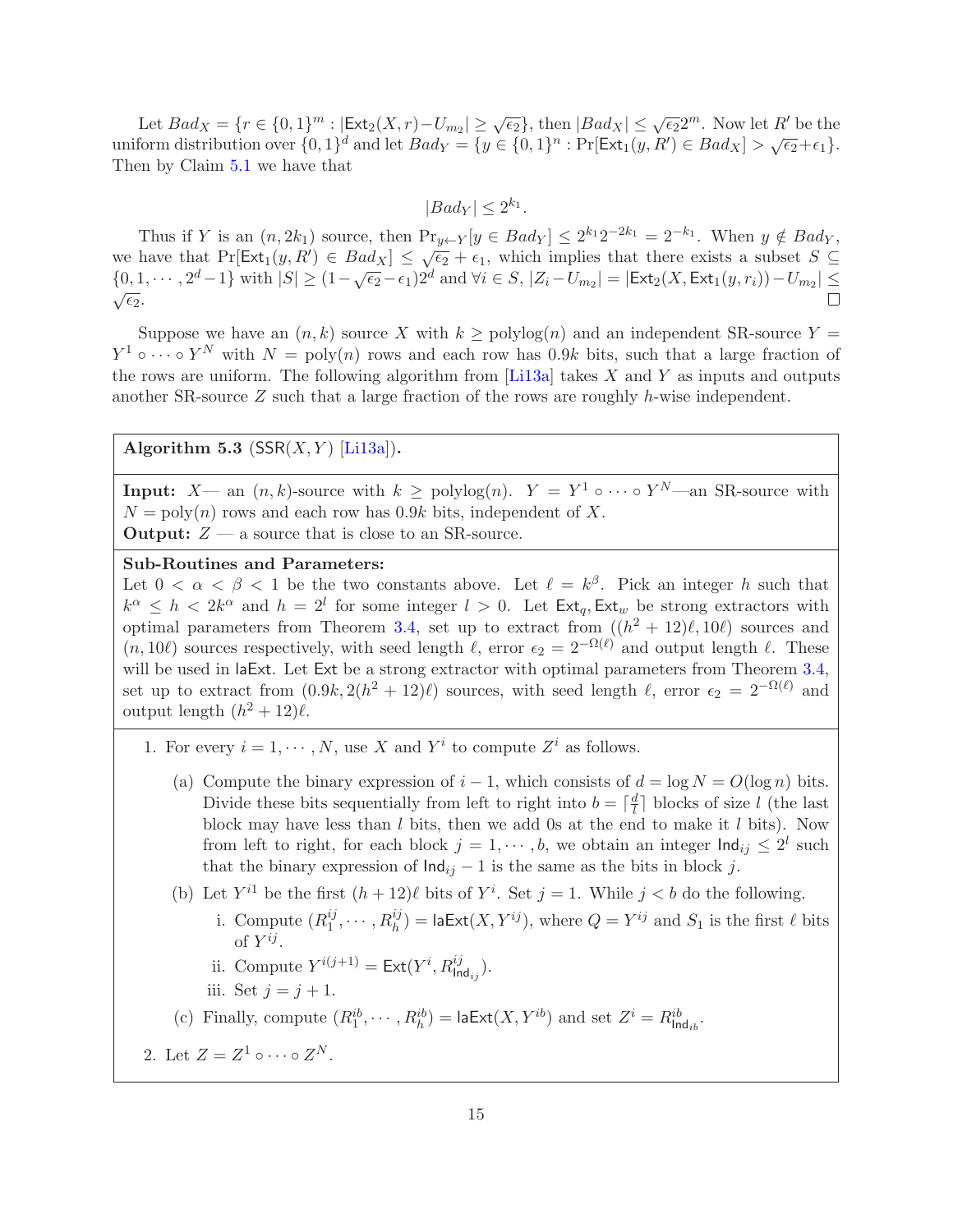We now introduce some notation as in [\[Li13a\]](#page-29-9). For any  $i \in [N]$  and  $j \in [b]$ , we let  $Y^{i(\leq j)}$  denote  $(Y^{i1}, \cdots, Y^{ij}), \text{let } R^{i(\leq j)}_{\mathsf{Ind}_{i(\leq j)}}$  $\lim_{\mathrm{Ind}_{i\leq j}} \text{ denote } (R_{\text{Ind}_{i1}}^{i1}, \dots, R_{\text{Ind}_{ij}}^{ij}) \text{ and let } f^j(i) \text{ denote the integer whose binary matrix is } f^j(i) \text{ and } f^j(i) \text{ and } f^j(i) \text{ denote the integer } i$ expression is the concatenation of the binary expression of  $i - 1$  from block 1 to block j. The following lemma is proved in [\[Li13a\]](#page-29-9).

<span id="page-16-0"></span>**Lemma 5.4.** Assume that  $k \geq 2(bh+2)(h^2+12)\ell$ . Fix any  $v \in [N]$  such that  $Y^v$  is uniform. Let  $S \subset [N]$  be any subset with  $|S| = h$  and  $v \in S$ . For any  $j \in [b]$ , define  $S_v^j = \{i \in S : f^j(i) < f^j(v)\}.$ Then for any  $j \in [b]$ , we have that

$$
(R_{\text{Ind}_{vj}}^{vj}, \{Y^{i(\leq j)}, i \in S\}, \{R_{\text{Ind}_{ij}}^{ij}, i \in S_v^j\}, \{R_{\text{Ind}_{i(\leq j-1)}}^{i(\leq j-1)}, i \in S\})
$$
  

$$
\approx_{O(jhe_2)}(U_{\ell}, \{Y^{i(\leq j)}, i \in S\}, \{R_{\text{Ind}_{ij}}^{ij}, i \in S_v^j\}, \{R_{\text{Ind}_{i(\leq j-1)}}^{i(\leq j-1)}, i \in S\}).
$$

Moreover, conditioned on the fixing of  $({Y^{i(\le j)}}, i \in S, {R^{i(\le j-1)}_{\text{Ind}_{i(< j-1}}})$  $\lim_{i \leq j-1} \{ \sum_{i \in j-1}^n, i \in S \}$ , we have that

- 1. X and Y are still independent.
- 2.  $(R_{\ln}^{ij})$  $\mathcal{I}_{\text{Ind}_{ij}}^{ij}, i \in S$  are all deterministic functions of X.

Now we can prove the following lemma, which is slightly stronger than a similar lemma in [\[Li13a\]](#page-29-9).

<span id="page-16-1"></span>**Lemma 5.5.** Assume that  $k \geq 2(bh+2)(h^2+12)\ell$ , X is an  $(n, k)$ -source and Y is an  $N \times 0.9k$ SR-source independent of X, with  $N = \text{poly}(n)$  such that there exists a subset  $S \subset [N]$  and for any  $i \in S$ ,  $Y^i$  is uniform. Let  $Z = Z^1 \circ \cdots \circ Z^N = \text{SSR}(X, Y)$ . Then for any subset  $S' \subset S$  with  $|S'| = h$ , we have that

$$
((Z^i, i \in S'), Y) \approx_{\epsilon} (U_{h\ell}, Y),
$$

where  $\epsilon = O(bh^2\epsilon_2) = 2^{-\Omega(\ell)}$ .

*Proof.* We order the elements in S' to be  $i_1 < i_2 < \cdots < i_h$ . Since  $S' \subset S$ , for any  $j \in [h]$  we have that  $Y^{i_j}$  is uniform. We now apply Lemma [5.4](#page-16-0) to the set S' with  $j = b$ . Note that  $f^b(i) = i - 1$ , thus for any  $v \in S'$  we have  $S_v'^b = \{i \in S' : i < v\}$ . Also note that  $Z^i = R_{\text{Ind}_{ib}}^{ib}$  for any  $i \in [N]$ . Thus by Lemma [5.4,](#page-16-0) for any  $j \in [h]$  we have that

$$
(Z^{i_j}, Z^{i_1}, \cdots, Z^{i_{j-1}}, \{Y^{i(\leq b)}, i \in S'\}, \{R^{i(\leq b-1)}_{\mathsf{Ind}_{i(\leq b-1)}}, i \in S'\})
$$
  

$$
\approx_{O(jhe_2)}(U_{\ell}, Z^{i_1}, \cdots, Z^{i_{j-1}}, \{Y^{i(\leq b)}, i \in S'\}, \{R^{i(\leq b-1)}_{\mathsf{Ind}_{i(\leq b-1)}}, i \in S'\}),
$$

where  $\epsilon_2 = 2^{-\Omega(\ell)}$ .

Note that by Lemma [5.4,](#page-16-0) conditioned on the fixing of  $\{Y^{i(\leq b)}, i \in S'\}, \{R^{i(\leq b-1)}_{\mathsf{Ind}_{i($  $\lim_{i \leq b-1} \{ \sum_{i=1}^{l} a_i \leq b-1 \}$ , we have that X and Y are still independent, and  $(R_{\text{Ind}_{ib}}^{ib}, i \in S') = (Z^i, i \in S')$  are all deterministic functions of  $X$ . Thus we also have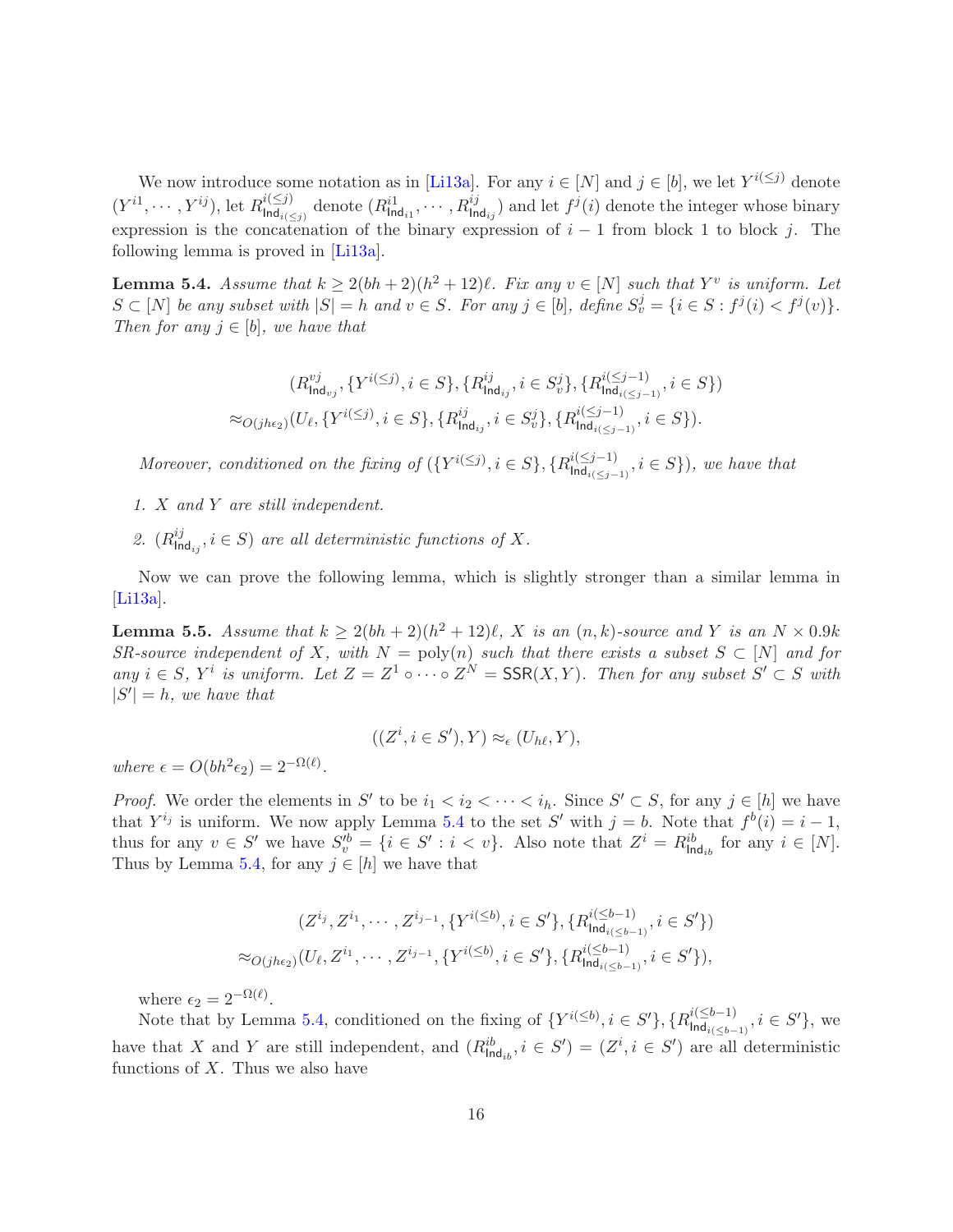$$
(Z^{i_j}, Z^{i_1}, \cdots, Z^{i_{j-1}}, \{Y^{i(\leq b)}, i \in S'\}, \{R^{i(\leq b-1)}_{\text{Ind}_{i(\leq b-1)}}, i \in S'\}, Y)
$$
  

$$
\approx_{O(jhe_2)}(U_{\ell}, Z^{i_1}, \cdots, Z^{i_{j-1}}, \{Y^{i(\leq b)}, i \in S'\}, \{R^{i(\leq b-1)}_{\text{Ind}_{i(\leq b-1)}}, i \in S'\}, Y),
$$

and therefore (since  $j \leq b$ )

$$
(Z^{i_j}, Z^{i_1}, \cdots, Z^{i_{j-1}}, Y) \approx_{O(bhe_2)} (U_{\ell}, Z^{i_1}, \cdots, Z^{i_{j-1}}, Y).
$$

Note this holds for every  $j$ , thus by a standard hybrid argument we have that

$$
(Z^{i_1}, \cdots, Z^{i_h}, Y) \approx_{\epsilon} (U_{h\ell}, Y),
$$
  
where  $\epsilon = O(bh^2\epsilon_2) = O(bh^22^{-\Omega(\ell)}) = 2^{-\Omega(\ell)}$  since  $\ell = k^\beta$ ,  $h < 2k^\alpha$  and  $b < \log n = k^{O(1)}$ .

We can now describe the algorithm to create an SR-source such that a large fraction of the rows are roughly h-wise independent, from just two independent sources  $X$  and  $Y$ .

### <span id="page-17-0"></span>Algorithm 5.6  $(SR(X, Y))$ .

**Input:**  $X, Y$ — two independent  $(n, 2k)$ -source with  $k \geq \text{polylog}(n)$ . **Output:**  $Z - a$  source that is close to an SR-source.

### Sub-Routines and Parameters:

Let  $0 < \alpha < \beta < 1$  be the two constants defined before. Let  $\ell = k^{\beta}$ . Let  $\textsf{Ext}_1, \textsf{Ext}_2$  be two strong seeded extractors with optimal parameters from Theorem [3.4,](#page-12-0) set up to extract from  $(n, k)$ sources. Ext<sub>1</sub> has seed length  $d = O(\log n)$ , error  $\epsilon_1 = 1/4$  and output length  $\ell$ ; Ext<sub>2</sub> has seed length  $\ell$ , error  $\epsilon_2 = 2^{-\Omega(\ell)}$  and output length  $\ell$ . Let Ext<sub>3</sub> be another strong seeded extractor with optimal parameters from Theorem [3.4,](#page-12-0) set up to extract from  $(n, k)$  sources, with seed length  $\ell$ , error  $\epsilon_2$  and output length 0.9k (we will choose the parameters such that  $2k - (h+1)\ell \geq k$ ).

- 1. Let  $N = 2^d = \text{poly}(n)$ . For every  $i = 1, \dots, N$ , let  $r_i$  be the d bit string which is the binary expression of  $i-1$ . Compute  $W_i = \text{Ext}_2(X, \text{Ext}_1(Y, r_i))$  and  $Y^i = \text{Ext}_3(Y, W_i)$ . Let  $\overline{Y} = Y^1 \circ \cdots \circ Y^N.$
- 2. Compute  $Z = \mathsf{SSR}(X, \overline{Y})$  using Algorithm [5.3.](#page-15-0)

We now have the following lemma.

<span id="page-17-1"></span>**Lemma 5.7.** Assume that  $k \geq 2(bh+2)(h^2+12)\ell$ . There exists a constant  $C > 1$  such that if  $\ell \geq Ch \log n$ , then with probability  $1-2^{-\Omega(\ell)}$  over the fixing of Y, the following property is satisfied: there exists a subset  $T \subseteq [N]$  such that  $|T| \geq \frac{2}{3}N$  and  $\forall S \subseteq T$  with  $|S| = h$ , we have

$$
|(Z_i, i \in S) - U_{h\ell}| \le 2^{-\Omega(\ell)}
$$

.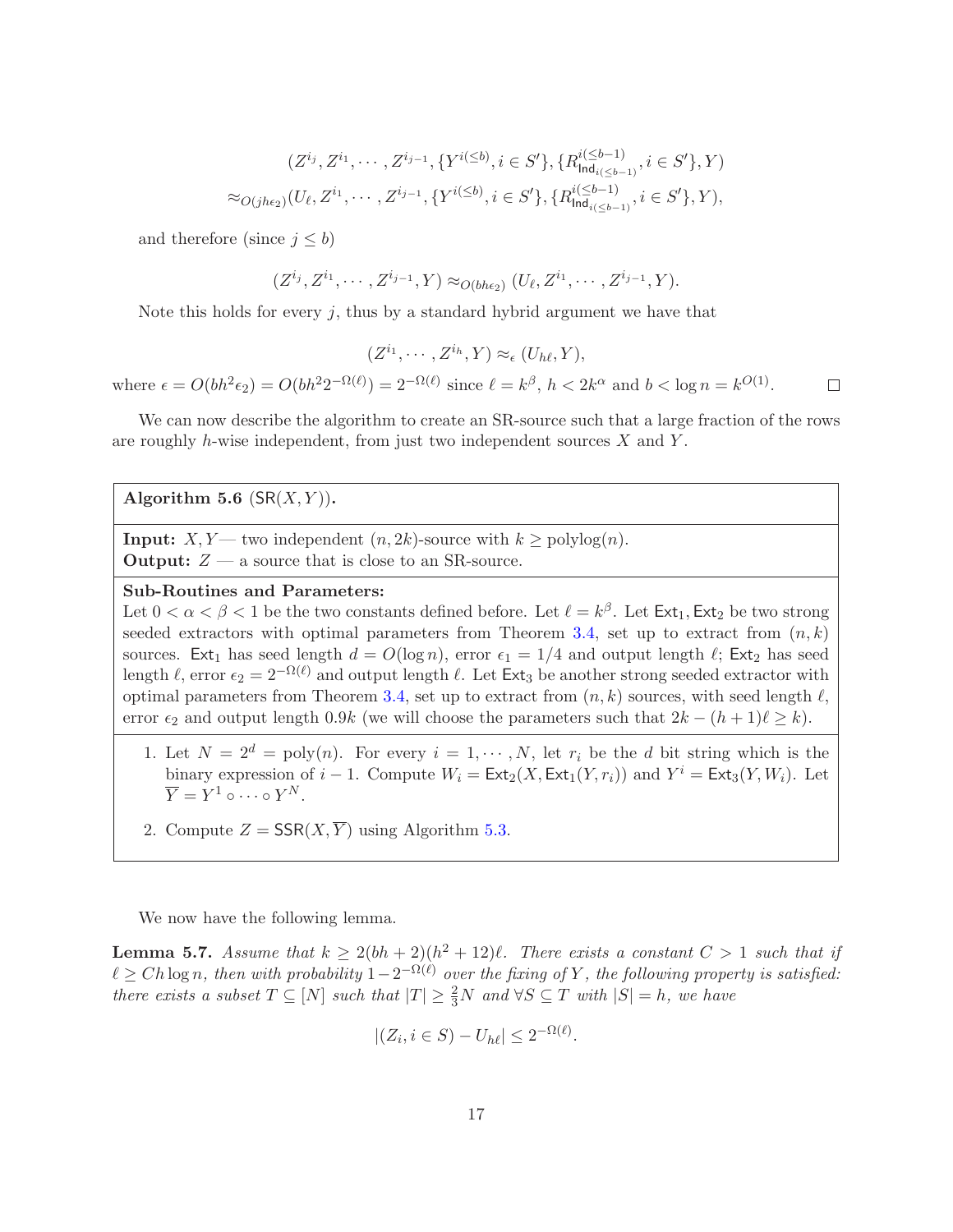*Proof.* Let  $W = W_1 \circ \cdots \circ W_N$ . We first show that with high probability over the fixing of Y, we have that  $W$  is an SR-source with a large fraction of close to uniform rows. This follows directly from Lemma [5.2.](#page-14-2) Specifically, the lemma implies that with probability  $1 - 2^{-k}$  over the fixing of Y, there exists a subset  $T \subseteq [N]$  with  $N = 2^{\overline{d}} = \text{poly}(n)$  such that  $|T| \geq (1 - \sqrt{\epsilon_2} - 1/4)N > \frac{2}{3}N$ since  $\epsilon_2 = 2^{-\Omega(\ell)}$ ; and  $\forall i \in T$ , we have  $|W_i - U_\ell| \leq \sqrt{\epsilon_2} = 2^{-\Omega(\ell)}$ .

Now consider any  $y \in \mathsf{Supp}(Y)$  which makes the above happen. We'd like to show that conditioned on this  $Y = y$ , in the final output Z, the same set T of the rows will also have the property of being roughly h-wise independent. However, this may not be the case; and if not, we will call such a y bad. Now fix any bad y. Then we know that there must be a subset  $S \subset T$  with  $|S| = h$ such that  $|(Z^i, i \in S) - U_{h\ell}| > \epsilon'$  for some  $\epsilon' = 2^{-\Omega(\ell)}$ . At the same time, since  $S \subset T$  we also know that  $\forall i \in S$ , we have  $|W_i - U_\ell| \leq \sqrt{\epsilon_2} = 2^{-\Omega(\ell)}$ . Let

$$
Bad_S = \{ y \in \mathsf{Supp}(Y) : \forall i \in S, |W_i - U_\ell| \leq \sqrt{\epsilon_2} \text{ but } |(Z^i, i \in S) - U_{h\ell}| > \epsilon' \}
$$

for some  $\epsilon' = 2^{-\Omega(\ell)}$ . Then we must have  $y \in Bad_S$ . Therefore, any bad y must be in  $\bigcup_S Bad_S$ . By the union bound we know

$$
\Pr_{y \leftarrow Y}[y \text{ is bad}] \le \sum_{S} \Pr[Bads].
$$

Thus to bound the probability of a bad y we only need to bound  $Pr[Bads]$ .

Now fix any subset  $S \subseteq [N]$  with  $|S| = h$ . Let  $R = \{\text{Ext}_1(Y, r_i), i \in S\}$ . We now bound  $Pr[Bads]$  as follows. Define

$$
A_S = \{ r \in \text{Supp}(R) : \forall i \in S, |W_i - U_\ell| \le \sqrt{\epsilon_2} \}.
$$

Then

$$
\Pr[Bad_S] = \sum_{r \in A_S} \Pr[R = r] \Pr[Bad_S | R = r].
$$

We now estimate  $Pr[Bads|R=r]$ . First we know that conditioned on any  $R=r$ , we have that  $\forall i \in S, |W_i - U_\ell| \leq \sqrt{\epsilon_2}$ . Thus by Lemma [3.8](#page-12-1) we can get rid of the error one by one for each  $i \in S$ and we have that there exists another random variable  $(W'_i, i \in S)$  such that  $\forall i \in S, W'_i = U_\ell$  and  $|(W_i, i \in S) - (W'_i, i \in S)| \leq h\sqrt{\epsilon_2}$ . From now on we'll think of  $(W_i, i \in S)$  as being  $(W'_i, i \in S)$ (i.e., every row is truly uniform). This only adds  $h\sqrt{\epsilon_2}$  to the final error. Now, since the size of R is bounded by  $h\ell$ , by Lemma [3.7](#page-12-2) we have that

$$
\Pr_{r \leftarrow R} \left[ H_{\infty}(Y|R=r) \ge 2k - h\ell - \ell \ge k \right] \ge 1 - 2^{-\ell}.
$$

Now we have the following two cases.

**Case 1:**  $H_{\infty}(Y|R = r) < k$ . In this case we'll just bound  $Pr[Bad_S|R = r]$  by  $Pr[Bad_S|R = r]$  $r \leq 1$ . However, the probability of such  $R = r$  is at most  $2^{-\ell}$ .

**Case 2:**  $H_{\infty}(Y|R=r) \geq k$ . In this case, we know that  $\forall i \in S$ ,  $W_i$  is uniform and independent of Y (since it is a deterministic function of X conditioned on the fixing of  $R = r$ ). Thus by Theorem [3.4](#page-12-0) we have that

$$
|(Y^i, W_i) - (U_{0.9k}, W_i)| \le \epsilon_2.
$$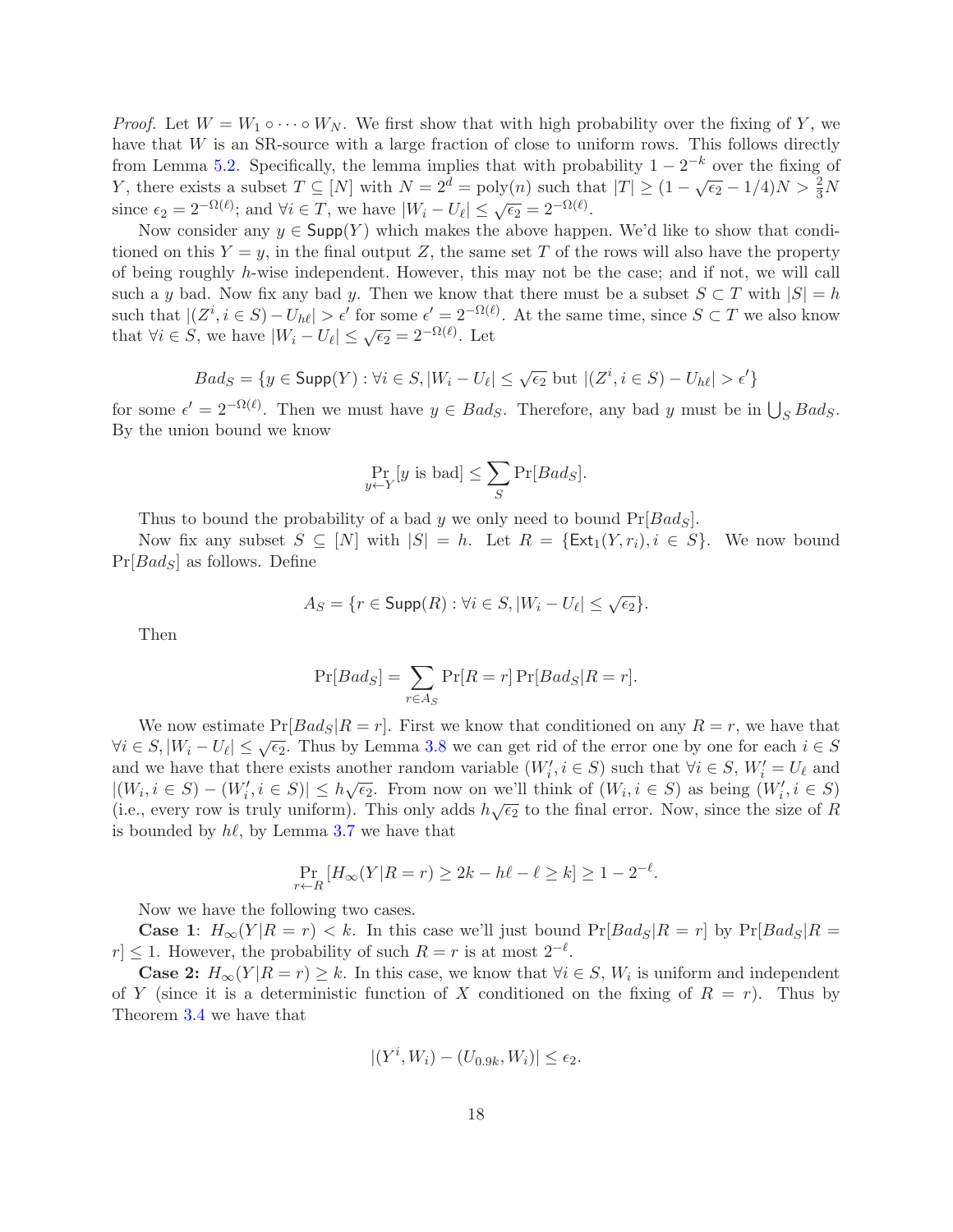Therefore  $\forall i \in S$ , we have that with probability  $1 - \sqrt{\epsilon_2}$  over the fixing of  $W_i$ ,  $Y^i$  is  $\sqrt{\epsilon_2}$ -close to uniform. Let  $W = \{W_i, i \in S\}$ . Then with probability  $1 - h\sqrt{\epsilon_2}$  over the fixing of W, we have that each  $Y^i$  is  $\sqrt{\epsilon_2}$ -close to uniform. Thus again by Lemma [3.8,](#page-12-1) we have that  $Y^S = \{Y^i, i \in S\}$ is  $h\sqrt{\epsilon_2}$ -close to another source  $Y^{\prime S} = \{Y^{\prime i}, i \in S\}$  where  $\forall i, Y^{\prime i} = U_{0.9k}$ . Now since the size of W is hℓ, again by Lemma [3.7](#page-12-2) we have that with probability  $1 - 2^{-\ell}$  over the fixing of W, X still has min-entropy at least k. Thus, in summary, with probability  $1 - h\sqrt{\epsilon_2} - 2^{-\ell}$  over the fixing of W, we have that X has min-entropy at least k,  $Y^S = \{Y^i, i \in S\}$  is  $h\sqrt{\epsilon_2}$ -close to  $Y'^S = \{Y'^i, i \in S\}$ , and X and  $Y^S$  are independent (since W is a deterministic function of X). Assume for now that  $Y^S$  is just  $Y'^S$ , then we can apply Lemma [5.5](#page-16-1) to conclude that in this case, we have

$$
|((Z^i, i \in S), Y) - (U_{h\ell}, Y)| \le O(bh^2 \epsilon_2).
$$

Therefore with probability  $1 - O(bh\sqrt{\epsilon_2})$  over the fixing of Y, we have that  $|(Z^i, i \in S) - U_{h\ell}| \le$  $h\sqrt{\epsilon_2}$ . Now adding back all the errors, we get that with probability  $1 - O(bh\sqrt{\epsilon_2}) - h\sqrt{\epsilon_2} =$  $1 - O(bh\sqrt{\epsilon_2})$  over the fixing of Y, we have that

$$
|(Z^i, i \in S) - U_{h\ell}| \le h\sqrt{\epsilon_2} + h\sqrt{\epsilon_2} + h\sqrt{\epsilon_2} + 2^{-\ell} \le (3h+1)\sqrt{\epsilon_2}.
$$

Now let  $\epsilon' = (3h+1)\sqrt{\epsilon_2} = 2^{-\Omega(\ell)}$  since  $\epsilon_2 = 2^{-\Omega(\ell)}$ ,  $\ell = k^{\beta}$  and  $h < 2k^{\alpha}$ . We have that in Case 2,

$$
\Pr[Bad_S | R = r] \le O(bh\sqrt{\epsilon_2}).
$$

Therefore for any fixed S, we have that

$$
Pr[Bads] \le 2^{-\ell} + Pr[A_S]O(bh\sqrt{\epsilon_2}) = O(bh\sqrt{\epsilon_2}) = 2^{-\Omega(\ell)},
$$

since  $b < \log n = k^{O(1)}$  and  $h < 2k^{\alpha}$ .

Thus

$$
\Pr_{y \leftarrow Y}[y \text{ is bad}] \le {N \choose h} 2^{-\Omega(\ell)} < N^h 2^{-\Omega(\ell)} = 2^{-\Omega(\ell) + O(h \log n)} = 2^{-\Omega(\ell)},
$$

if we choose h,  $\ell$  such that  $\ell \geq Ch \log n$  for some sufficiently large constant  $C > 1$ .

Now subtracting the probability mass of the bad y's, we get that with probability  $1 - 2^{-k}$  $2^{-\Omega(\ell)} = 1 - 2^{-\Omega(\ell)}$  over the fixing of Y, there exists a subset  $T \subseteq [N]$  such that  $|T| \geq \frac{2}{3}N$  and  $\forall S \subseteq T$  with  $|S| = h$ , we have

$$
|(Z_i, i \in S) - U_{h\ell}| \le \epsilon' = 2^{-\Omega(\ell)}.
$$

Next we describe the lightest bin protocol, defined in [\[Li13b\]](#page--1-6).

**Lightest bin protocol:** Assume there are N strings  $\{z^i, i \in [N]\}$  where each  $z_i \in \{0, 1\}^m$ with  $m > \log N$ . The output of a lightest bin protocol with  $r < N$  bins is a subset  $T \subset [N]$  that is obtained as follows. Imagine that each string  $z^i$  is associated with a player  $P_i$ . Now, for each i,  $P_i$ uses the first  $\log r$  bits of  $z_i$  to select a bin j, i.e., if the first  $\log r$  bits of  $z_i$  is the binary expression of  $j-1$ , then  $P_i$  selects bin j. Now let bin l be the bin that is selected by the fewest number of players. Then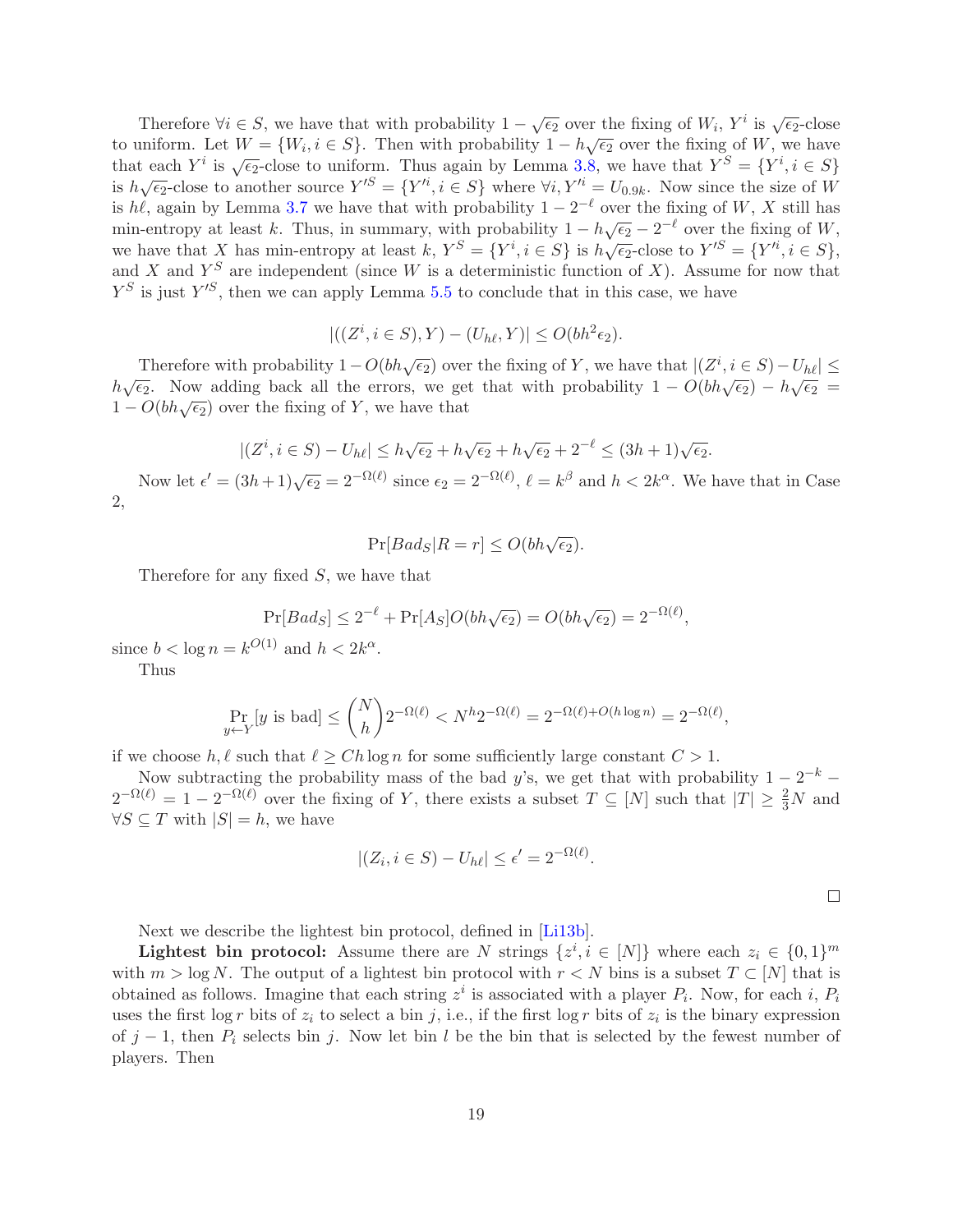$T = \{i \in [N] : P_i \text{ selects bin } l.\}$ 

The following lemma is proved in [\[Li13a\]](#page-29-9).

<span id="page-20-2"></span>**Lemma 5.8.** For every constant  $0 < \gamma < 1$  there exists a constant  $C_1 > 1$  such that the following holds. For any  $n, k, m, N \in \mathbb{N}$ , any even integer  $h \geq C_1$  and any  $\epsilon > 0$  with  $N \geq h^2$ ,  $\epsilon < N^{-6h}$ ,  $k > 20h(\log n + \log(1/\epsilon))$  $k > 20h(\log n + \log(1/\epsilon))$  $k > 20h(\log n + \log(1/\epsilon))$  and  $m > 10(\log n + \log(1/\epsilon))$ ,<sup>2</sup> assume that we have N sources  $\{Z_1^i, i \in \mathbb{N}\}$ [N]} over m bits and a subset  $S \subset [N]$  with  $|S| \geq \delta N$  for some constant  $\delta > 1/2$ , such that for any  $S' \subset S$  with  $|S'| = h$ , we have

$$
(Z_1^i, i \in S') \approx_{\epsilon} U_{hm}.
$$

Let  $Z_1 = Z_1^1 \circ \cdots \circ Z_1^N$ . Use  $Z_1$  to run the lightest bin protocol with  $r = \frac{\gamma^2}{16h} N^{1-\frac{2}{\sqrt{h}}}$  bins <sup>[3](#page-20-1)</sup> and let the output contain  $N_2$  elements  $\{i_1, i_2, \cdots, i_{N_2} \in [N]\}$ . Assume that  $\overline{X}$  is an  $(n, k)$ source independent of  $Z_1$ . For any  $j \in [N_2]$ , let  $Z_2^j = \text{Ext}(X, Z_1^{i_j})$  where  $\text{Ext }$  is the strong seeded extractor in theorem [3.4](#page-12-0) that has seed length m and outputs  $m_2 = k/(2h)$  bits with error  $\epsilon$ . Then with probability at least  $1 - N^{-\sqrt{h}/2}$  over the fixing of  $Z_1$ , there exists a subset  $S_2 \subset [N_2]$  with  $|S_2| \ge \delta(1-\gamma)N/r \ge \delta(1-\gamma)N_2$  such that for any  $S_2' \subset S_2$  with  $|S_2'| = h$ , we have

$$
(Z_2^i, i \in S_2') \approx_{\epsilon_2} U_{hm_2}
$$

with  $\epsilon_2 < N_2^{-6h}$  and  $m_2 > 10(\log n + \log(1/\epsilon_2)).$ 

We can now present our construction of extractors for independent sources.

<span id="page-20-0"></span><sup>&</sup>lt;sup>2</sup>The constants actually depend on the hidden constant in the seed length  $d = O(\log(n/\epsilon))$  of an optimal seeded extractor. Nevertheless they are always constants and don't really affect our analysis. For simplicity and clarity we use 20, 10 here.

<span id="page-20-1"></span><sup>&</sup>lt;sup>3</sup>For simplicity, we assume that r is a power of 2. If not, we can always replace it with a power of 2 that is at most 2r. This does not affect our analysis.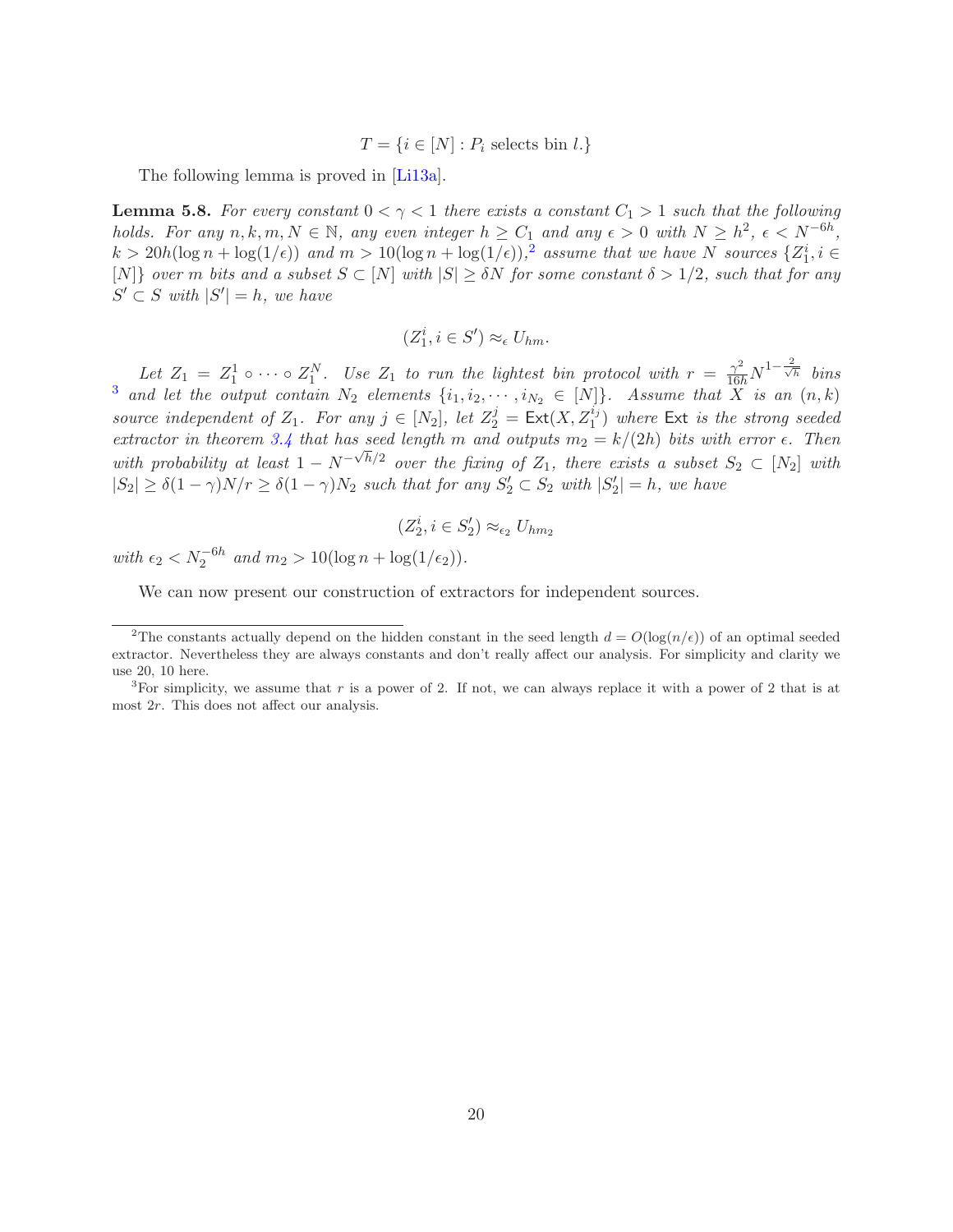<span id="page-21-0"></span>Algorithm 5.9 (Independent Source Extractor IExt).

**Input:**  $X \longrightarrow \text{an}(n, 2k)$ -source with  $k \geq \frac{1}{2}$  $\frac{1}{2} \log^{12} n$ .  $Y = (Y_1, Y_2)$  — a  $(2k, 2k)$  block source where each block has  $n$  bits, independent of  $X$ .

**Output:**  $V - a$  random variable close to uniform.

#### Sub-Routines and Parameters:

Let SR be the function in Algorithm [5.6.](#page-17-0) Let BasicExt be the extractor in Theorem [3.5.](#page-12-3) Let Ext be the strong extractor in Theorem [3.4.](#page-12-0) Let  $0 < \alpha < \beta < 1$  be the two constants defined before. Let  $0 < \gamma < 1$  be the constant in Lemma [5.8.](#page-20-2) We will choose  $\alpha = 1/6$ ,  $\beta = 1/3$  and  $\gamma = 1/4$ . Let  $h, \ell$  be the two parameters in Algorithm [5.3](#page-15-0) with  $k^{\alpha} \leq h < 2k^{\alpha}$  and  $\ell = k^{\beta}$ .

- 1. Compute  $Z = Z^1 \circ \cdots \circ Z^N = \mathsf{SR}(X, Y_1)$ .
- 2. Let  $N = \text{poly}(n)$  be the number of rows in Z. Run the lightest bin protocol with Z and  $r = \frac{\gamma^2}{16h} N^{1-\frac{2}{\sqrt{h}}}$  bins and let the output contain  $N_1$  elements  $\{i_1, i_2, \cdots, i_{N_1} \in [N]\}$ . Let  $Z_1 = Z_1^1 \circ \cdots \circ Z_1^{N_1}$  be the concatenation of the corresponding rows in Z (i.e.,  $Z_1^j = Z^{i_j}$ ).
- 3. Note that  $N_1 \leq |N/r|$ . Without loss of generality assume that  $N_1 = |N/r|$ . If not, add rows of all 0 strings to  $Z_1$  until  $N_1 = |N/r|$ .
- 4. For any  $j \in [N_1]$ , compute  $Z_2^j = \text{Ext}(Y_2, Z_1^j)$  and output  $m_2 = \sqrt{k}$  bits. Let  $Z_2 =$  $Z_2^1 \circ \cdots \circ Z_2^{N_1}.$
- 5. For any  $j \in [N_1]$ , compute  $Z_3^j = \text{Ext}(X, Z_2^j)$  and output  $m_3 = 1.9k$  bits. Let  $Z_3 =$  $Z_3^1 \circ \cdots \circ Z_3^{N_1}.$
- 6. Compute  $V =$  BasicExt $(Y_2, Z_3)$ .

We now have the following theorem.

<span id="page-21-1"></span>**Theorem 5.10.** There exists a constant  $C_0 > 1$  such that for any  $n, k \in \mathbb{N}$  with  $n \ge C_0$  and  $k\geq \frac{1}{2}$  $\frac{1}{2} \log^{12} n$ , if X is an  $(n, 2k)$ -source and  $Y = (Y_1, Y_2)$  is an independent  $(2k, 2k)$  block source where each block has n bits, then

$$
|(\text{IExt}(X,Y),Y)-(U_m,Y)|\leq\epsilon
$$

and

$$
|(\text{IExt}(X,Y),X)-(U_m,X)|\leq \epsilon,
$$

where  $m = 1.8k$  and  $\epsilon = 2^{-k^{\Omega(1)}}$ .

*Proof.* By Lemma [5.7,](#page-17-1) with probability  $1-2^{-\Omega(\ell)}$  over the fixing of  $Y_1$ , there exists a subset  $T \subseteq [N]$ such that  $|T| \geq \frac{2}{3}N$  and  $\forall S \subseteq T$  with  $|S| = h$ , we have

$$
|(Z^i, i \in S) - U_{h\ell}| \le 2^{-\Omega(\ell)}.
$$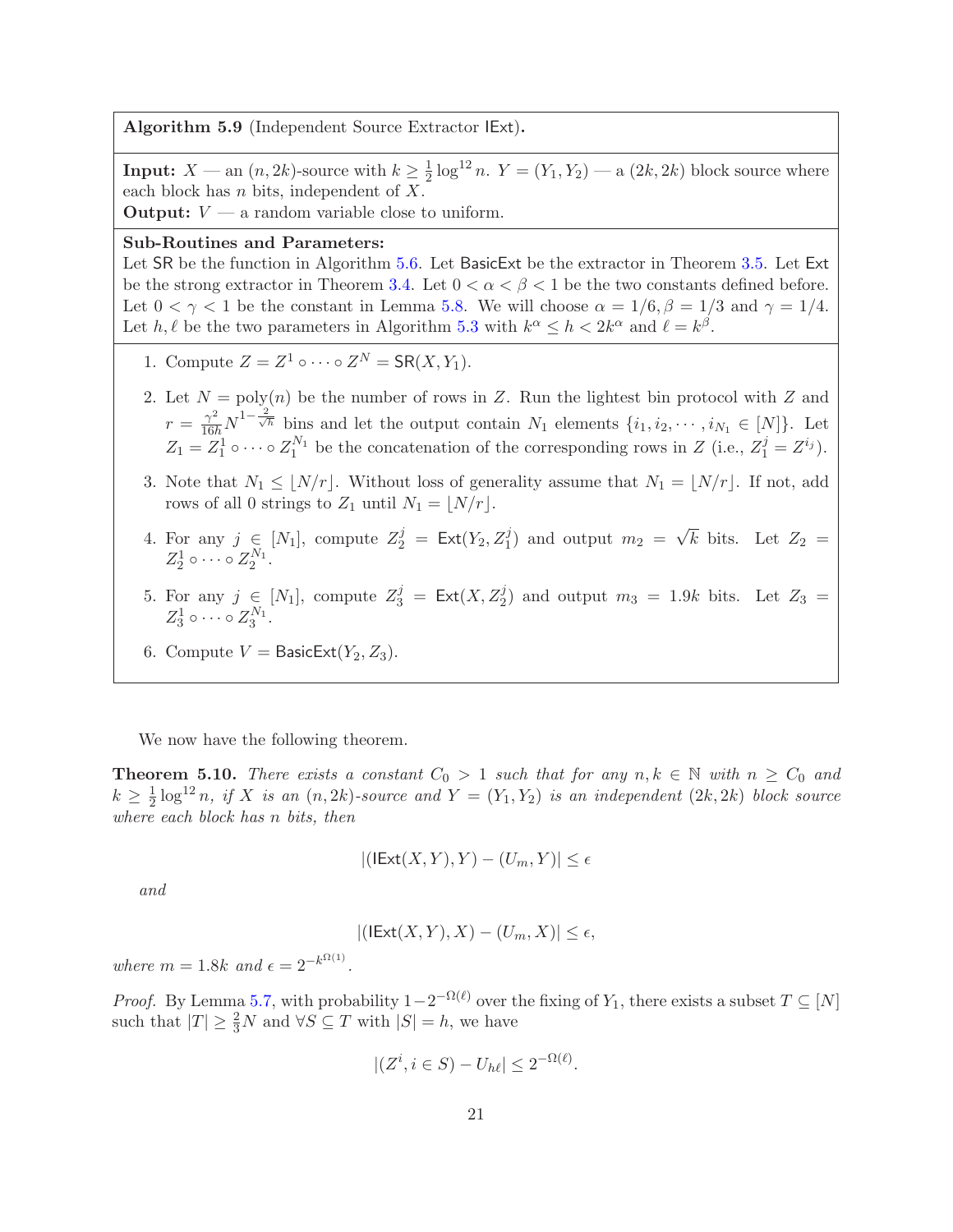We now want to apply Lemma [5.8.](#page-20-2) But first let's check that the conditions of Lemma [5.7](#page-17-1) and Lemma [5.8](#page-20-2) are satisfied. Note that  $k^{\alpha} \leq h < 2k^{\alpha}$ ,  $\ell = k^{\beta}$  and  $b < \log n$ . To apply Lemma [5.7,](#page-17-1) we need that  $k \geq 2(bh+2)(h^2+12)\ell$  and  $\ell \geq Ch \log n$  for some sufficiently large constant  $C > 1$ . To apply Lemma [5.8,](#page-20-2) we need that  $\epsilon' < N^{-6h}$ ,  $k > 20h(\log n + \log(1/\epsilon'))$  and  $m = \ell > 10(\log n + \epsilon')$ log(1/ $\epsilon'$ )). In Algorithm [5.6](#page-17-0) we also need  $k \ge (h+1)\ell$ . Altogether, it suffices to have  $0 < \alpha < \beta < 1$ satisfy the following conditions.

$$
k \ge 3 \log nh^3 \ell, \ \ell \ge Ch \log n, \epsilon' < N^{-6h} \text{ and } \ell > 10(\log n + \log(1/\epsilon')).
$$

These conditions are satisfied if the following conditions are satisfied.

$$
k \ge 24k^{3\alpha+\beta} \log n \text{ and } \ell = k^{\beta} \ge Ck^{\alpha} \log n
$$

for some constant  $C > 1$ .

Now if  $\alpha = 1/6$ ,  $\beta = 1/3$  and  $k \geq \frac{1}{2}$  $\frac{1}{2} \log^{12} n$ , then we see that for sufficiently large n,

$$
\frac{k}{k^{3\alpha+\beta}} = k^{1/6} \ge \Omega(\log^2 n) > 24 \log n \text{ and } \frac{k^{\beta}}{k^{\alpha}} = k^{1/6} \ge \Omega(\log^2 n) > C \log n.
$$

Thus the above conditions are satisfied.

Notice that  $m_2 = \sqrt{k} \langle k/(2h)$ , thus by Lemma [5.8](#page-20-2) we have that with probability at least  $1 - N^{-\sqrt{h}/2}$  over the fixing of Z, there exists a subset  $S \subset [N_1]$  with  $|S| \ge \delta(1-\gamma)N/r \ge \frac{2}{3}$ 3  $\frac{3}{4}N/r =$  $\frac{1}{2}N/r$  such that for any  $S' \subset S$  with  $|S'| = h$ , we have

$$
(Z_2^i, i \in S') \approx_{\epsilon_2} U_{h\sqrt{k}}
$$

with  $\epsilon_2 < N_1^{-6h}$ .

Note that  $Z_2$  is a deterministic function of  $Y_2$  and  $Z_1$ , and  $Z_1$  is a deterministic function of Z. Thus we also have that with probability at least  $1 - N^{-\sqrt{h}/2}$  over the fixing of  $Z_1$ , the above property holds. Also note that  $N/r = \frac{16h}{\gamma^2}$  $\frac{16h}{\gamma^2} N^{\frac{2}{\sqrt{h}}} > 16h$ , so  $|S| > 8h > 1$ . Thus with probability at least  $1 - N^{-\sqrt{h}/2}$  over the fixing of  $Z_1$ , we have that  $Z_2$  is  $N_1^{-6h} < (8h)^{-6h}$ -close to an SR source (since  $N_1 \geq |S|$ ).

Note that conditioned on the fixing of  $Z_1$ , we have that  $Z_2$  is a deterministic function of  $Y_2$ , and is thus independent of X. Now note that  $N/r = \frac{16h}{\gamma^2}$  $\frac{16h}{\gamma^2} N^{\frac{2}{\sqrt{h}}}$ . Since  $h \geq k^{\alpha} = k^{1/6}$  and  $k \geq \frac{1}{2}$  $\frac{1}{2} \log^{12} n,$ we have that

$$
N^{\frac{2}{\sqrt{h}}} \le \text{poly}(n)^{O(1/\log n)} = O(1).
$$

Thus  $N_1 \leq N/r = O(h) < k^{1/4}$ . Note that conditioned on the fixing of  $Y_1$ , we have that  $Z_1$  is a deterministic function of X, with the size of  $Z_1$  bounded by  $k^{1/4}\ell < k^{2/3}$ . Therefore by Lemma [3.7,](#page-12-2) we have that with probability  $1 - 2^{-0.05k}$  over the fixing of  $Z_1$ , X still has min-entropy at least  $2k - k^{2/3} - 0.05k > 1.94k.$ 

Now since  $Z_2$  is independent of X and assuming that  $Z_2$  is indeed an SR-source, then by Theorem [3.4](#page-12-0) we have that for some  $i \in [N_1]$ ,

$$
|(Z_3^i, Z_2^i) - (U_{1.9k}, Z_2^i)| \le 2^{-\Omega(\sqrt{k})}.
$$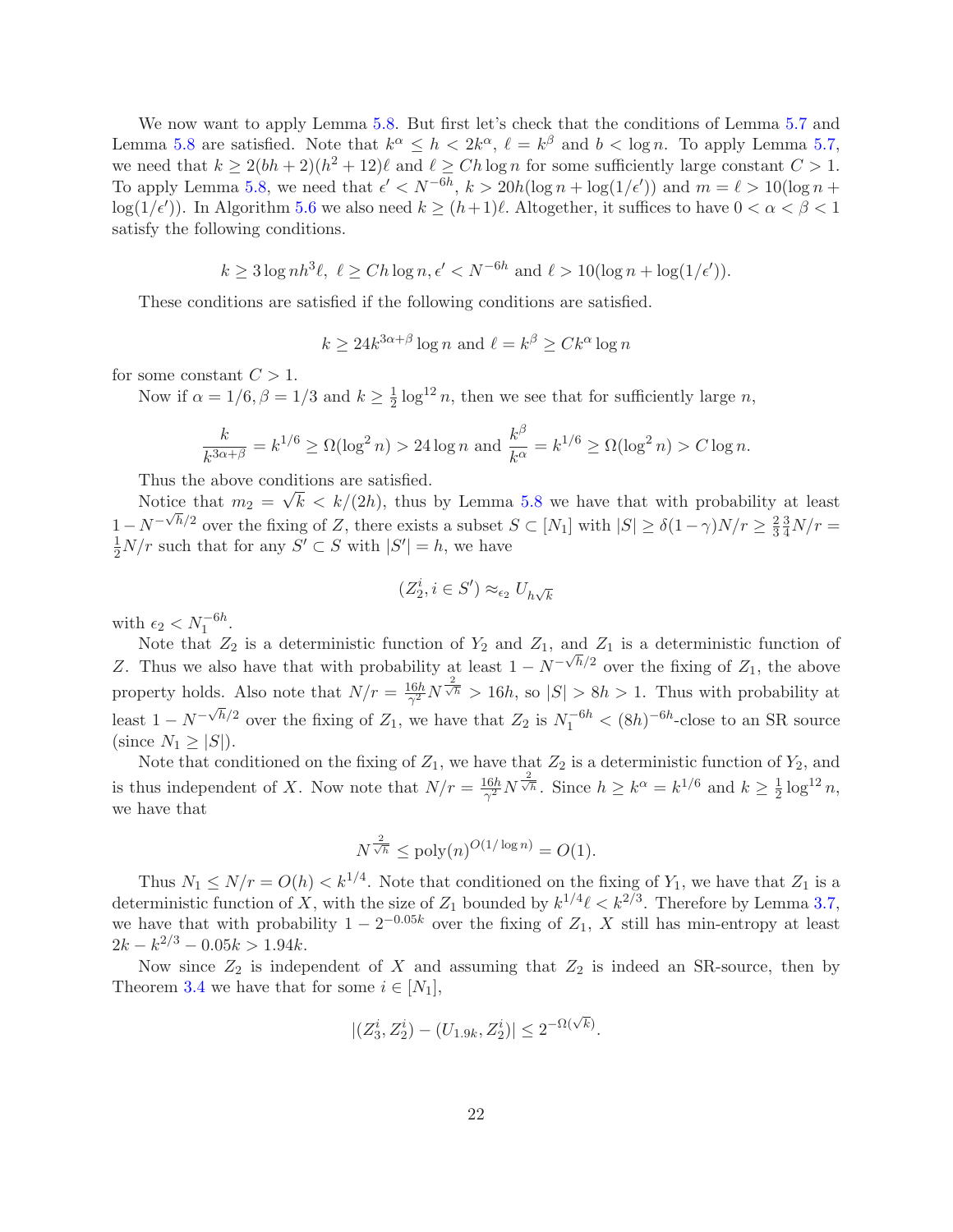Thus with probability at least  $1 - 2^{-\Omega(\sqrt{k})}$  over the fixing of  $Z_2^i$  (and thus also the fixing of  $Z_2$ ), we have that  $Z_3$  is  $2^{-\Omega(\sqrt{k})}$ -close to an  $N_1 \times 1.9k$  SR-source. Moreover, conditioned on the further fixing of  $Z_2$ , we have that  $Z_3$  is a deterministic function of X, and is thus independent of  $Y_2$ . Furthermore, note the size of  $Z_2$  is bounded by  $N_1\sqrt{k} \le k^{1/4}\sqrt{k} = k^{3/4}$ . Thus again by Lemma [3.7,](#page-12-2) we have that with probability  $1-2^{-0.05k}$  over the fixing of  $Z_2$ ,  $Y_2$  still has min-entropy at least  $2k - k^{3/4} - 0.05k > 1.94k$ .

Note that  $N_1 < k^{1/4}$  and  $k^{1-2/4} = k^{1/2} > \log^{1.1} n$ , thus by Theorem [3.5,](#page-12-3) we have that

$$
|(V, Y_2) - (U_m, Y_2)| \le \epsilon_2
$$

and

$$
|(V, Z_3) - (U_m, Z_3)| \le \epsilon_2,
$$

where  $m = 1.8k$  and  $\epsilon_2 = 2^{-k^{\Omega(1)}}$ . Since we have already fixed  $Y_1$ ,  $Z_1$  and  $Z_2$ , we have that  $Z_3$  is a deterministic function of X. Thus conditioned on  $Z_3$ , we have that V is a deterministic function of  $Y_2$ , which is independent of X. Thus we also have that

$$
|(V, X) - (U_m, X)| \le \epsilon
$$

and

 $|(V, Y) - (U_m, Y)| \leq \epsilon$ ,

where by adding back all the errors we have

$$
\epsilon \le \epsilon_2 + 2^{-\Omega(\ell)} + N^{-\sqrt{h}/2} + (8h)^{-6h} + 2^{-0.05k} + 2^{-\Omega(\sqrt{k})} + 2^{-\Omega(\sqrt{k})} + 2^{-0.05k} = 2^{-k^{\Omega(1)}}.4
$$

m.

Note that when  $n < C_0$ , the extractor can be constructed in constant time just by exhaustive search (in fact, we can get a two-source extractor in this way). Thus, we have the following theorem (by replacing  $2k$  with  $k$ ).

**Theorem 5.11.** For all  $n, k \in \mathbb{N}$  with  $k \geq \log^{12} n$ , there is an efficiently computable function  $\text{IExt} : \{0,1\}^n \times \{0,1\}^{2n} \to \{0,1\}^m$  such that if X is an  $(n, k)$ -source and  $Y = (Y_1, Y_2)$  is an independent  $(k, k)$  block source where each block has n bits, then

$$
|(\mathsf{IExt}(X,Y),Y)-(U_m,Y)|\leq\epsilon
$$

and

$$
|(\text{IExt}(X,Y),X)-(U_m,X)|\leq\epsilon,
$$

where  $m = 0.9k$  and  $\epsilon = 2^{-k^{\Omega(1)}}$ . <sup>[5](#page-23-1)</sup>

As a corollary, we immediately obtain the following theorem.

<sup>&</sup>lt;sup>4</sup>One can show that in this case  $\epsilon_2$  is  $n^{-\omega(1)}$ , as well as all the other terms. So the entire error is  $n^{-\omega(1)}$ .

<span id="page-23-1"></span><span id="page-23-0"></span><sup>&</sup>lt;sup>5</sup>The constant 0.9 can be replaced by any constant less than 1.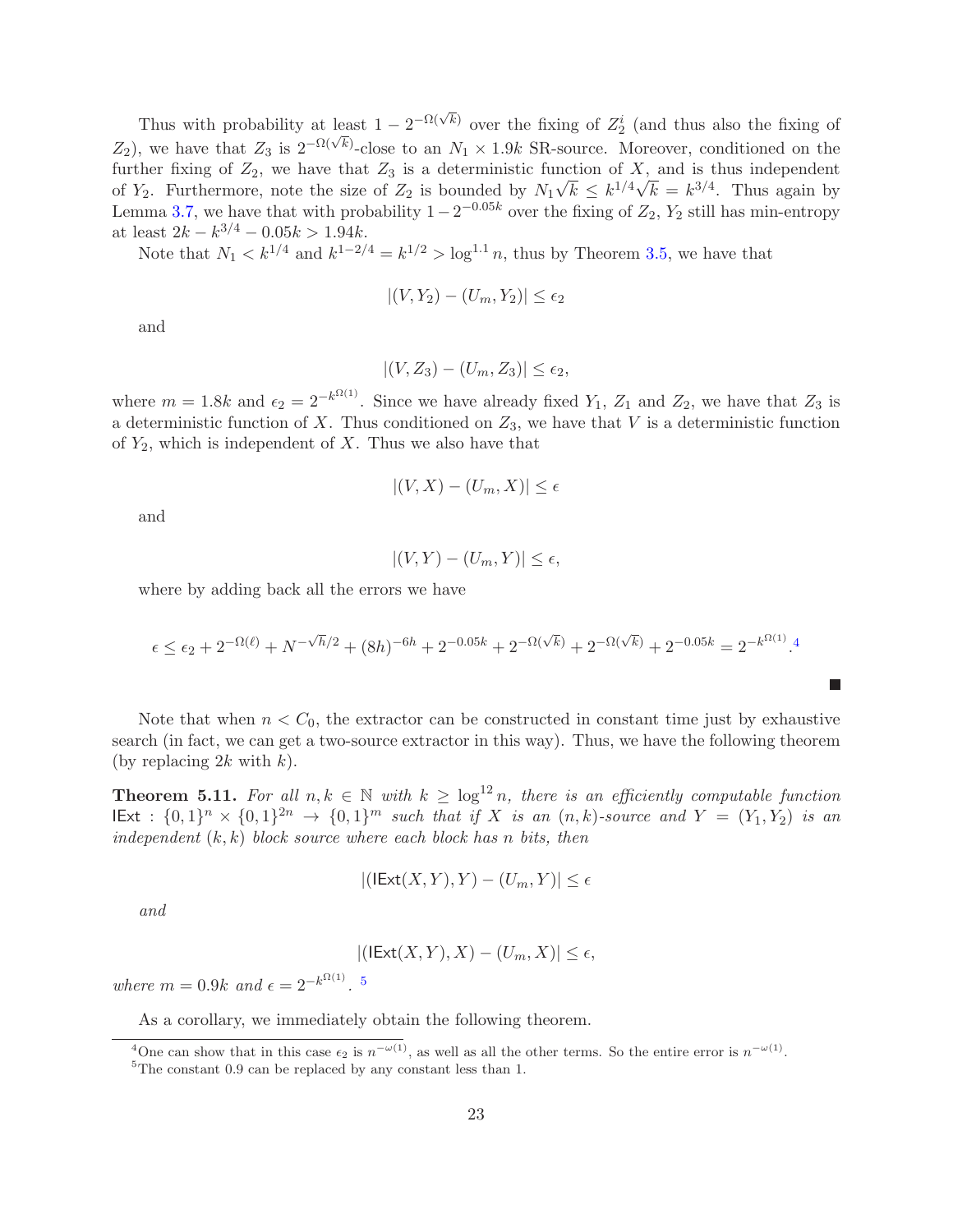**Theorem 5.12.** For all  $n, k \in \mathbb{N}$  with  $k \geq \log^{12} n$ , there is an efficiently computable three-source extractor  $\text{IExt}: (\{0,1\}^n)^3 \to \{0,1\}^m$  such that if X, Y, Z are three independent  $(n, k)$ -sources, then

$$
|\mathsf{IExt}(X,Y,Z)-U_m|\leq\epsilon,
$$

where  $m = 0.9k$  and  $\epsilon = 2^{-k^{\Omega(1)}}$ .

If the entropy k gets very close to  $\log^2 n$ , then we can use a similar construction as the extractor in [\[Li13a\]](#page-29-9), except replacing the step of creating the initial SR-source with the method in this paper. In this case we can get an extractor for two independent block sources each with a constant number of blocks of min-entropy  $k$ . We have the following algorithm.

<span id="page-24-0"></span>Algorithm 5.13 (Block Source Extractor BExt).

Input:  $X = (X_1, X_2, \cdots X_t), Y = (Y_1, Y_2, \cdots Y_t)$  — two independent  $(2k, 2k, \cdots, 2k)$ -block sources where each block has *n* bits and  $k \geq \frac{1}{2}$  $\frac{1}{2} \log^{2+\eta} n$  for any constant  $\eta > 0$ . **Output:**  $W - a$  random variable close to uniform.

Sub-Routines and Parameters:

Let SR be the function in Algorithm [5.6.](#page-17-0) Let BasicExt be the extractor in Theorem [3.5.](#page-12-3) Let Ext be the strong extractor in Theorem [3.4.](#page-12-0) Let  $\alpha = \frac{\mu}{6Q_1}$  $\frac{\mu}{6(2+\mu)}$  and  $\beta = \frac{6+2\mu}{6(2+\mu)}$  $\frac{6+2\mu}{6(2+\mu)}$ , where  $\mu = 0.95\eta$  be the two constants defined before, and  $\gamma = \frac{\eta}{70}$  be another constant. Let h,  $\ell$  be the two parameters in Algorithm [5.3](#page-15-0) with  $k^{\alpha} \leq h < 2k^{\alpha}$  and  $\ell = k^{\beta}$ .

- 1. Compute  $Z_1 = Z_1^1 \circ \cdots \circ Z_1^{N_1} = \mathsf{SR}(X_1, Y_1)$  where  $N_1 = \text{poly}(n)$ . Set the boolean indicator  $v_y = 1.$
- 2. Set  $t = 1$ . While  $N_t$  (the number of rows in  $Z_t$ ) is bigger than  $\frac{16h^3}{\gamma^2}$  $\frac{6h^o}{\gamma^2}$  do the following:
	- (a) Run the lightest bin protocol with  $Z_t$  and  $r_t = \frac{\gamma^2}{16h}N$  $\frac{1-\frac{2}{\sqrt{h}}}{t}$  bins and let the output contain  $N_{t+1}$  elements  $\{i_1, i_2, \cdots, i_{N_{t+1}} \in [N_t]\}.$
	- (b) If  $v_y = 1$ , take a fresh new block Y' from Y, and for any  $j \in [N_{t+1}]$ , compute  $Z_{t+1}^j = \text{Ext}(Y', Z_t^{i_j})$  and output  $\ell \leq k/(2h)$  bits (note that we have  $k \geq 2h\ell$  by our choices of  $\alpha, \beta$ ). Set  $v_y = 0$ . Otherwise, take a fresh new block X' from X, and for any  $j \in [N_{t+1}]$ , compute  $Z_{t+1}^j = \text{Ext}(X', Z_t^{i_j})$  and output  $\ell \leq k/(2h)$  bits. Set  $v_y = 1$ . (c) Let  $Z_{t+1} = Z_{t+1}^1 \circ \cdots \circ Z_{t+1}^{N_{t+1}}$ . Set  $t = t + 1$ .
- 3. At the end of the above iteration we get a source  $Z_t$  with  $N_t \leq \frac{16h^3}{\gamma^2}$  $\frac{6h^{\circ}}{\gamma^2}$  rows. Without loss of generality assume that at this time  $v_y = 0$  (otherwise switch the roles of X and Y), and the last two blocks of X, Y used are X', Y'. For any  $j \in [N_t]$ , compute  $Z^{ij} = \text{Ext}(X', Z_t^j)$ and output  $m_2 = 1.9k$  bits. Let  $Z' = Z'^1 \circ \cdots \circ Z'^{N_t}$ .
- 4. Compute  $W = \text{BasicExt}(Y', Z').$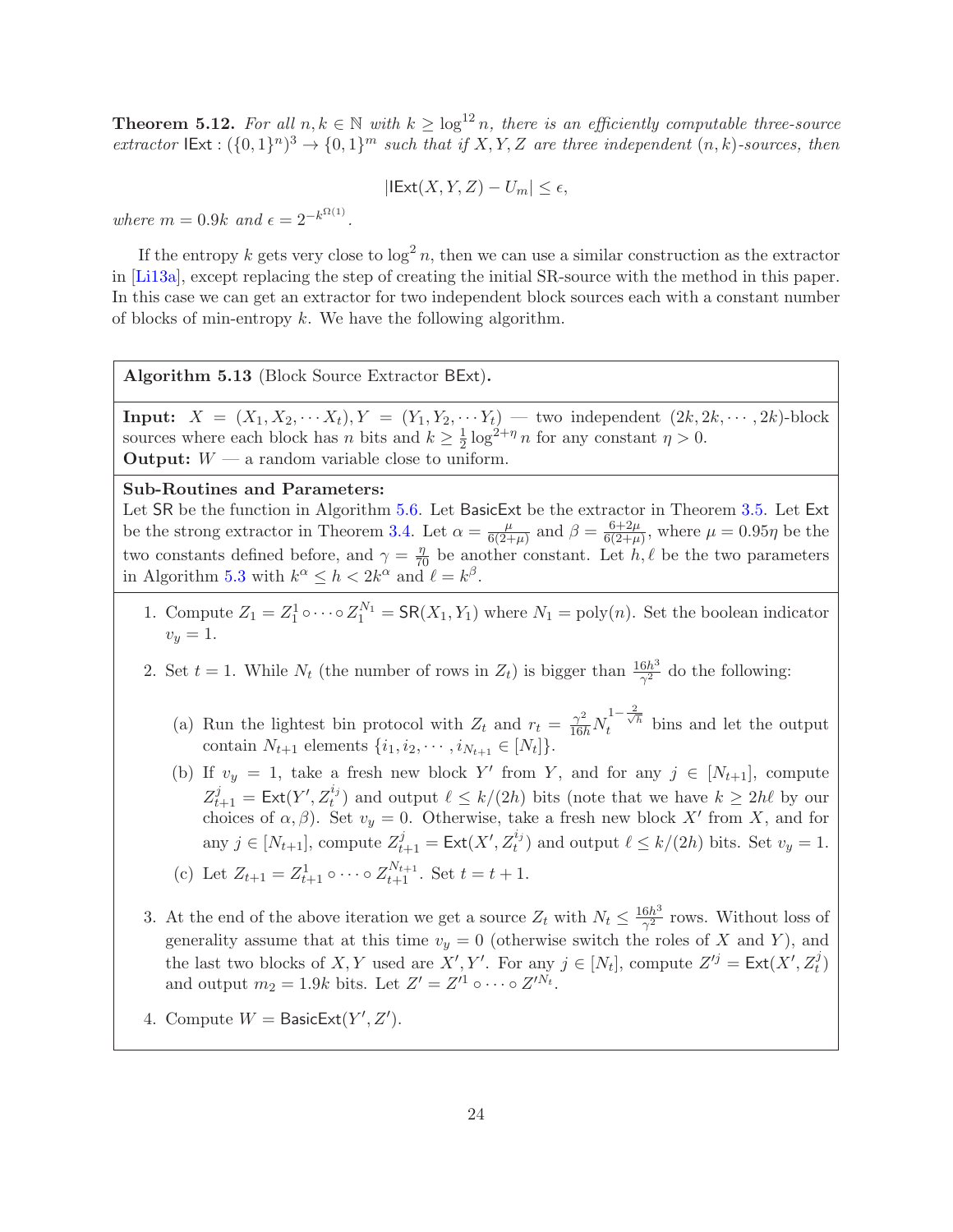We now have the following theorem.

**Theorem 5.14.** For every constant  $\eta > 0$  there exists a constant  $C_0 > 1$  such that for any  $n, k \in \mathbb{N}$ with  $n \geq C_0$  and  $k \geq \frac{1}{2}$  $\frac{1}{2}\log^{2+\eta} n$ , if  $X = (X_1, X_2, \cdots X_t), Y = (Y_1, Y_2, \cdots Y_t)$  are two independent  $(2k, 2k, \dots, 2k)$ -block sources where each block has n bits and  $t = \lceil \frac{7}{\eta} \rceil$  $\frac{7}{\eta}$  | + 1, then

$$
|(\mathsf{BExt}(X,Y),Y)-(U_m,Y)|\leq\epsilon
$$

and

.

$$
|(\mathsf{BExt}(X,Y),X)-(U_m,X)|\leq\epsilon,
$$

where  $m = 1.8k$  and  $\epsilon = 2^{-k^{\Omega(1)}}$ .

*Proof.* (Sketch) By Lemma [5.7,](#page-17-1) with probability  $1 - 2^{-\Omega(\ell)}$  over the fixing of Y<sub>1</sub>, there exists a subset  $T \subseteq [N]$  such that  $|T| \geq \frac{2}{3}N$  and  $\forall S \subseteq T$  with  $|S| = h$ , we have

$$
|(Z_1^i, i \in S) - U_{h\ell}| \le 2^{-\Omega(\ell)}
$$

We now want to apply Lemma [5.8.](#page-20-2) Again, we need to first make sure that the conditions of Lemma [5.7](#page-17-1) and Lemma [5.8](#page-20-2) are satisfied. As in the proof of Theorem [5.10,](#page-21-1) these conditions are satisfied if the following conditions are satisfied.

$$
k \ge 24k^{3\alpha+\beta} \log n \text{ and } \ell = k^{\beta} \ge Ck^{\alpha} \log n
$$

for some constant  $C > 1$ .

Thus when  $k \geq \frac{1}{2}$  $\frac{1}{2} \log^{2+\eta} n, \, \alpha = \frac{\mu}{6(2+\pi)}$  $\frac{\mu}{6(2+\mu)}, \ \beta = \frac{6+2\mu}{6(2+\mu)}$  $\frac{6+2\mu}{6(2+\mu)}$ , and  $\mu = 0.95\eta$ , we have that for sufficiently large n,

$$
\frac{k}{k^{3\alpha+\beta}} = k^{\frac{6+\mu}{6(2+\mu)}} > \Omega(\log^{1+\frac{\mu}{6}} n) > 24 \log n \text{ and } \frac{k^{\beta}}{k^{\alpha}} = k^{\frac{6+\mu}{6(2+\mu)}} \ge \Omega(\log^{1+\frac{\mu}{6}} n) > C \log n.
$$

Also note that  $\ell \leq k/(2h)$  thus the output length in each iteration of the lightest bin protocol also satisfies the condition of Lemma [5.8.](#page-20-2) Thus we can apply that lemma. Note that we can first fix  $Y_1$ , and conditioned on this fixing  $Z_1$  is a deterministic function of  $X_1$ , and thus at the end of the first iteration of the lightest bin protocol, we can use  $Z_1$  to extract  $Z_2$  from  $Y_2$ . By Lemma [5.8,](#page-20-2) again with probability  $1 - 2^{-k^{\Omega(1)}}$  over the further fixing of  $X_1$  (and thus  $Z_1$ ), we will have that  $Z_2$ has the h-wise independent property. Moreover now  $Z_2$  is a deterministic function of  $Y_2$  and thus at the end of the next iteration of the lightest bin protocol, we can use  $Z_2$  to extract  $Z_3$  from  $X_2$ . Thus, since in the algorithm we are applying the lightest bin protocol in an "alternating" manner, the whole algorithm works through as if we are dealing with independent sources.

Note that the lightest bin protocol stops only if the number of rows in  $Z_t$  is at most  $\frac{16h^3}{\gamma^2}$  $rac{6h^3}{\gamma^2}$ . Thus before the iteration stops, we always have  $N_t > \frac{16h^3}{\gamma^2}$  $\frac{6h^3}{\gamma^2} > h^3 > h^2$ . By Lemma [5.8](#page-20-2) the probability of the "bad event" in each iteration is at most  $N_t^{-\sqrt{h}/2} < (h^3)^{-\sqrt{h}/2} = 2^{-k^{\Omega(1)}}$ . We now compute the number of iterations needed to decrease the number of rows from  $N_1 = \text{poly}(n)$  to  $\frac{16h^3}{\gamma^2}$  $\frac{6h^{\circ}}{\gamma^2}$ .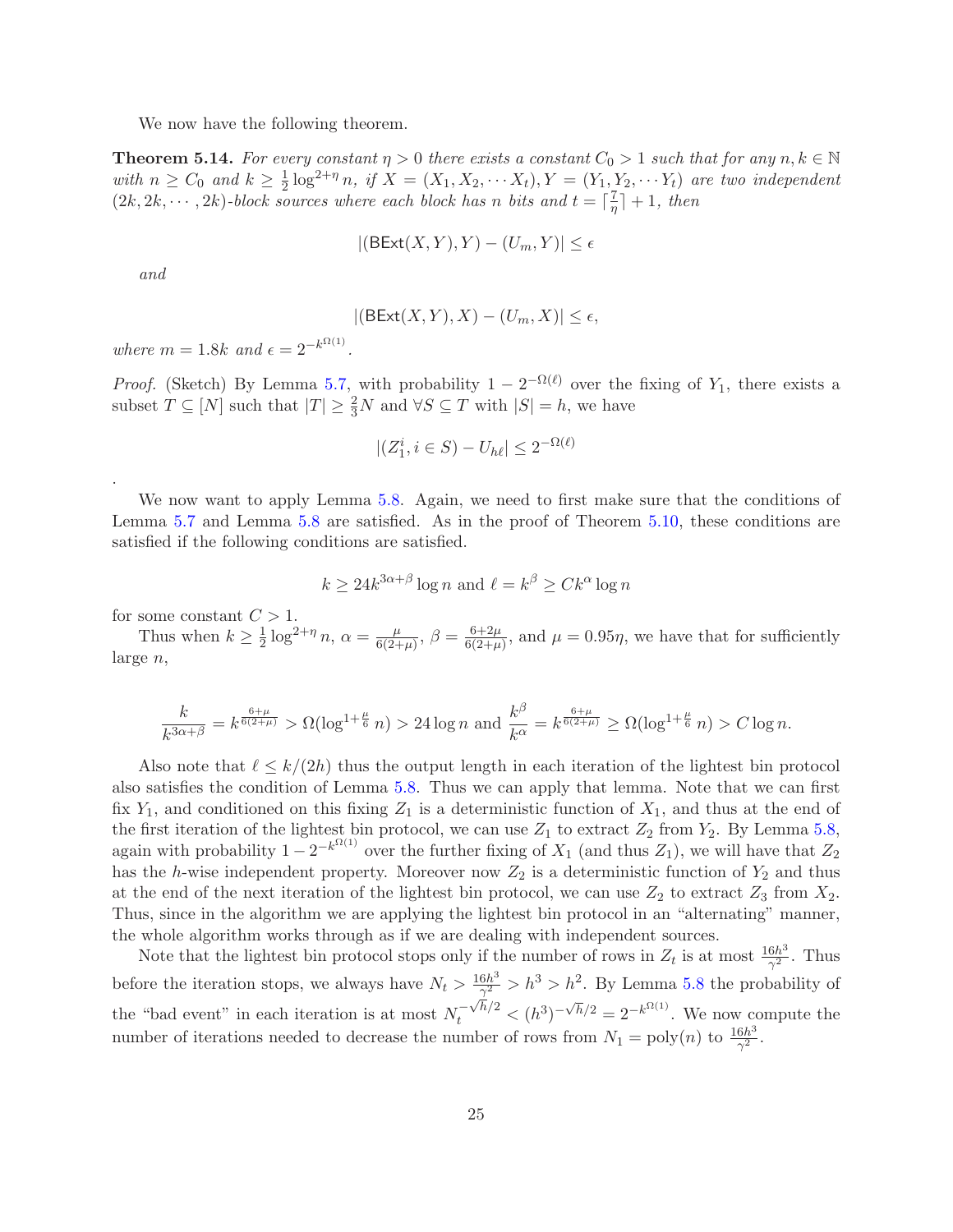In each iteration the number of rows in  $Z_t$  decreases from  $N_t$  to  $N_{t+1} \leq \frac{16h}{\gamma^2}$  $\frac{16h}{\gamma^2}N$  $\frac{2}{\sqrt{h}}$ . When  $N_t \geq h^{\sqrt{h}}$ , we have that N  $\frac{2}{\sqrt{h}} \geq h^2 > \frac{16h}{\gamma^2}$  $rac{16h}{\gamma^2}$ . Thus

$$
N_{t+1} \le \frac{16h}{\gamma^2} N_t^{\frac{2}{\sqrt{h}}} < N_t^{\frac{4}{\sqrt{h}}}.
$$

Therefore, as long as  $N_t \ge h^{\sqrt{h}}$ , in each iteration the number of rows in  $Z^t$  decreases from  $N_t$ to  $N_{t+1} \leq N$  $t^{\frac{4}{\sqrt{h}}}$ . Since initially we have  $N_1 = \text{poly}(n)$ , the number of iterations needed to decrease the number of rows from  $N_1 = \text{poly}(n)$  to  $h^{\sqrt{h}}$  is at most c' which equals

$$
\log_{\frac{\sqrt{h}}{4}} \frac{\log N_1}{\sqrt{h} \log h} = \frac{\log \log N_1 - \frac{1}{2} \log h - \log \log h}{\frac{1}{2} \log h - 2}
$$
  
= 
$$
\frac{\log \log n + O(1) - \frac{1}{2} \log h - \log \log h}{\frac{1}{2} \log h - 2} \le \frac{\log \log n}{\frac{1}{2} \log h - 2} - 1
$$
  

$$
\le \frac{\log \log n}{\frac{1}{2.1} \log h} - 1 \le \frac{\log \log n}{\frac{\alpha(2+\eta)}{2.2} \log \log n} - 1 \text{ (since } k \ge \frac{1}{2} \log^{2+\eta} n)
$$
  

$$
< \frac{13.2(2+\mu)}{\mu(2+\eta)} - 1 < \frac{13.2}{\mu} - 1 < \frac{14}{\eta} - 1.
$$

Once  $N_t \leq h^{\sqrt{h}}$ , in the next iteration we have

$$
N_{t+1} \le \frac{16h}{\gamma^2} N_t^{\frac{2}{\sqrt{h}}} \le \frac{16h^3}{\gamma^2}.
$$

Thus the number of iterations needed to decrease the number of rows from  $N = \text{poly}(n)$  to  $\frac{16h^3}{\gamma^2}$  $\gamma^2$ is at most  $c_3 = c' + 1 < \frac{14}{n}$  $\frac{14}{\eta}$ , which is also a constant. Since  $\gamma = \frac{\eta}{70} < \frac{1}{5c}$  $\frac{1}{5c_3}$ , we have that in each  $Z_t$ , the fraction of "good rows" is at least  $\frac{2}{3}(1-\gamma)^{c_3} > \frac{2}{3}$  $\frac{2}{3}(1-c_3\gamma)\geq \frac{4}{5}$  $\frac{4}{5} \cdot \frac{2}{3} > 1/2$ , which satisfies the requirement of Lemma [5.8.](#page-20-2) Also note that there exists a constant  $C_0 = C_0(\eta)$  such that whenever  $n \geq C_0$  and  $k \geq \log^2 n$  we have  $h \geq k^{\alpha} \geq C_1$  where  $C_1$  is the constant in Lemma [5.8.](#page-20-2) Thus we are all good. Note that the number of blocks from  $(X, Y)$  used in the iteration is at most  $c_3 + 2$ .

Finally, when we stop at step t, we can fix all previous blocks of  $(X, Y)$  used in the algorithm except  $(X', Y')$ . Since the number of blocks is a constant, with probability  $1 - 2^{-k^{\Omega(1)}}$  over this fixing, we have that  $Z_{t-1}$  has the h-wise independent property as in Lemma [5.8.](#page-20-2) Moreover now  $Z_{t-1}$  is a deterministic function of X. Let  $Z'_{t-1}$  be the concatenation of the rows of  $Z_{t-1}$  with index in the output of the last lightest bin protocol. Note that  $Z'_{t-1}$  is a deterministic function of  $Z_{t-1}$ and has at most  $\frac{16h^3}{\gamma^2}$  $\frac{6h^3}{\gamma^2}$  rows. Without loss of generality, we can assume that  $Z'_{t-1}$  has exactly  $\lfloor \frac{16h^3}{\gamma^2} \rfloor$  $\frac{\sin \theta}{\gamma^2}$ rows, otherwise we can add rows of all 0 strings to it until this is achieved. This ensures that  $Z'_{t-1}$ is a deterministic function of  $Z_{t-1}$  with a fixed output domain. Thus the size of  $Z'_{t-1}$  is bounded by  $\frac{16h^3}{\gamma^2}$  $\frac{6h^3}{\gamma^2} \ell = O(k^{3\alpha+\beta}) = o(k^{\frac{1+\mu}{2+\mu}}).$ 

We now fix  $Z'_{t-1}$ . By Lemma [3.7](#page-12-2) with probability  $1 - 2^{-k^{\Omega(1)}}$  over the fixing of  $Z'_{t-1}$ , we have that X' still has min-entropy  $2k - o(k^{\frac{1+\mu}{2+\mu}}) - k^{\Omega(1)} = 2k - o(k)$ . Also, by Lemma [5.8](#page-20-2) with probability  $1 - 2^{-k^{\Omega(1)}}$  over the fixing of  $Z_{t-1}$  (and thus also the fixing of  $Z'_{t-1}$ ), we have that  $Z_t$  has the the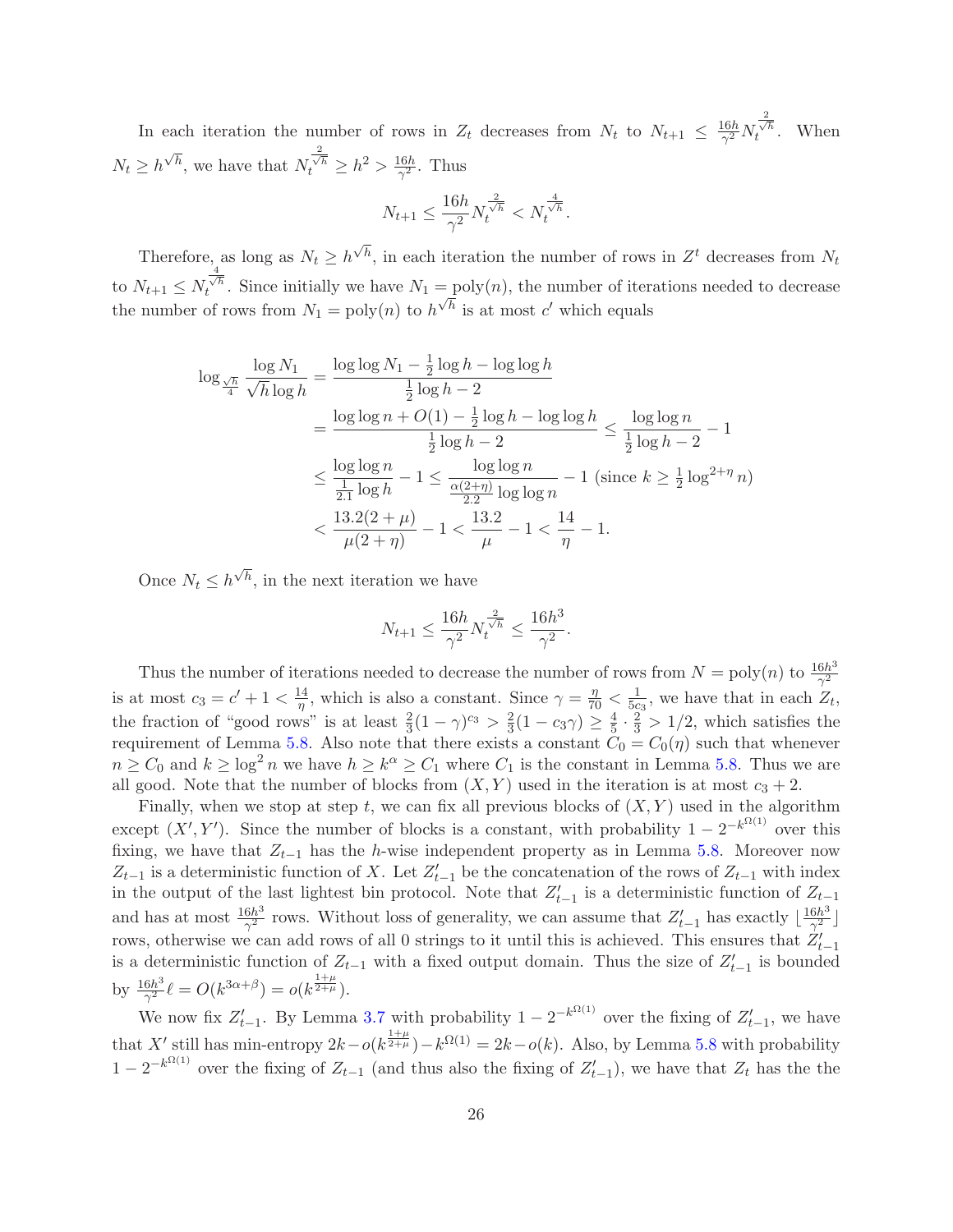h-wise independence property. Thus with probability  $1 - 2^{-k^{\Omega(1)}}$  over the fixing of  $Z'_{t-1}$ , we have that  $Z_t$  is  $2^{-k^{\Omega(1)}}$ -close to an SR-source.

Moreover, conditioned on the fixing of  $Z'_{t-1}$ , we have that  $Z_t$  is a deterministic function of Y', and is thus independent of X'. Thus by Theorem [3.4,](#page-12-0) with probability  $1 - 2^{-k^{\Omega(1)}}$  over the fixing of  $Z_t$ , we have that Z' is  $2^{-k^{\Omega(1)}}$ -close to an SR-source (where each row has 1.9k bits). Note that the size of  $Z_t$  is also bounded by  $\frac{16h^3}{\gamma^2}$  $\frac{6h^3}{\gamma^2}$ l =  $O(k^{3\alpha+\beta}) = o(k^{\frac{1+\mu}{2+\mu}})$ . Thus again by Lemma [3.7](#page-12-2) with probability  $1-2^{-k^{\Omega(1)}}$  over the fixing of  $Z_t$ , we have that Y' still has min-entropy  $2k-o(k^{\frac{1+\mu}{2+\mu}})-k^{\Omega(1)}=2k-o(k)$ . Moreover, conditioned on the fixing of  $Z_t$ , we have that  $Z'$  is a deterministic function of  $X'$ , and is thus independent of Y'. Note that the number of rows in Z' is at most  $\frac{16h^3}{\gamma^2}$  $\frac{6h^3}{\gamma^2} = O(k^{3\alpha}) = O(k^{\frac{3\mu}{6(2+\mu)}})$ and  $k^{1-2} \cdot \frac{3\mu}{6(2+\mu)} = k^{\frac{2}{2+\mu}} > \log^2 n$ , thus by Theorem [3.5](#page-12-3) we have that

$$
|(W, Y') - (U_m, Y')| \le 2^{-k^{\Omega(1)}}
$$

and

$$
|(W, Z') - (U_m, Z')| \leq 2^{-k^{\Omega(1)}},
$$

where  $m = 1.8k$ . Note that we have fixed all previously used blocks of  $(X, Y)$ , and now Z' is a deterministic function of X'. Thus conditioned on the fixing of  $Z'$ , we have that W is a deterministic function of  $Y'$ , and is thus independent of X. Therefore by adding back all the errors we also have

$$
|(W, Y) - (U_m, Y)| \le 2^{-k^{\Omega(1)}}
$$

and

$$
|(W, X) - (U_m, X)| \le 2^{-k^{\Omega(1)}}.
$$

Finally, note that the number of blocks required in each block source is at most  $\lceil \frac{c_3+2}{2} \rceil$  =  $\lceil \frac{7}{\eta} \rceil$  $\frac{7}{\eta}$  | + 1.

Note that when  $n < C_0$ , the extractor can be constructed in constant time just by exhaustive search (in fact, we can get a two-source extractor in this way). Thus, we have the following theorem (by replacing  $2k$  with k).

**Theorem 5.15.** For every constant  $\eta > 0$  and all  $n, k \in \mathbb{N}$  with  $k \geq \log^{2+\eta} n$ , there is an efficiently computable extractor  $BExt : (\{0,1\}^n)^t \times (\{0,1\}^n)^t \rightarrow \{0,1\}^m$  with  $t = \lceil \frac{7}{\eta} \rceil$  $\frac{7}{\eta}$  + 1, such that if X =  $(X_1, X_2, \cdots X_t), Y = (Y_1, Y_2, \cdots Y_t)$  are two independent  $(k, k, \cdots, k)$ - block sources where each block has n bits, then

$$
|(\mathsf{BExt}(X,Y),Y)-(U_m,Y)|\leq\epsilon
$$

and

$$
|(\mathsf{BExt}(X,Y),X)-(U_m,X)|\leq\epsilon,
$$

where  $m = 0.9k$  and  $\epsilon = 2^{-k^{\Omega(1)}}$ . [6](#page-27-0)

<span id="page-27-0"></span><sup>&</sup>lt;sup>6</sup>The constant 0.9 can be replaced by any constant less than 1.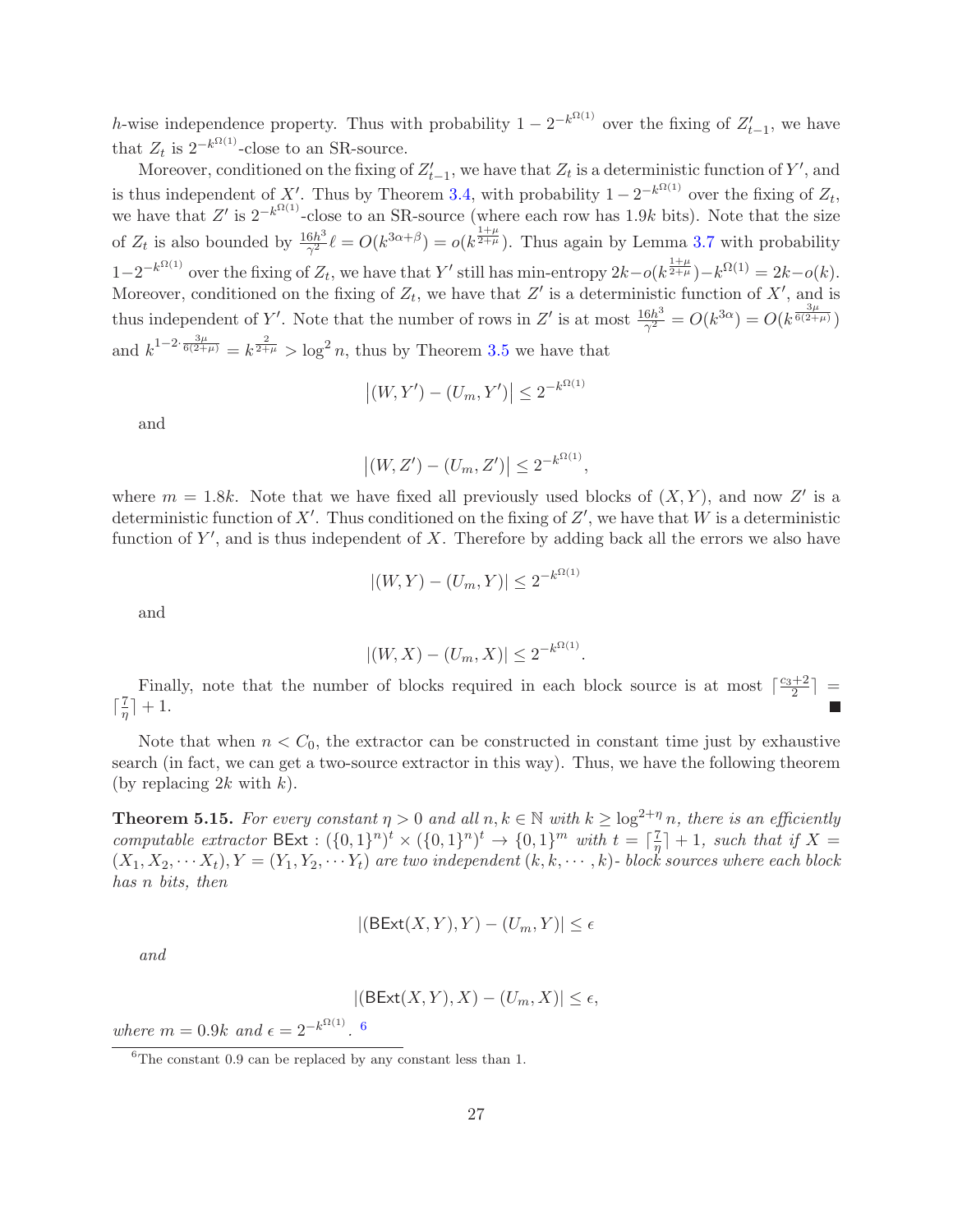As a corollary, we immediately obtain the following theorem.

**Theorem 5.16.** For every constant  $\eta > 0$  and all  $n, k \in \mathbb{N}$  with  $k \geq \log^{2+\eta} n$ , there is an efficiently computable extractor  $\text{IExt} : (\{0,1\}^n)^t \to \{0,1\}^m$  with  $t = \lceil \frac{14}{\eta} \rceil$  $\left[\frac{14}{\eta}\right] + 2$  such that if  $X_1, \cdots, X_t$  are t independent  $(n, k)$ -sources, then

$$
|\mathsf{IExt}(X_1,\cdots,X_t)-U_m|\leq \epsilon,
$$

<span id="page-28-4"></span>where  $m = 0.9k$  and  $\epsilon = 2^{-k^{\Omega(1)}}$ .

### 6 Conclusions and Open Problems

In this paper we constructed an explicit extractor for three independent  $(n, k)$  sources with minentropy  $k \geq \log^{12} n$ , and error  $\epsilon = 2^{-k^{\Omega(1)}}$ . In fact our extractor works for one  $(n, k)$  source and another independent  $(k, k)$  block source. This improves the previously best known construction for general  $(n, k)$  sources in [\[Li13a\]](#page-29-9), and brings the construction of independent source extractors to nearly optimal. We also have improved results for the case of  $k \geq \log^{2+\eta} n$  for any constant  $\eta > 0$ , where we achieve a better constant-source extractor and in fact an extractor for two independent block sources with each having a constant number of blocks. As a by-product, we developed a general method to reduce the error in somewhere random sources from  $1/\text{poly}(n)$  to  $2^{-\Omega(k)}$  while keeping the number of rows to be  $poly(n)$ , at the cost of one extra weak source.

Our new results essentially subsume all previous results about independent source extractors, except in the case of two-source extractors. The natural next step is thus to try to break the entropy rate 0.49 barrier in Bourgain's extractor [\[Bou05\]](#page-28-0). Another interesting direction is to use our techniques to build better two-source dispersers and Ramsey graphs, in the spirit of [\[BRSW06\]](#page-28-3). Finally, it would be interesting to see if the techniques developed recently by the author in [\[Li13b,](#page--1-6) [Li13a\]](#page-29-9) and here can be applied to the constructions of extractors and dispersers for other classes of sources, such as affine sources and small space sources.

# References

- <span id="page-28-1"></span>[BIW04] Boaz Barak, R. Impagliazzo, and Avi Wigderson. Extracting randomness using few independent sources. In Proceedings of the 45th Annual IEEE Symposium on Foundations of Computer Science, pages 384–393, 2004.
- <span id="page-28-2"></span>[BKS+05] Boaz Barak, Guy Kindler, Ronen Shaltiel, Benny Sudakov, and Avi Wigderson. Simulating independence: New constructions of condensers, Ramsey graphs, dispersers, and extractors. In Proceedings of the 37th Annual ACM Symposium on Theory of Computing, pages 1–10, 2005.
- <span id="page-28-0"></span>[Bou05] Jean Bourgain. More on the sum-product phenomenon in prime fields and its applications. International Journal of Number Theory, 1:1–32, 2005.
- <span id="page-28-3"></span>[BRSW06] Boaz Barak, Anup Rao, Ronen Shaltiel, and Avi Wigderson. 2 source dispersers for  $n^{o(1)}$ entropy and Ramsey graphs beating the Frankl-Wilson construction. In Proceedings of the 38th Annual ACM Symposium on Theory of Computing, 2006.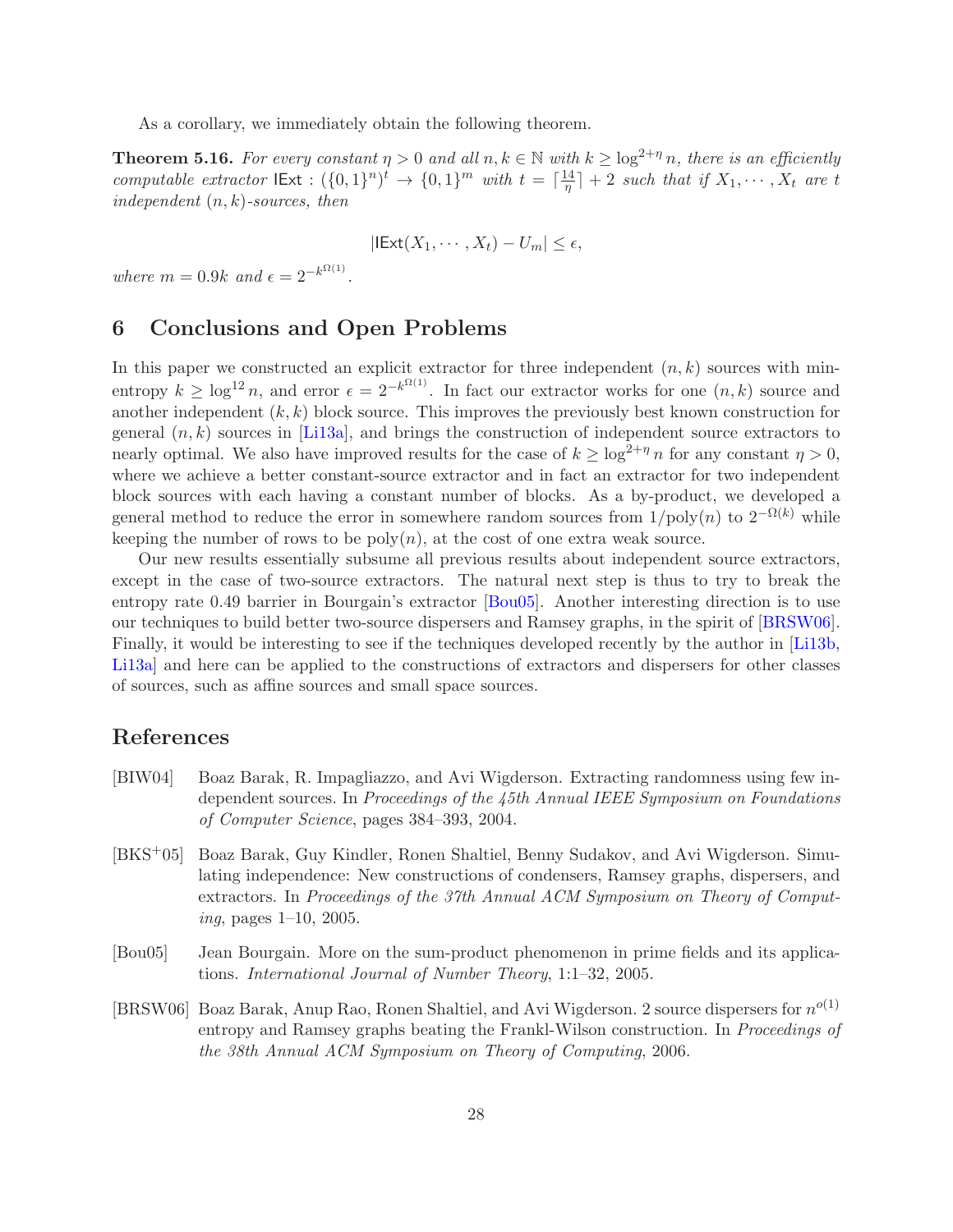- <span id="page-29-5"></span>[CG88] Benny Chor and Oded Goldreich. Unbiased bits from sources of weak randomness and probabilistic communication complexity. SIAM Journal on Computing, 17(2):230–261, 1988.
- <span id="page-29-2"></span>[DKSS09] Zeev Dvir, Swastik Kopparty, Shubhangi Saraf, and Madhu Sudan. Extensions to the method of multiplicities, with applications to kakeya sets and mergers. In *Proceedings* of the 50th Annual IEEE Symposium on Foundations of Computer Science, 2009.
- <span id="page-29-1"></span>[DW08] Zeev Dvir and Avi Wigderson. Kakeya sets, new mergers and old extractors. In Proceedings of the 49th Annual IEEE Symposium on Foundations of Computer Science, 2008.
- <span id="page-29-11"></span>[DW09] Yevgeniy Dodis and Daniel Wichs. Non-malleable extractors and symmetric key cryptography from weak secrets. In Proceedings of the 41st Annual ACM Symposium on Theory of Computing, pages 601–610, 2009.
- <span id="page-29-10"></span>[Fei99] Uriel Feige. Noncryptographic selection protocols. In IEEE, editor, Proceedings of the 40th Annual IEEE Symposium on Foundations of Computer Science, pages 142–152. IEEE Computer Society Press, 1999.
- <span id="page-29-0"></span>[GUV09] Venkatesan Guruswami, Christopher Umans, and Salil Vadhan. Unbalanced expanders and randomness extractors from Parvaresh-Vardy codes. Journal of the ACM, 56(4), 2009.
- <span id="page-29-4"></span>[KLR09] Yael Kalai, Xin Li, and Anup Rao. 2-source extractors under computational assumptions and cryptography with defective randomness. In *Proceedings of the 50th Annual* IEEE Symposium on Foundations of Computer Science, pages 617–628, 2009.
- <span id="page-29-3"></span>[KLRZ08] Yael Tauman Kalai, Xin Li, Anup Rao, and David Zuckerman. Network extractor protocols. In Proceedings of the 49th Annual IEEE Symposium on Foundations of Computer Science, pages 654–663, 2008.
- <span id="page-29-7"></span>[KRVZ06] Jesse Kamp, Anup Rao, Salil Vadhan, and David Zuckerman. Deterministic extractors for small space sources. In Proceedings of the 38th Annual ACM Symposium on Theory of Computing, 2006.
- <span id="page-29-8"></span>[Li11a] Xin Li. Improved constructions of three source extractors. In Proceedings of the 26th Annual IEEE Conference on Computational Complexity, pages 126–136, 2011.
- <span id="page-29-6"></span>[Li11b] Xin Li. A new approach to affine extractors and dispersers. In *Proceedings of the 26th* Annual IEEE Conference on Computational Complexity, pages 137–147, 2011.
- <span id="page-29-12"></span>[Li12] Xin Li. Non-malleable extractors, two-source extractors and privacy amplification. In Proceedings of the 53rd Annual IEEE Symposium on Foundations of Computer Science, pages 688–697, 2012.
- <span id="page-29-9"></span>[Li13a] Xin Li. Extractors for a constant number of independent sources with polylogarithmic min-entropy. In Proceedings of the 54th Annual IEEE Symposium on Foundations of Computer Science, pages 100–109, 2013.